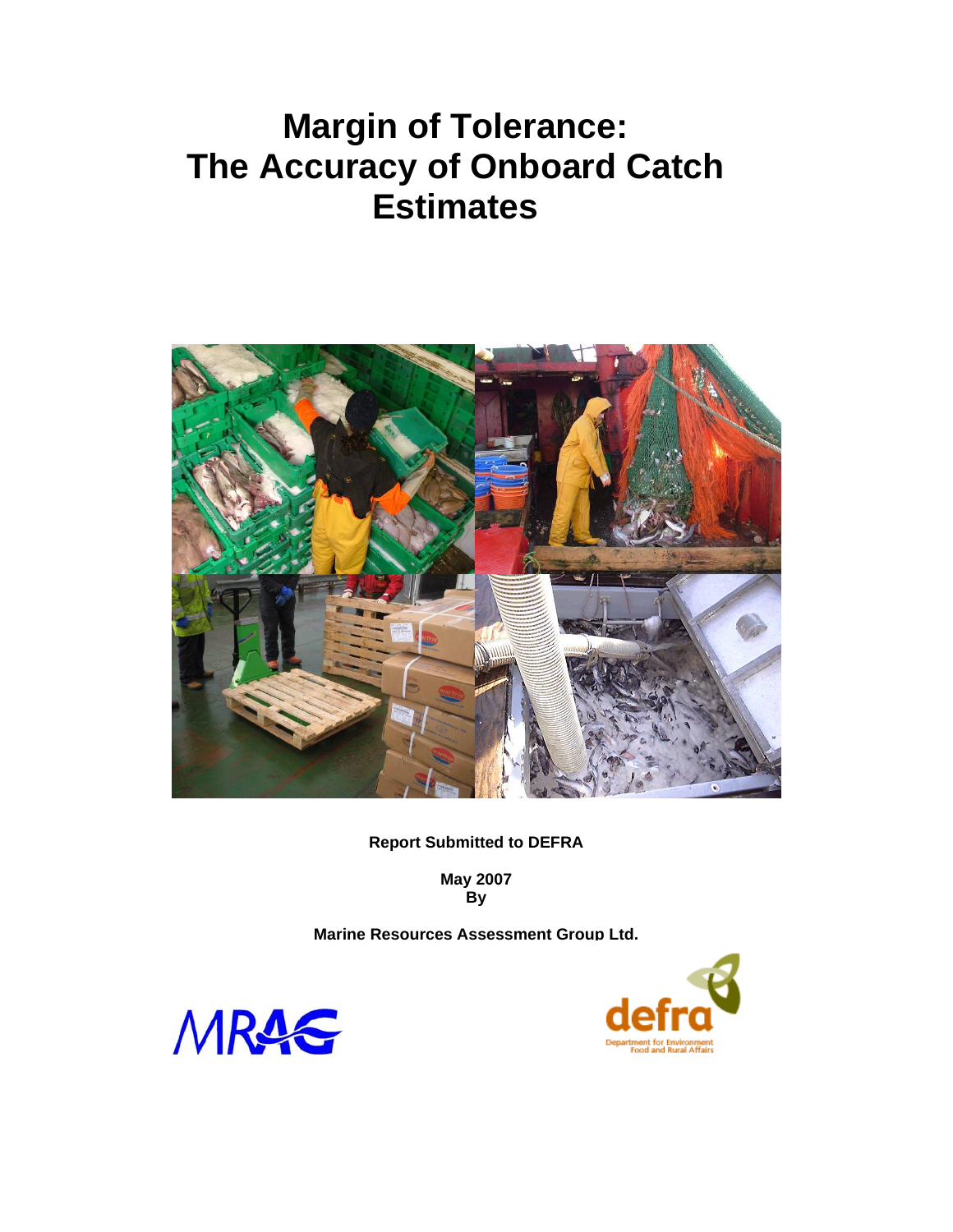### **Contents**

| 1.                                                                                                                                                                          |  |
|-----------------------------------------------------------------------------------------------------------------------------------------------------------------------------|--|
| 2.                                                                                                                                                                          |  |
| 3.                                                                                                                                                                          |  |
| 4.                                                                                                                                                                          |  |
| Comparison of vessel and observer estimates of catch by species 6<br>4.1.<br>Analysis of the percentage differences between on-board and landed<br>4.2.<br>4.2.1.<br>4.2.2. |  |
| 5.                                                                                                                                                                          |  |
| 5.1.                                                                                                                                                                        |  |
| 5.2.<br>5.3.                                                                                                                                                                |  |
| 5.4.                                                                                                                                                                        |  |
| 5.5.                                                                                                                                                                        |  |
| 6.                                                                                                                                                                          |  |
|                                                                                                                                                                             |  |
|                                                                                                                                                                             |  |
|                                                                                                                                                                             |  |
|                                                                                                                                                                             |  |
|                                                                                                                                                                             |  |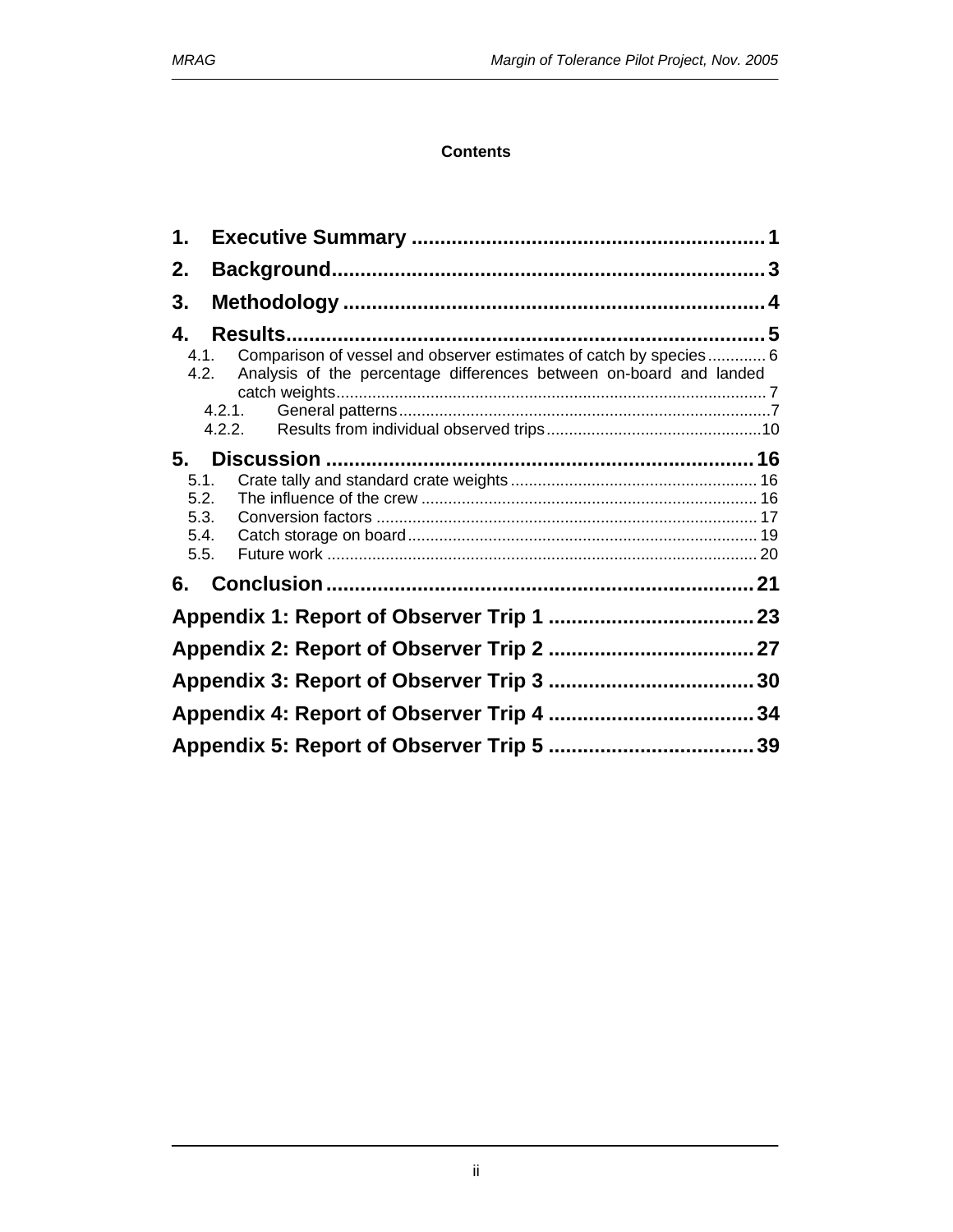l

# **1. Executive Summary**

There is general concern within UK fishing industry groups regarding the ability of their members to apply the EU-prescribed limit of 8% tolerance between catch estimates recorded and declared on board and those from landings declarations of verified on landing by inspections<sup>1</sup> for certain fish stocks. The basis of the study was therefore to investigate whether the 8% margin is in fact attainable under 'at sea' conditions.

The study was implemented in two phases:

- Phase 1 (pilot project) in November 2005; and
- Phase 2 in the spring and summer of 2006.

Observers were placed on individual vessel trips to collect catch weight data independently of the vessel but using the same estimation techniques. Over the two phases, five vessel trips were observed; two in Phase 1 and three in Phase 2. Data from Phase 1 were presented in a previous report. This report presents the new data resulting from Phase 2 and also re-worked data from Phase 1, based on new information regarding the application of conversion factors.

In Phase 1, the observers' catch estimates on-board were exactly the same as those recorded by the vessel skippers. In Phase 2 there were some differences, which are explained in the main report.

Both the catch weights recorded by the vessel and those recorded by the observers (both representing whole or green weight of fish) were compared with the landed weights (representing processed or dressed weight), once the latter had been converted back to green weights using the appropriate conversion factors.

Over the course of the five trips, a total of 54 of the recorded catches by species were at least  $50 \text{kg}^2$ . Both the vessels' and the observers' figures showed that 20 of these catches by species (37%) were within the 8% limit<sup>3</sup> (Table 1). Both the vessels and the observers underestimated the catch by species on board more often than they overestimated it.

**Recommendation**: The tendency for underestimation of the catch on board should be investigated in more detail; the existing sample size is too small to make firm conclusions at present. Two types of studies could be undertaken: (1) an analysis of historical data records of catch on board compared to landings declarations to investigate whether underestimation of catch is widespread, and (2) further observer studies, including the independent measurement of catch weights to investigate what the possible causes might be.

With respect to the total catch on each trip, three of the five vessels estimated the total catch within the 8% limit. Excluding catches of species that were less than 50kg,

<sup>1</sup> Council Regulation (EC) No 2287/2003 of 19 December 2003 Annex V, Paragraph 18, amended by Council Regulation (EC) No 1928/2004.

<sup>2</sup> Catches below 50kg are not subject to EU logbook reporting requirements (Regulation EC 2804/83)

<sup>3</sup> Note that in Phase 2, there were minor differences between the vessels' and observers' figures with respect to which species catches were within the limit.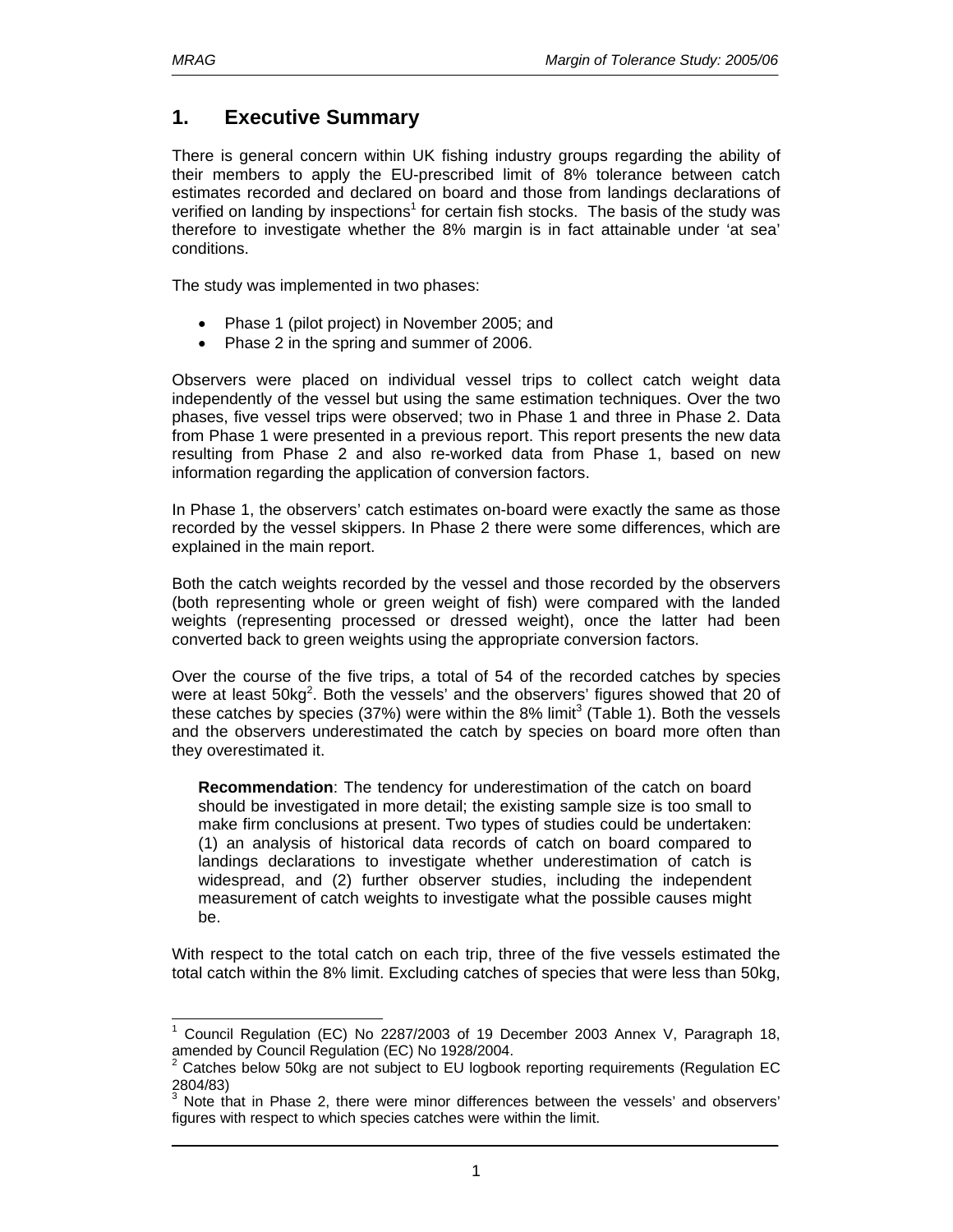it was again three of the five trips that achieved results within 8%, but not the same three trips.

Observer and vessel catch estimates were similar for the majority of **targeted species**, ranging between -0.91% and +4%, with one exception of +12.02% (catches of turbot on the netter). The main differences occurred for bycatch species, in particular catches below 100kg had differences between -50% and 140% with bycatch over 100kg ranging between -12.39 and +12.02%.

If the 8% tolerance margin is applied solely to recovery stocks, namely cod and hake<sup>4</sup>, the margin was exceeded four out of the six times where they were caught in an amount of at least 50kg.

The use of conversion factors in the calculation of the standard crate weights and the vessels' on board catch estimates was variable and introduced an element of uncertainty in the process and the opportunity for confusion. This may therefore be a contributory factor in vessels failing to achieve catch estimates that are within the 8% margin of tolerance.

**Recommendation**: From the perspective of achieving more accurate onboard catch reporting, it would be better to take the conversion factor out of the equation. Vessels would then report processed weights, in the same way as for landings declarations. Conversion factors could be applied with confidence by officials who require estimates of unprocessed catch weights for quota management purposes.

From this limited study it is not possible to conclude with confidence whether or not the 8% margin of tolerance limit is achievable reasonably and consistently across the fisheries observed based on current practice for estimating weights at sea. On a species by species basis, during the observed trips, the limit was exceeded more often than not. For recovery stocks it was achieved 66% of the time (4 out of 6 occurrences). However, the sample size is too small to be regarded as representative of the fisheries that have been observed.

Nevertheless, the information collected during the study points to some areas that might lead to more accurate estimation of catch weights at sea without changing significantly the basic way in which it is done (i.e. using crate tallies and standard crate weights). One of these is the consistent use of conversion factors. In Section 5.3, we suggest that the one solution might be to change the legislation such that onboard catches are reported in processed weight and the conversion factors are applied after the fact by the fishery management authority, since the factors are fixed by the European Commission and supplied to the vessel anyway. This might, however, cause some difficulties with monitoring of quota uptake, which would need to be considered.

There are also other sources of variability and inaccuracy that should be investigated (e.g. calculation and application of standard crate weights, and the influence of species) and potential mitigation strategies considered prior to requiring wholesale changes to the way in which catch is measured at sea, for example through the required use of motion-compensated electronic scales. Additional studies involving observer sampling and data analysis could be undertaken to investigate further the potential for achievement of the 8% limit.

l  $4$  Regulations EC 423/2004 (cod) and EC 811/2004 (hake).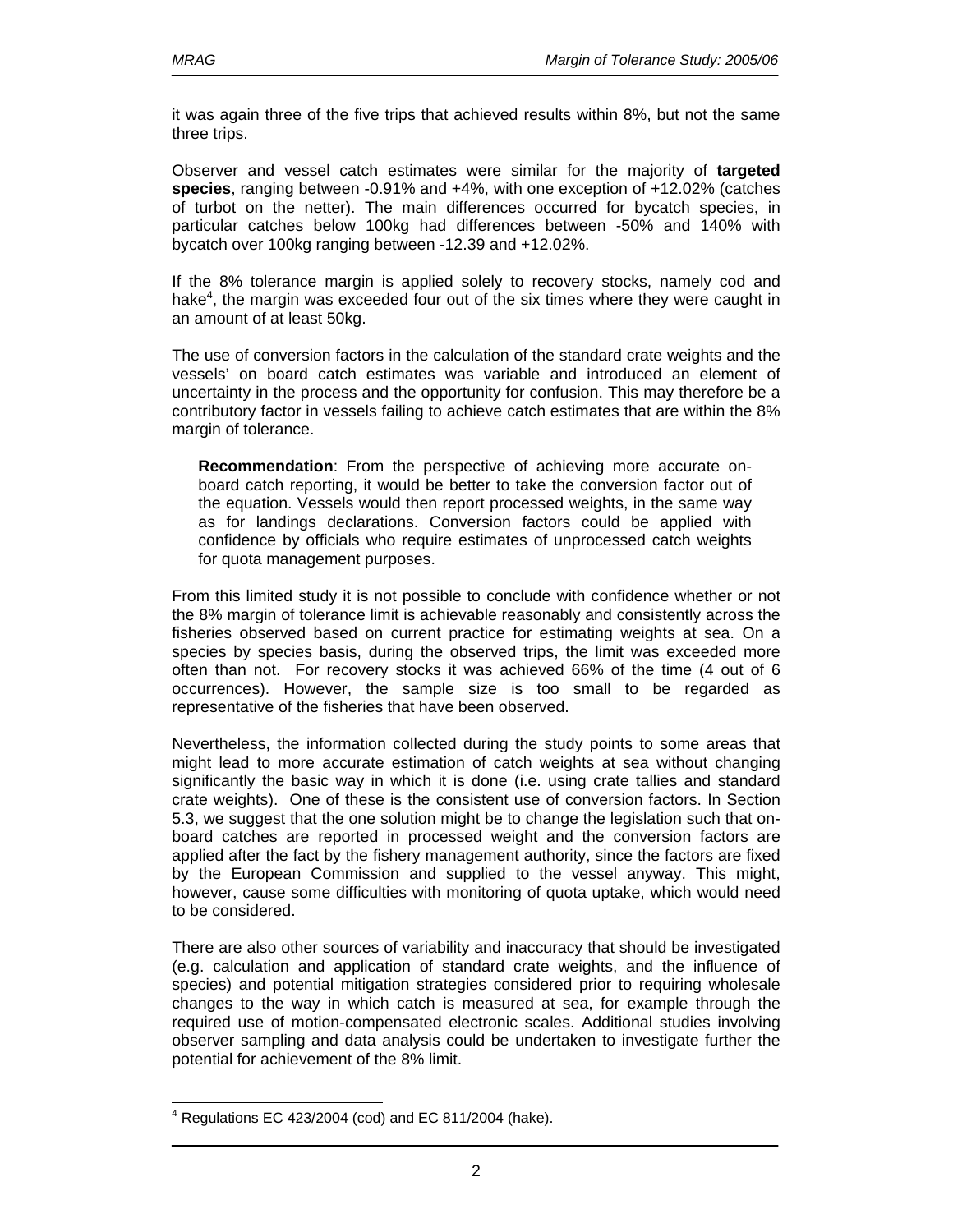**Recommendation**: For future studies, the observer protocol could be expanded to include independent weighing of catch on board. For example, a sampling strategy could be developed in which individual crates could be randomly sampled during each haul. Appropriate weighing equipment<sup>5</sup> could then be used to weigh these crates on board and verify *in situ* the accuracy of the assumed standard crate weights under differing conditions. The actual weights of partially filled boxes could also be taken to assess the contribution of this issue to reduced accuracy on board.

# **2. Background**

There is general concern within UK fishing industry groups regarding the ability of their members to apply the EU-prescribed limit of 8% tolerance between catch estimates recorded and declared on board and those from landings declarations of verified on landing by inspections<sup>6</sup>.

**COUNCIL REGULATION (EC) No 2287/2003 of 19th December 2003** 

**fixing for 2004 the fishing opportunities and associated conditions for certain fish stocks and groups of fish stocks, applicable in Community waters and for Community vessels, in waters where limitations in catch are required**

*20. By way of derogation from Article 5(2) of Commission Regulation (EEC) No 2807/83 of 22 September 1983 laying down detailed rules for recording information on Member States' catches of fish (1), the permitted margin of tolerance, when estimating quantities, in kilograms retained on board of vessels referred to in point 13 shall be 8 % of the logbook figure.* 

There is debate within the EU Inspection communities regarding what fishermen can be reasonably expected to achieve consistently in terms of at-sea measurement of catch and therefore what is a reasonable margin of tolerance. Informal reports also suggest that the existing rules have not been uniformly applied across Member States, suggesting there is some uncertainty about their application.

Industry representatives cite that the practices and conditions onboard vessels and the methods available for verifying catches makes it difficult to consistently attain results within the 8% margin for all species. Also, measuring the weight of catches (often by volume) can be affected by seasonal events related to the biology of the fish in the catch. They stress that it is in a vessel's best interests to estimate and record catches accurately to realise their full earning potential.

l 5 Ideally a motion-compensated electronic scale, operable by a single observer would be used. Alternative, potentially less accurate methods, such as using a spring balance, could be used, but this would probably require additional manpower to handle the catches.

<sup>&</sup>lt;sup>6</sup> Council Regulation (EC) No 2287/2003 of 24 October 2004 Annex V, Paragraph 18, amended by Council Regulation (EC) No 1928/2004.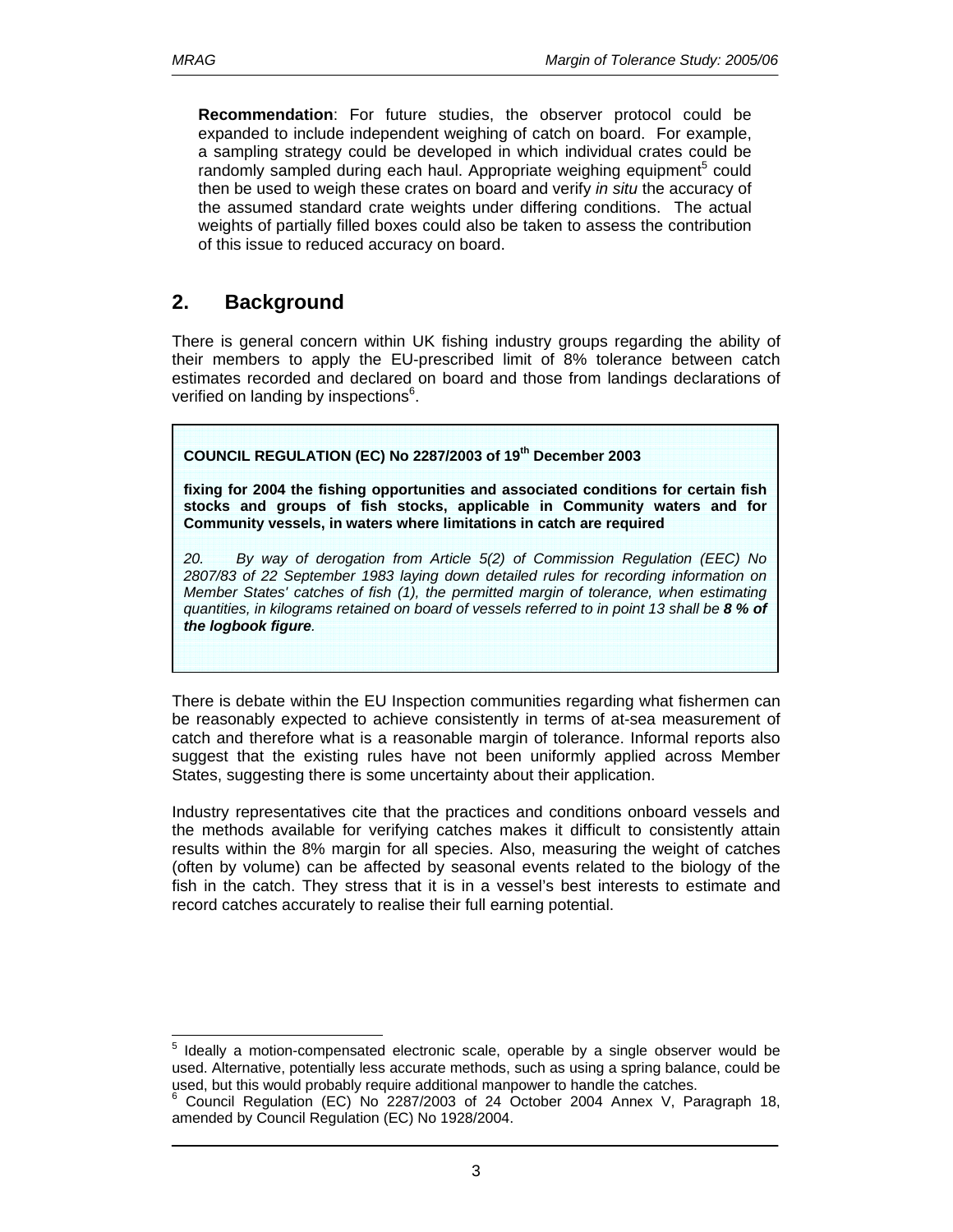# **3. Methodology**

The basis of the study was to investigate whether the 8% margin is in fact attainable under 'at sea' conditions. Independent observers were placed on five selected fishing trips. Trips were not selected at random. Observer placements were arranged directly with vessel owners through contacts facilitated by producer organisations. The observers collected catch data independently of the vessel but using the same estimation techniques (i.e. counting the number of crates and applying standard weights according to the vessel's methodology). The observers did not carry with them any equipment such as scales to independently verify weights on board.

The observer placements were carried out in two phases as follows:

- Phase 1 (pilot project) in November 2005
	- o A 30 metre beam trawler targeting mixed demersal fish in ICES Area VIIg;
	- o A 23 metre otter trawler targeting primarily cod and plaice in ICES Area VIIa and the Irish Sea;
- Phase 2 in the spring and summer of 2006.
	- o A 18m twin rig bottom trawler targeting prawn in ICES Area Via and VIIa;
	- o A 18m netter using gill and trammel nets targeting Hake and Turbot in ICES Area VIIe; and
	- o A 21m twin rig bottom trawler targeting mixed demersal species in ICES Area IVb.

All the vessels used similar methods for estimating the amount of catch: the fish were separated by species and stored in identical crates; a tally was kept of the number of crates of each species and a standard weight was applied to each full crate of fish. Only one of the vessels had a set of scales onboard - Nesco drop scales. However, they proved to be unreliable in the sea conditions prevailing during the trip.

Standard crate weights used by fishing vessels are based on prior experience and feedback from the market. These weights are not the actual physical weight of the full crate (i.e. the weight of the crate plus the fish and ice that it contains). They are a figure that represents the weight of whole fish that a crate contains when full. They vary from vessel to vessel due to differences in crate types and sizes, and also vary according to species and presentation.

It is in the best interests of fishers to use the most accurate crate weights possible, firstly so that they are paid correctly for what they have caught (i.e. they should not underestimate their catch) and secondly so that fish buyers do not find that crates do not contain as much fish as the vessel skipper has indicated (i.e. they should not over-estimate their catch).

Catch figures for each vessel trip were calculated by counting up the number of crates filled that day by species and then multiplying by the standard crate weight for that species.

Catch figures were provided to the master by the crew either on a daily basis (as on the 30m beam, 23m otter and 21m twin rig bottom trawlers) or a haul by haul basis. Figures were entered into the European Community (EC) logbook for the preceding 24 hour period.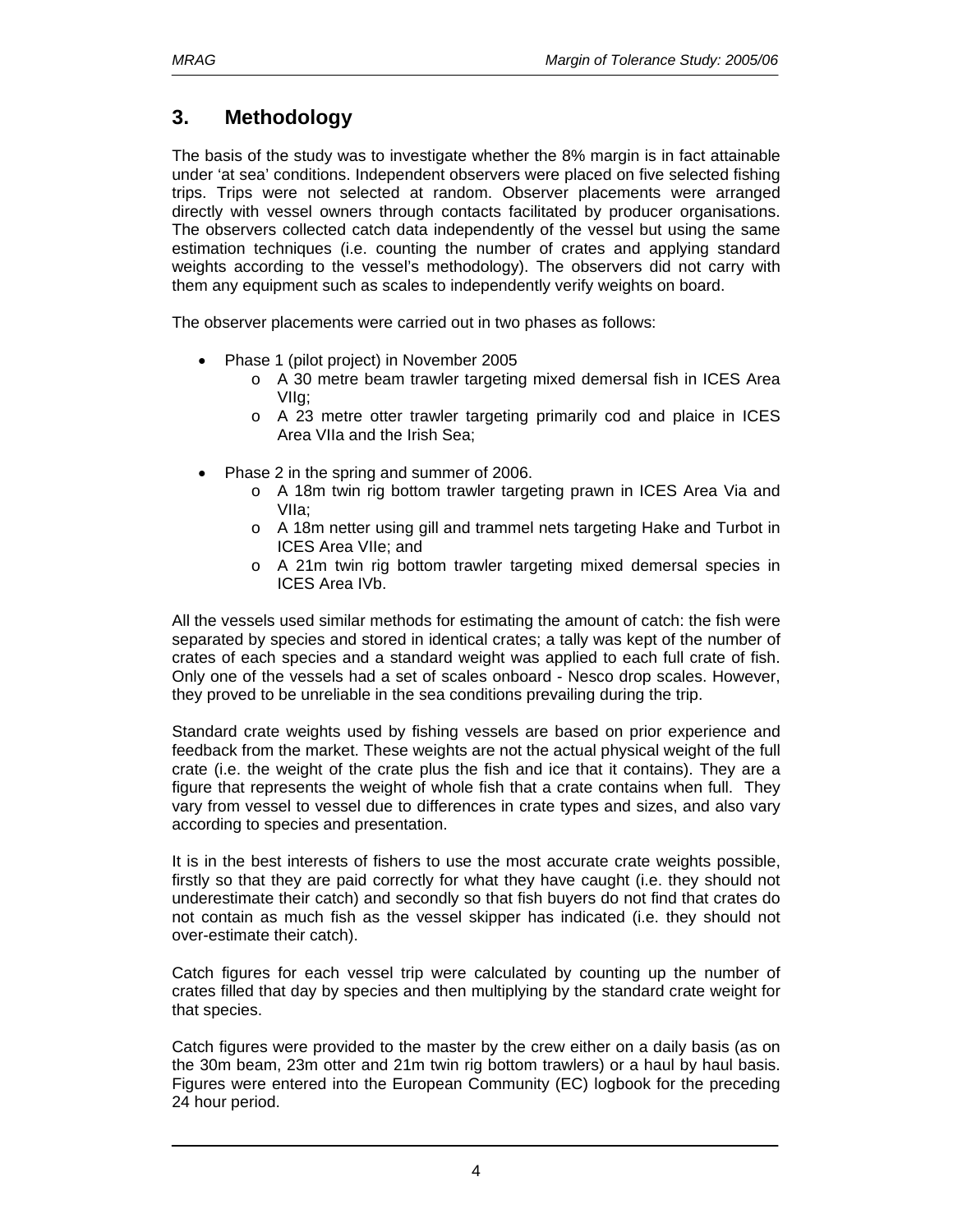At the end of each trip the total catch by species on board was estimated separately from the skippers' figures and the observers' figures. The EC logbook requires that the catch by species is recorded in kilograms of live weight, either directly onto the form or by number of units, giving the live weight of each unit concerned. For species that have been processed on board (e.g. gutted etc.) standard conversion factors' supplied to the vessel should be used to convert back to the weight of the whole fish ("green" or "live" weight) before it is recorded in the logbook. In order to compare these weights with the landed weights, which represent processed or dressed weight, these same conversion factors were applied to the figures from the landings declaration.

The catches by species results were compared with the landed live weights, and the differences calculated as percentages, as follows:



A negative value for the percentage difference therefore indicates that the onboard estimate was an under-estimate compared to the declared landed weight; a positive value indicates an over-estimate.

The results were analysed in the following way:

- Comparison between observers' and vessels' catch estimates;
- Comparing the vessel catch estimate with landed weight; and
- Comparing the observer catch estimate with landed weight.

These comparisons were carried out looking at records for individual species as well catches per vessel and at the overall results.

# **4. Results**

Individual reports from each observed trip are appended to this report (Appendix 1 to 5). These reports include details of the standard crate weights and conversion factors applied in each case. The catches by species from the five observed trips are presented in Table 3 (Phase 1) and Table 4 (Phase 2).

 $\overline{a}$ 7 Taken from:

http://ec.europa.eu/fisheries/cfp/control\_enforcement/conversionfactors\_by\_ms.pdf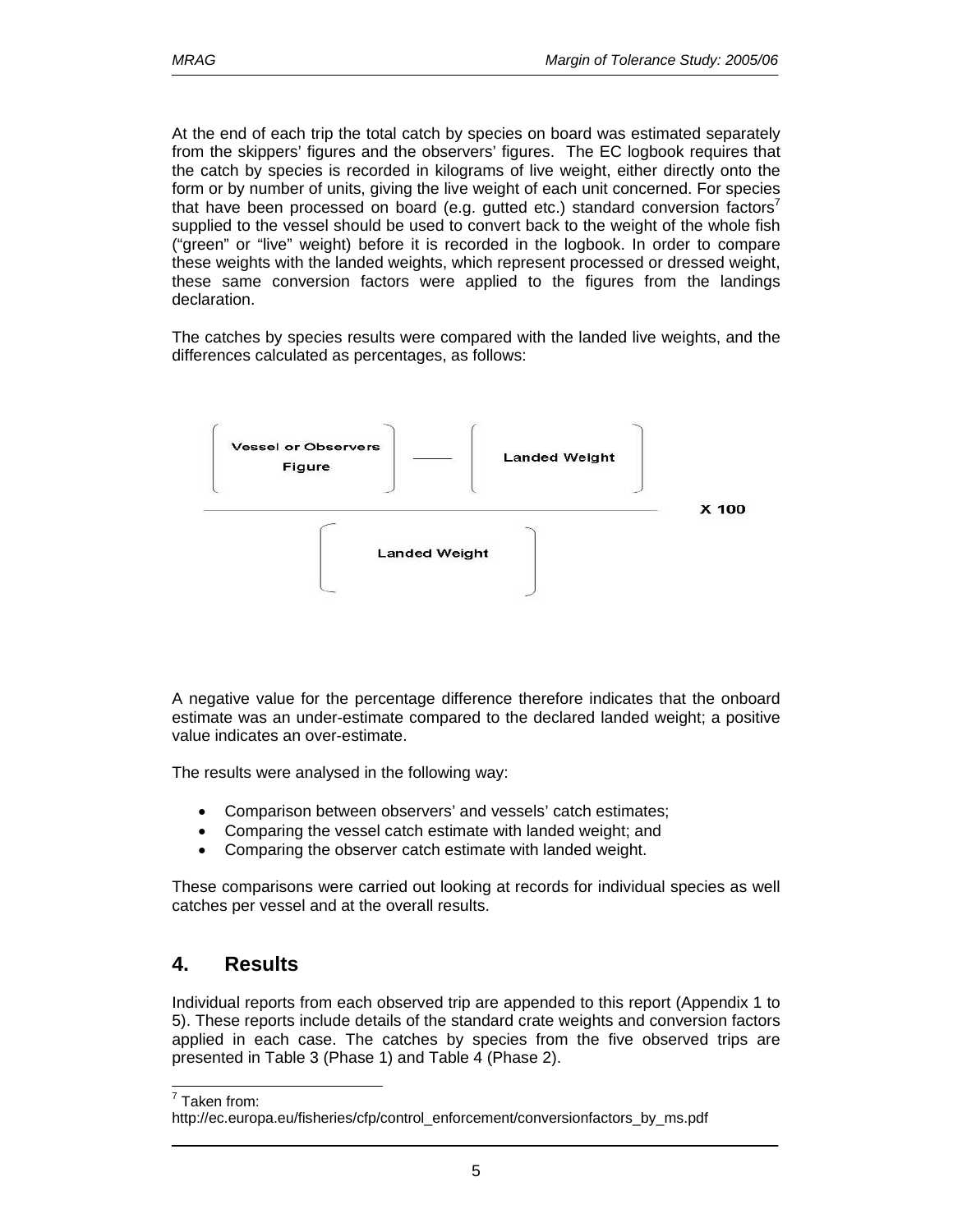$\overline{a}$ 

### **4.1. Comparison of vessel and observer estimates of catch by species**

During Phase 1 (the Pilot Project) the observers' and vessels' catch estimates by species were identical. The percentage differences between on-board and landed weights were therefore the same. However, during Phase 2, there were differences for all species catches apart from a few major targeted and retained bycatch species e.g. prawn, plaice, cod, spurdogs, squid and ling. Differences between the observers' and vessels' estimates ranged between -0.91% and +4%, with one exception of +12.02% (catch of turbot on the netter). For the most part the differences could be attributed to differences in estimates of the fullness of part-filled boxes and differences in the estimated makeup of boxes containing mixed products <sup>8</sup>.

**Figure 1** is a scatterplot of the differences calculated from the vessels' and observers' catch figures. This uses data only from phase 2 (since all data from phase 1 were the same for both). Most of the data points are located along the diagonal, indicating the differences were the same for both data sources, however, as indicated above, this was not always the case in Phase 2. Interestingly, differences between the vessel and observer data appear to have arisen more frequently when the catch was underestimated (i.e. the negative values) than when it was over estimated. The reason for this, however, is unknown.



#### Figure 1 Scatterplot of differences calculated using vessel and observer catch estimates (Phase 2).

 $8$  On two of the observed trips (one in Phase 1 and one in Phase 2) there were some instances where there was no record of the species in the catch from either the observer or the vessel but the species was later recorded on landing. This produced differences of -100%, but mostly these were small catches, with only one being above the 50kg threshold. The reason for these whole species discrepancies was not clear, although the fish may have not been counted on board because they were part of mixed-catch boxes.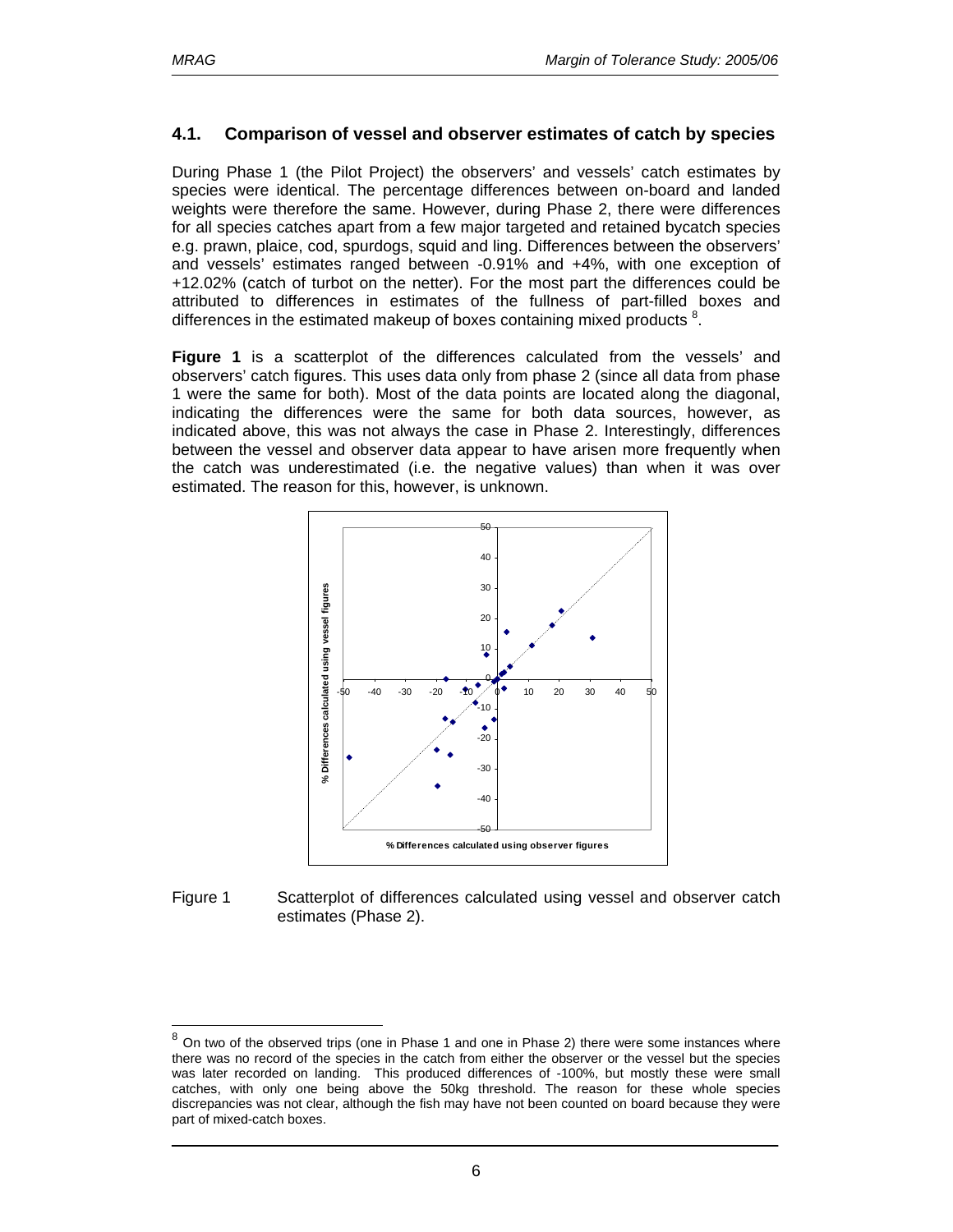### **4.2. Analysis of the percentage differences between on-board and landed catch weights**

### **4.2.1. General patterns**

### • **Catch by species**

Over the course of the five trips, a total of 54 of the recorded catches by species were at least  $50kg^9$ . Both the vessels' and the observers' figures showed that 20 of these catches by species (37%) were within the 8% limit (Table 1). In Phase 2, because there were some differences between the vessels' and the observers' onboard figures it was not always the same species that were within the limit, however, the general picture from the vessels' and observers' figures were similar in terms of the achievement of catch estimation on board within the limit. Table 1 indicates that both the vessels and the observers underestimated the catch by species on board more often than they overestimated it (negative differences indicate underestimation onboard). This was true for all catches irrespective of whether they were above or below the 50kg threshold.

Figure 2 (vessels' figures) and **Figure 3** (observers' figures) show the frequency distributions of all the individual catches by species across the five deployments over the course of both phases of the project. The plots show the frequency across the range of -50% to +50% in 5% bin ranges<sup>10</sup>. Bin ranges with positive frequencies outside this range are indicated on the plots. A skewed distribution either side of 0% difference would indicate a tendency towards either under or over reporting across the observed trips. These plots show a similar tendency to that shown in Table  $1$ i.e. underestimation of the catch on board seems more common than overestimation.

|                              |             | Vessel differences | Observer differences |                    |  |
|------------------------------|-------------|--------------------|----------------------|--------------------|--|
|                              | All catches | Catches by species | All catches          | Catches by species |  |
|                              | by species  | at least 50kg      | by species           | at least 50kg      |  |
| -100% difference             | 12          | 2                  | 14                   |                    |  |
| Outside -8%<br>difference    | 30          | 25                 | 28                   | 23                 |  |
| Within -8%<br>difference     | 7           | 7                  | 7                    |                    |  |
| Correct<br>(difference = 0%) | 3           | 3                  | 4                    | 4                  |  |
| Within +8%<br>difference     | 11          | 10                 | 10                   | 9                  |  |
| Outside +8%<br>difference    | 10          |                    | 9                    |                    |  |
| +100% difference             | 0           | 0                  |                      | 0                  |  |
| Total                        | 73          | 54                 | 73                   | 54                 |  |

### **Table 1 Numbers of catches by species in various categories across the five observed trips**

<sup>-&</sup>lt;br>9 Catches below 50kg are not subject to EU logbook reporting requirements (Regulation EC 2804/83)

 $10$  Note that the allocation of catches to bin ranges does not match exactly the categories in Table 1; for example the zero bin range includes all differences between -2.5 and +2.5. These plots are provided to show general distribution patterns only. The totals in the categories in Table 1 are accurate.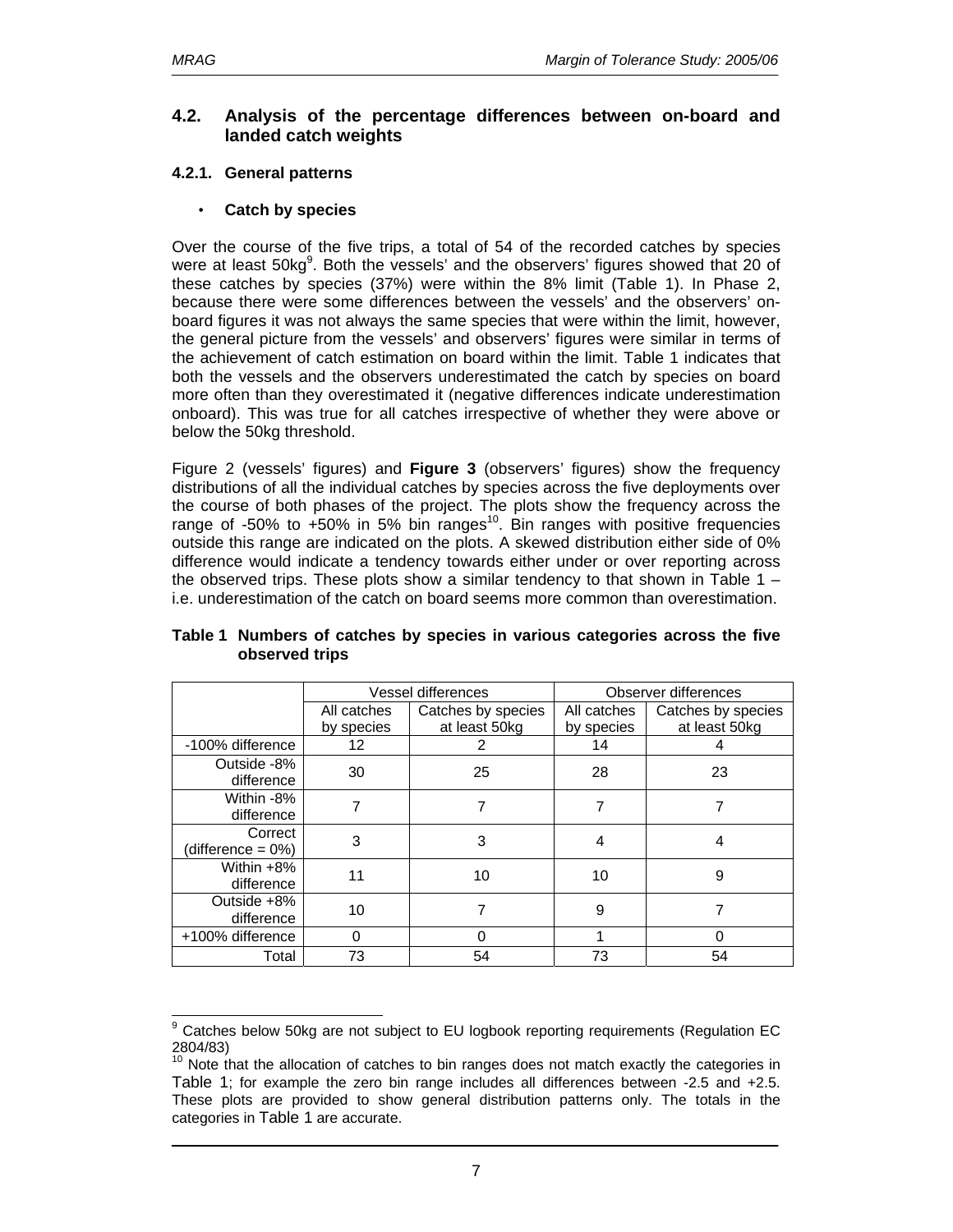

Figure 2 Frequency distribution of the differences between vessel and landed catch figures for all catches by species where the catch was at least 50kg



Figure 3 Frequency distribution of the differences between observer and landed catch figures for all catches by species where the catch was at least 50kg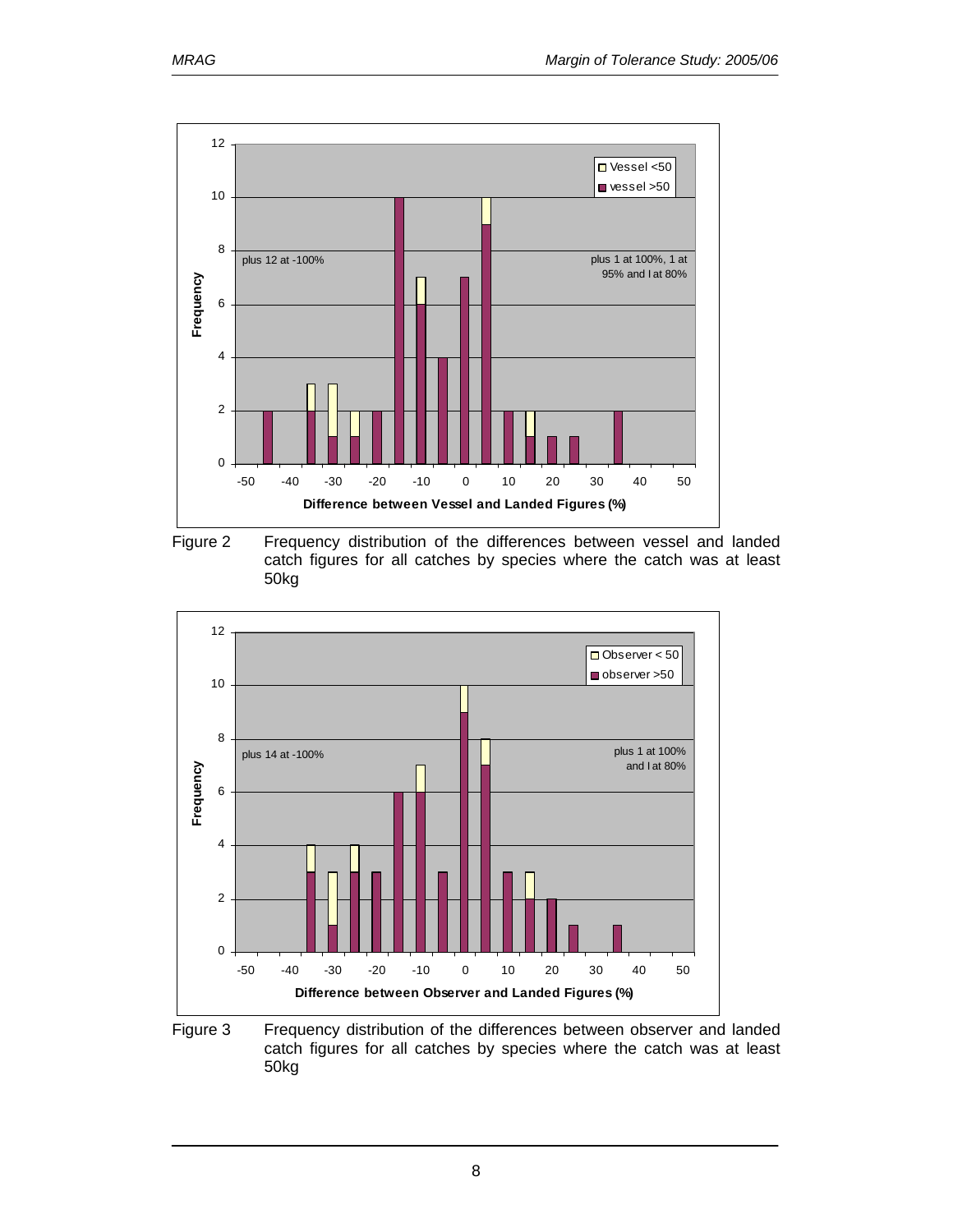If catches less than 50kg are excluded from analysis:

- 37% (20/54) of remaining catches were within 8%;
- 54% (29/54) were within 15%; and
- 74% (40/54) were within 20%.

This is illustrated in Figure 4.



Figure 4 Cumulative frequency curve showing the proportion of catches (at least 50kg) within different levels of absolute difference (vessel figures). The 8% tolerance level is marked with a vertical line.

If the 8% tolerance margin is applied solely to recovery stocks, namely cod and hake<sup>11</sup>, the margin was exceeded four out of the six times where they were caught in an amount of at least 50kg.

### • **Whole trip catch by vessel**

Table 2 shows the accuracy achieved for estimates of total catch on board by the five vessels in the trials. On three of the five observed trips the total catch was within the 8% limit. Excluding catches of species that were less than 50kg, it was again three of the five trips that achieved results within 8%, but not the same trips. The otter trawler that achieved the 8% limit across all species was outside the limit for just the better represented species, while for the 18m twin rigged bottom trawler the opposite was true. Taking the observers' figures, on only two of the five trips was the total estimate within 8% of the landed figure when species catches of less than 50kg were excluded.

 With the exception of the 21m twin rigged bottom trawler, which estimated its overall catch very well, all on-board estimates were lower than the landed figure.

 $\overline{a}$ Regulations EC 423/2004 (cod) and EC 811/2004 (hake).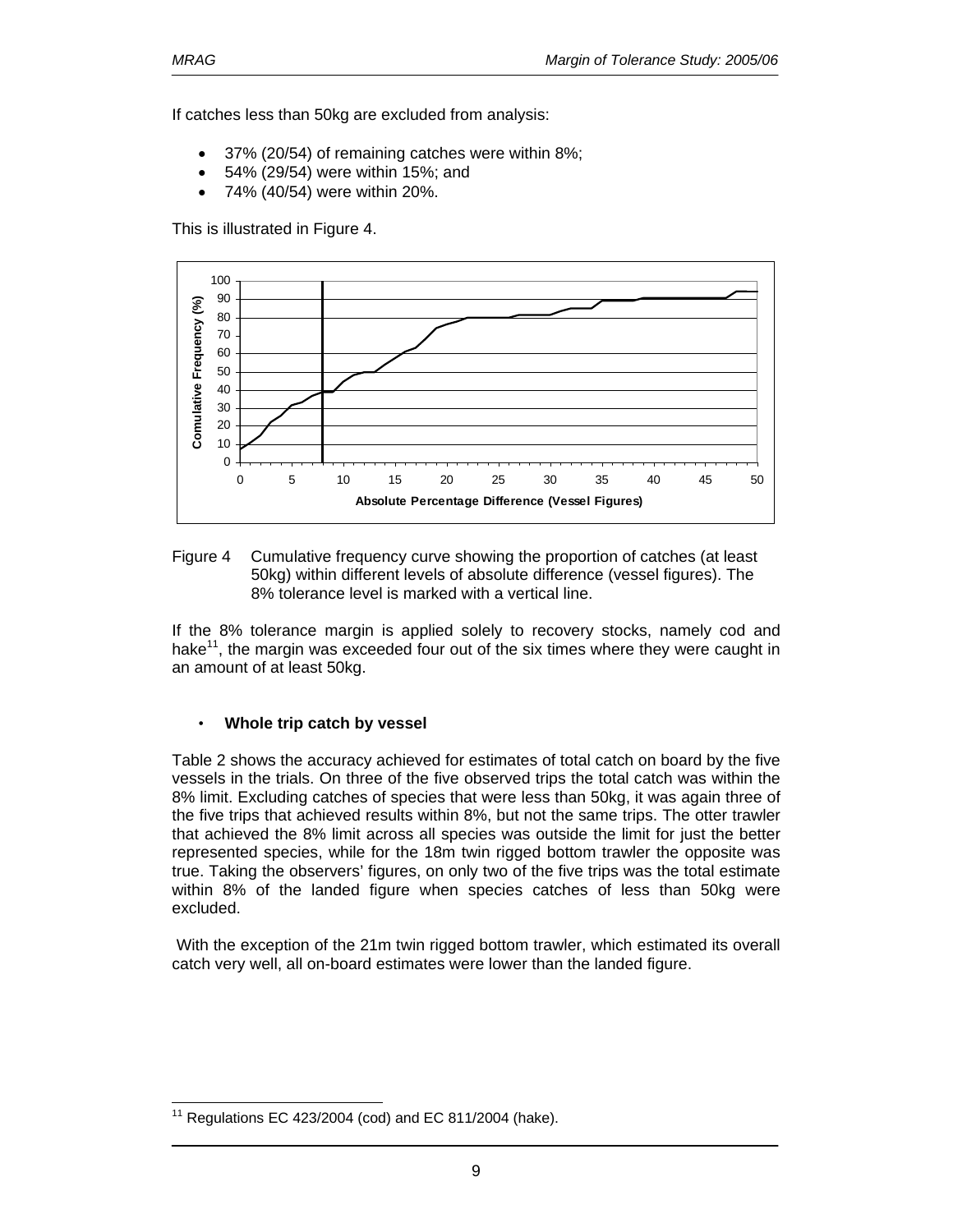|                                                              |                                                          | % Difference with Landed Weight |                                                 |               |                                                 |
|--------------------------------------------------------------|----------------------------------------------------------|---------------------------------|-------------------------------------------------|---------------|-------------------------------------------------|
| <b>Estimate</b>                                              | <b>Beam</b><br>Otter<br><b>Trawler</b><br><b>Trawler</b> |                                 | 18m Twin<br><b>Rig Bottom</b><br><b>Trawler</b> | <b>Netter</b> | 21m Twin<br><b>Rig Bottom</b><br><b>Trawler</b> |
| Vessel (all catches)                                         | $-6.1$                                                   | $-4.65$                         | $-9.95$                                         | $-15.2$       | 0.15                                            |
| Vessel (excluding<br>species catches of<br>less than 50kg)   | $-5.09$                                                  | $-12.45$                        | $-4.31$                                         | $-15.15$      | $-0.10$                                         |
| Observer (all<br>catches)                                    | $-6.1$                                                   | $-4.55$                         | $-14.52$                                        | $-13.5$       | 0.04                                            |
| Observer (excluding<br>species catches of<br>less than 50kg) | $-5.09$                                                  | $-12.45$                        | $-10.06$                                        | $-13.49$      | $-0.21$                                         |

#### Table 2 Overall difference between Onboard Catch Estimates with Landed Weight for Total catch.

### **4.2.2. Results from individual observed trips**

### • **Phase 1**

Figure 5 plots the individual percentage differences by species for the two vessels observed during Phase 1. Over the two trips in Phase 1, differences between onboard estimates and landed weights for individual species ranged between -39.60% and +34.83%. Figure 5 shows that the larger differences tended to occur for those species that were less well represented in the catch (but still more than 50kg). As discussed previously, there was a much greater tendency for the catch to be underestimated than overestimated on both vessels in Phase 1.

In terms of total weight onboard, the catch estimates were within -6.1% and -4.65% respectively of the landed weight.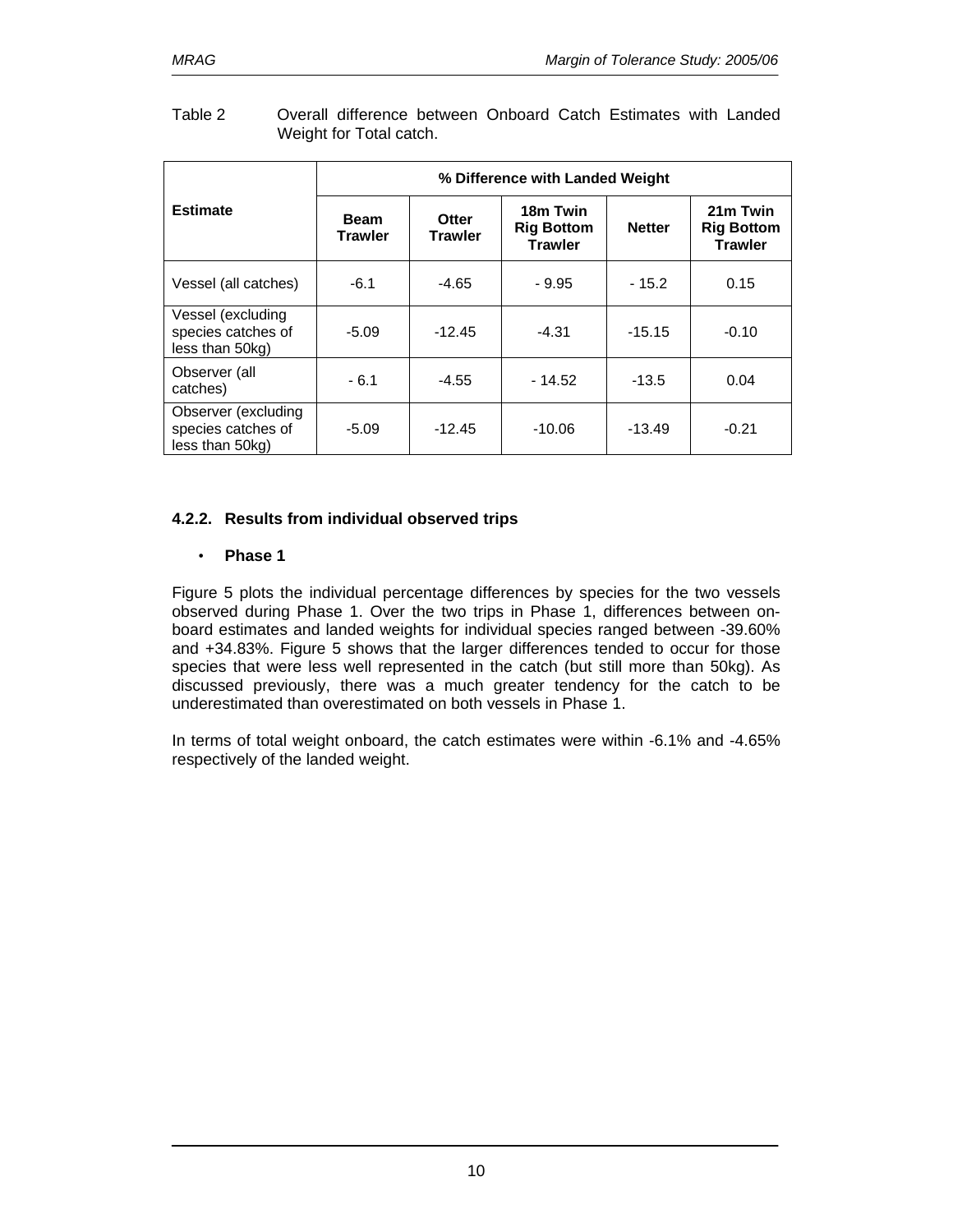

Figure 5 Scatterplot showing differences between onboard and landed weights by total weight of landing per species for the Pilot Project. All landed weights below 50kg have been removed. A single catch of 2 tonnes of monkfish on the beam trawler (4.7% difference) is not shown to provide a reasonable scale for the plot. The dashed red lines represent the 8% tolerance limits.

### • **Phase 2**

 $\overline{a}$ 

To illustrate the differences recorded during Phase 2 separate plots were prepared for each trip, showing the vessels' and observers' figures separately (Figure 6 to Figure 8). These graphs should be viewed in conjunction with the data in Table 4.<sup>12</sup>

Figure 6 shows the results from the18m Twin Rig Bottom Trawler targeting nephrops. The catch weight estimated by the vessel and the observer were identical to the declared landed weight for the target species. The main bycatch species were haddock, pollock, hake and gurnard. Catch estimates for pollock and hake were both outside the 8% limit.

Figure 7 shows the results from the gill and trammel netter targeting hake and turbot. Both of the target species were estimated to within the tolerance limit. Most of the other species were outside the limit. As on other vessels, the tendency was for the catch to be underestimated on board. The catch of monkfish was very poorly estimated by the vessel. The difference on landing was +90.5% (outside the scale of the plot in Figure 7) because the vessel estimated a catch of 317kg, but the correct figure was 130kg. The observer estimated 123kg on board. The figure for the vessel may have resulted from the incorrect application of a large conversion factor normally used for monkfish tails.

 $12$  For the purpose of these graphs, landed weights below 50kg and over 1000kg have been excluded along with differences of -100% where the observer or vessel failed to see or identify a species that was subsequently recorded on landing.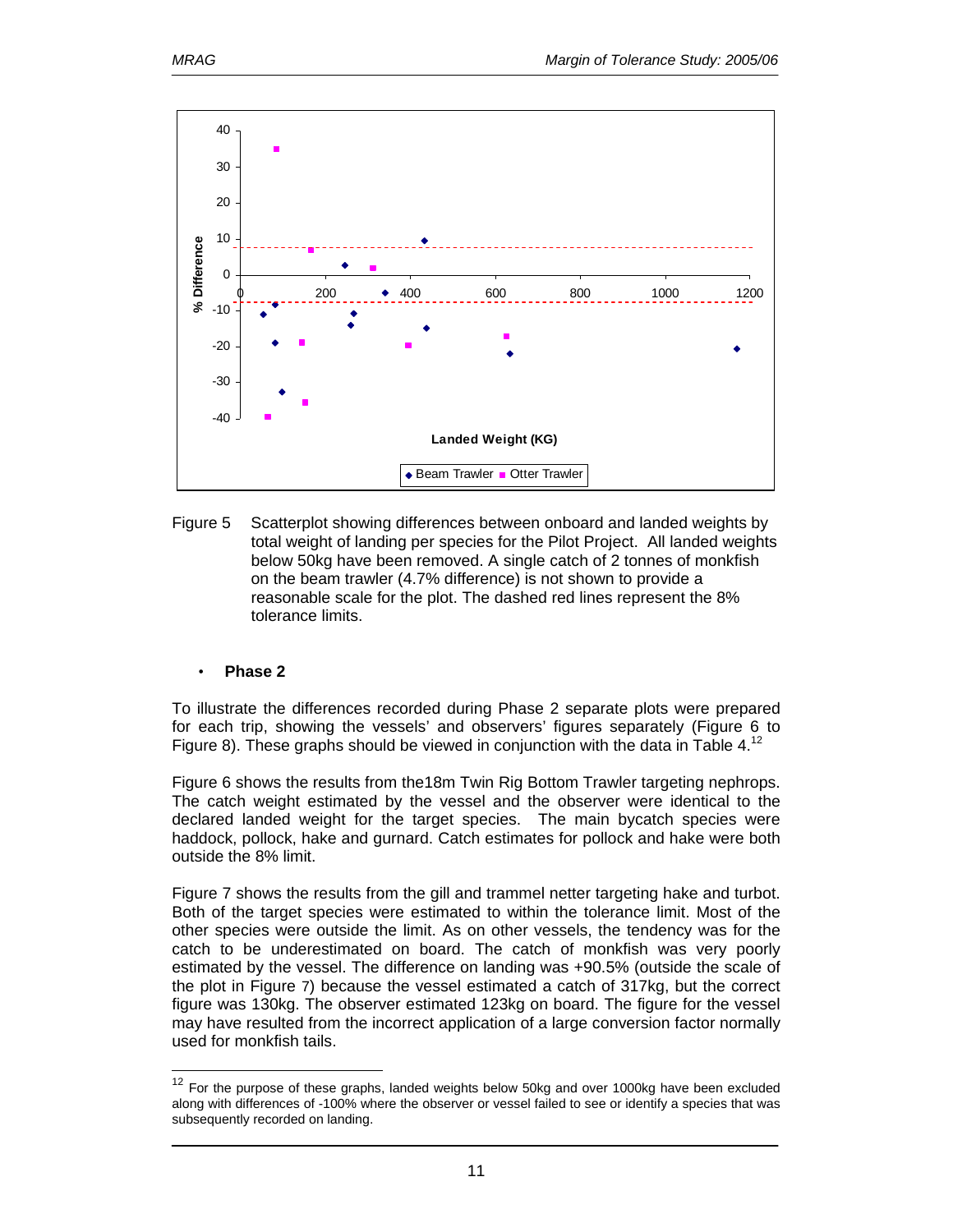The catch "species" referred to as 'shark' is actually a grouping of tope, dogfish and shark. The underestimate of 50% may therefore be due to confusion of weight estimation for an unfamiliar species.

Figure 8 shows results from the 21m twin rig bottom trawler targeting mixed demersal species. This was the only vessel to apply conversion factors to all the species that were processed . All target species, with the exception of monkfish were estimated to with the tolerance limit, the only exceptions being bycatch less than 100kg and 225kg of 'spurdogs' which were overestimated by 11%.



Figure 6 Results from the Twin Rig Bottom Trawler with the main species labelled. The dashed red lines represent the 8% tolerance limits, circled points are recovery stocks.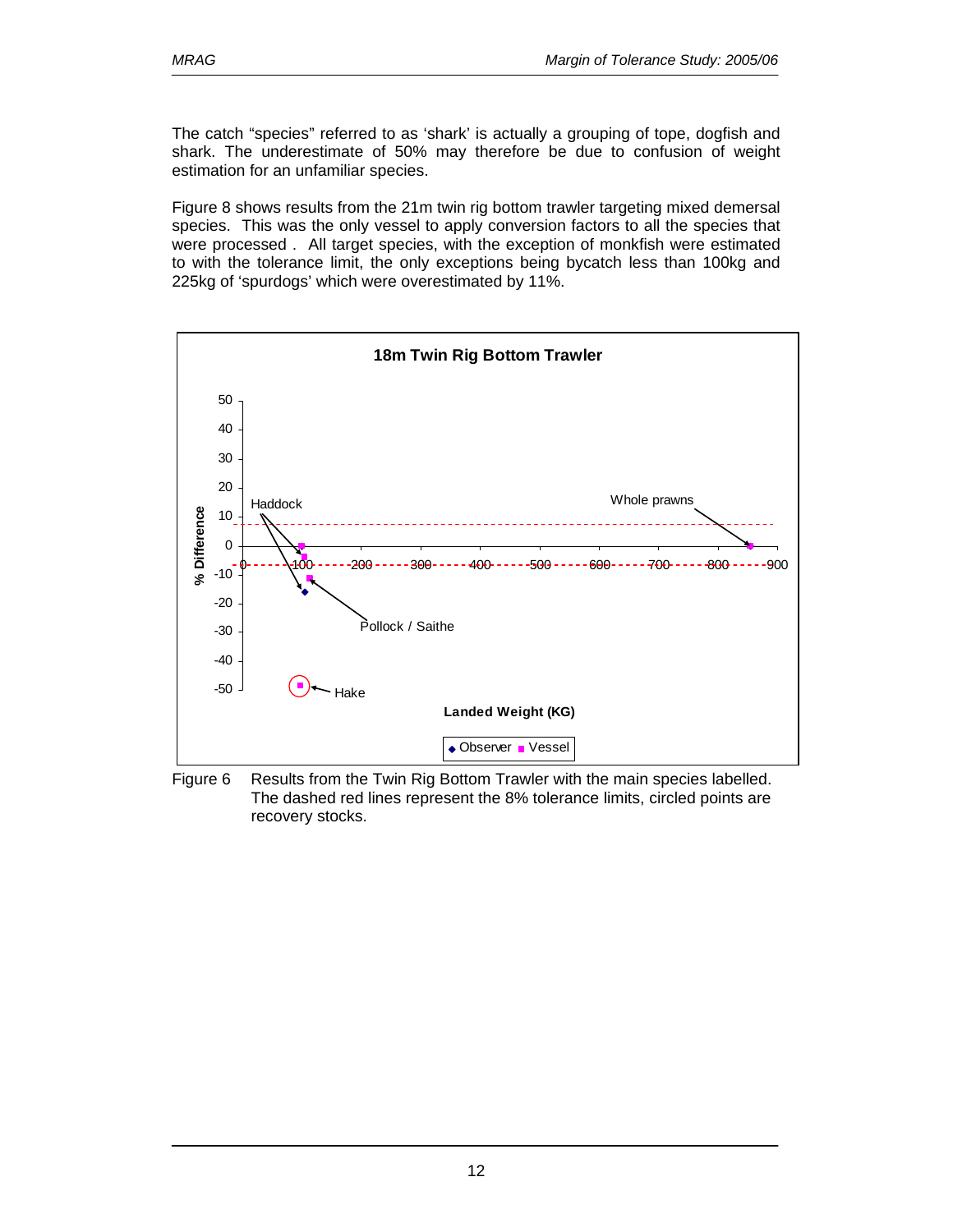





Figure 8 Results from the twin rig bottom trawler. The dashed red lines represent the 8% tolerance limits.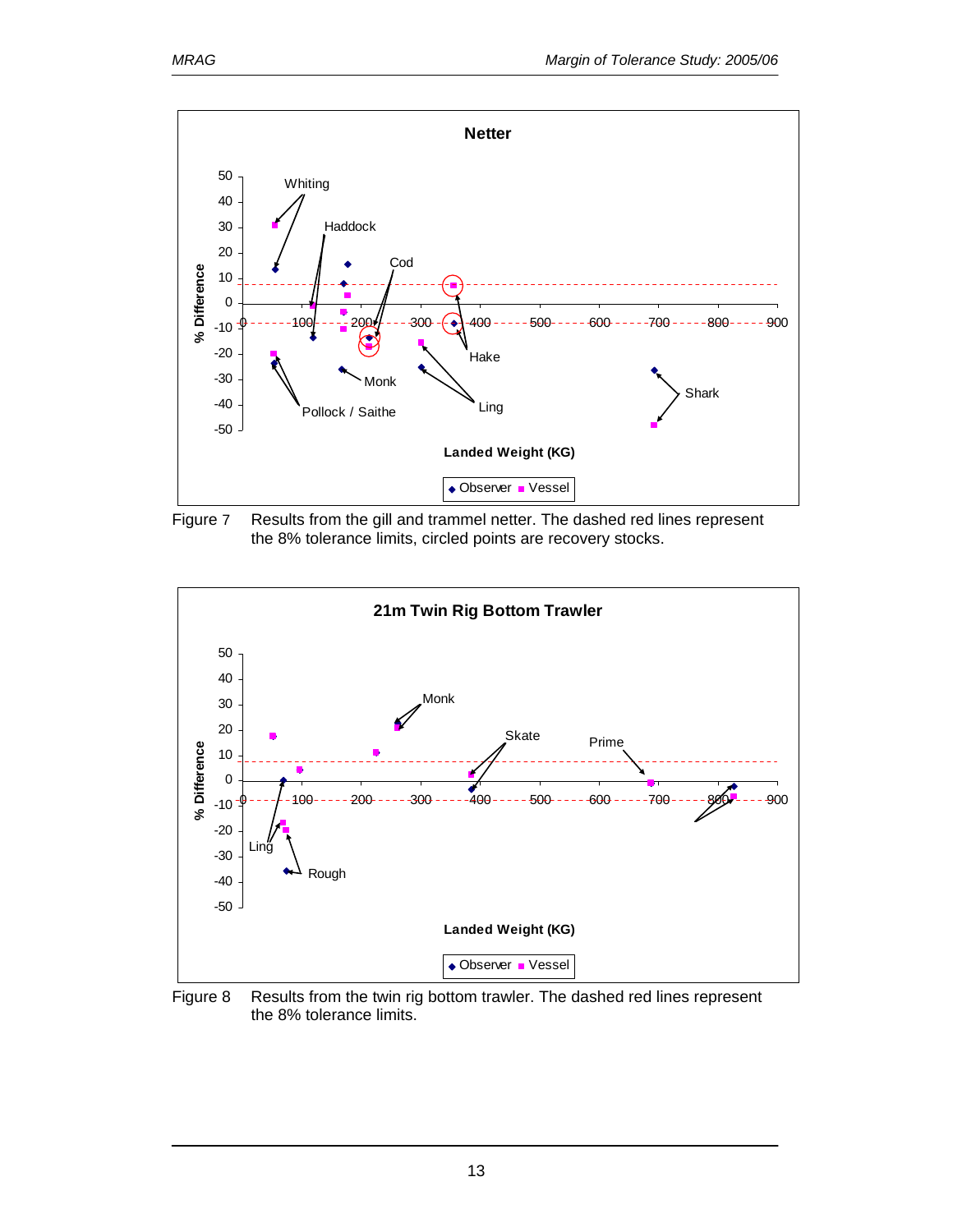|                    | Conversion Factor (items where the catch was at least 50kg are shaded). |                 |                     |              |                            |                 |             |              |  |
|--------------------|-------------------------------------------------------------------------|-----------------|---------------------|--------------|----------------------------|-----------------|-------------|--------------|--|
|                    |                                                                         |                 | <b>Beam Trawler</b> |              | <b>Otter Trawler</b>       |                 |             |              |  |
| <b>Species</b>     | <b>Skipper</b><br>(vessel)                                              | <b>Observer</b> | Landed * CF         | % Difference | <b>Skipper</b><br>(vessel) | <b>Observer</b> | Landed * CF | % Difference |  |
| Monkfish           | 2052                                                                    | 2052            | 1959                | 4.7          | 40                         | 40              | 66.24       | $-39.6$      |  |
| Sole               | 475                                                                     | 475             | 433.7               | 9.5          |                            |                 |             |              |  |
| Megrim             | 1863                                                                    | 1863            | 1856.4              | 0.4          |                            |                 |             |              |  |
| Lemon sole         | 324                                                                     | 324             | 341.1               | $-5.0$       | 10                         | 10              | 14.         | $-28.8$      |  |
| Plaice             | 35                                                                      | 35              | 31.03               | 12.8         | 100                        | 100             | 155.7       | $-35.8$      |  |
| Cod                | 496                                                                     | 496             | 636.5               | $-22.1$      | 520                        | 520             | 628.3       | $-17.2$      |  |
| Haddock            | 928                                                                     | 928             | 1170.4              | $-20.7$      |                            |                 |             |              |  |
| Ray                | 255                                                                     | 255             | 248.2               | 2.7          |                            |                 |             |              |  |
| Ling               | 374                                                                     | 374             | 440.0               | $-15.0$      |                            |                 |             |              |  |
| Turbot             | 49                                                                      | 49              | 55.1                | $-11.1$      |                            |                 |             |              |  |
| <b>Brill</b>       | 14                                                                      | 14              | 21                  | $-33.3$      |                            |                 |             |              |  |
| John Dory          | 67.5                                                                    | 67.5            | 100                 | $-32.5$      |                            |                 |             |              |  |
| Pollock            | 67.5                                                                    | 67.5            | 83.3                | $-19.0$      |                            |                 |             |              |  |
| <b>Red Mullet</b>  | N/A                                                                     | N/A             | $\mathbf{1}$        | $-100.0$     |                            |                 |             |              |  |
| Gurnard            | N/A                                                                     | N/A             | $\overline{7}$      | $-100.0$     |                            |                 |             |              |  |
| Witch              | 225                                                                     | 225             | 262.1               | $-14.1$      |                            |                 |             |              |  |
| Conger Eel         | 240                                                                     | 240             | 269                 | $-10.8$      |                            |                 |             |              |  |
| Hake               | 30                                                                      | 30              | 42.9                | $-30.1$      |                            |                 |             |              |  |
| Whiting            | 15                                                                      | 15              | 23.7                | $-36.8$      | 320                        | 320             | 398.3       | $-19.7$      |  |
| <b>Forked Hake</b> | 37.5                                                                    | 37.5            | 42.9                | $-12.7$      |                            |                 |             |              |  |
| Squid              | N/A                                                                     | N/A             | 11                  | $-100.0$     | 320                        | 320             | 314         | 1.9          |  |
| Octopus            | 76                                                                      | 76              | 83                  | $-8.4$       |                            |                 |             |              |  |
| Skate              |                                                                         |                 |                     |              | 180                        | 180             | 168.9       | 6.6          |  |
| Dogfish            |                                                                         |                 |                     |              | 120                        | 120             | 148.0       | $-18.9$      |  |
| Shells*            |                                                                         |                 |                     |              | 160                        | 160             | 2.8         |              |  |
| Gurnard            |                                                                         |                 |                     |              | 120                        | 120             | 89          | 34.8         |  |
| Prime**            |                                                                         |                 |                     |              | 40                         | 40              | 39          | 2.6          |  |
| Total              | 7623.5                                                                  | 7623.5          | 8118.495            | $-6.1$       | 1930                       | 1930            | 2024.21     | $-4.65$      |  |

Table 3 Phase 1 (Pilot Project) onboard estimates by the skipper and observer on each vessel, compared to the declared landed weights x Conversion Factor (items where the catch was at least 50kg are shaded).

\*Shells were mainly made up of queen scallops, however only the weight of 1 lobster was recorded (2.75kg)

\*\*Prime was made up from rare, high value fish, in this case we have included bass, brill, John Dory and red mullet as they were not accounted for elsewhere.

\*\*\*For the purpose of this table the values calculated here do not include 'shells', the weight of which was not recorded on landing.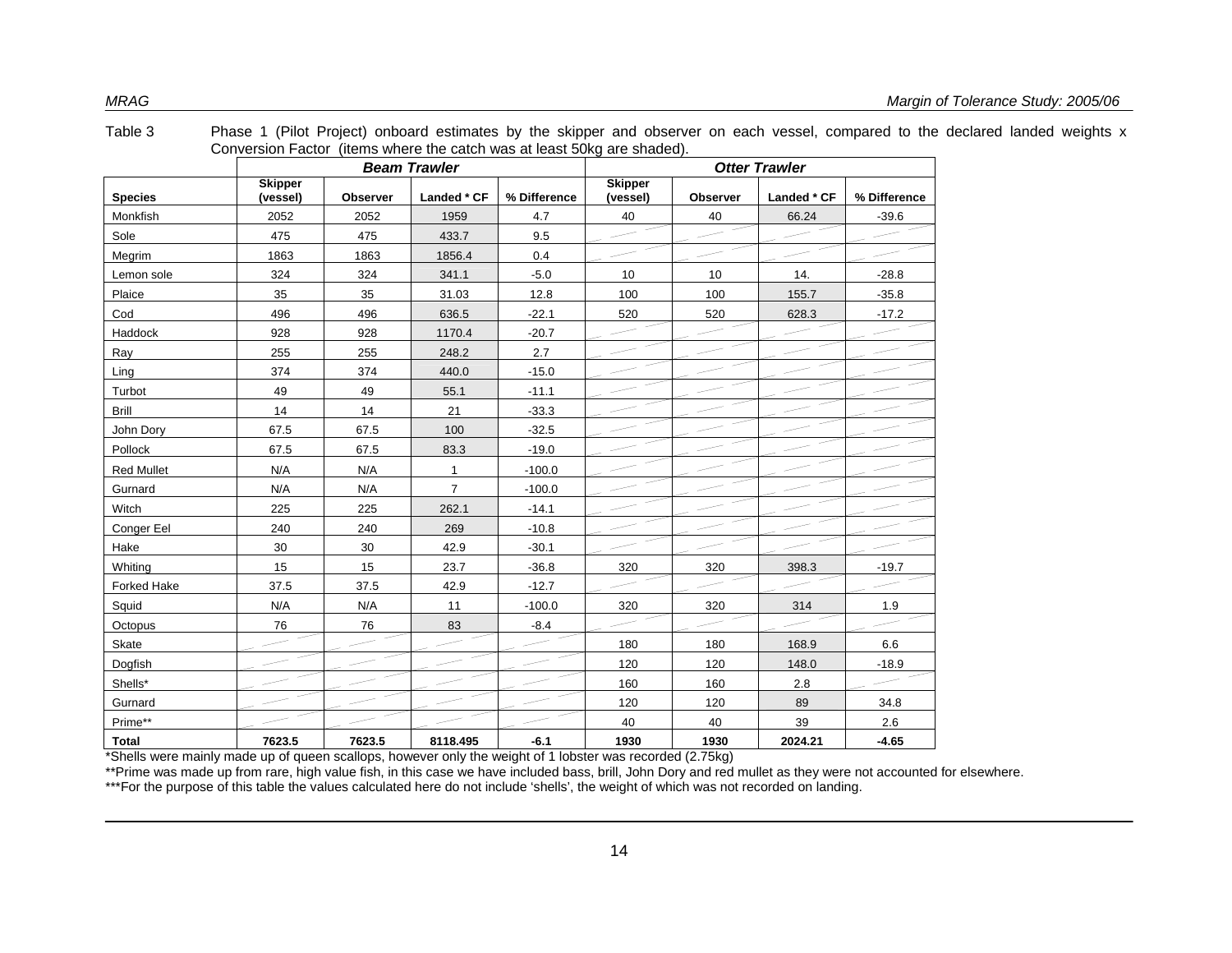Table 4 Phase 2 onboard estimate by the skipper and observer on each vessel, compared to the declared landed weights x Conversion Factor (items where the catch was at least 50kg are shaded).

|                   | 18m Twin Rig Bottom Trawler<br><b>Netter</b> |                    |                |              |           |       | 21m Twin Rig Bottom Trawler |                |             |          |             |                    |                |          |              |
|-------------------|----------------------------------------------|--------------------|----------------|--------------|-----------|-------|-----------------------------|----------------|-------------|----------|-------------|--------------------|----------------|----------|--------------|
|                   |                                              | Catch Weights (kg) |                | % Difference |           |       | Catch Weights (kg)          |                | % Diference |          |             | Catch Weights (kg) |                |          | % Difference |
| <b>Species</b>    | Obsv                                         | Vessel             | Landed<br>x CF | Obs          | Ves       | Obsv  | Vessel                      | Landed<br>x CF | Obs         | Ves      | Obs         | Vessel             | Landed<br>x CF | Obs      | Ves          |
| Prawns (whl)      | 855                                          | 855                | 855            | 0.0          | 0.0       |       |                             |                |             |          | 1620        | 1620               | 1892           | $-14.4$  | $-14.4$      |
| Prawns (tld)      | 1,500                                        | 1.500              | 1.500          | 0.0          | 0.0       |       |                             |                |             |          |             |                    |                |          |              |
| Haddock           | 87.5                                         | 100                | 104.4          | $-16.2$      | $-4.2$    | 102.5 | 117                         | 118.3          | $-13.4$     | $-1.1$   | 58          | 57                 | 29             | 100.0    | 96.6         |
| Pollock/Saithe    | $\mathbf 0$                                  | 100                | 113.05         | $-100.0$     | $-11.5$   | 41    | 43                          | 53.6           | $-23.4$     | $-19.7$  |             |                    |                |          |              |
| Hake/Pin          | $\mathbf 0$                                  | 50                 | 97.44          | $-100.0$     | $-48.7$   | 328   | 331                         | 356.1          | $-7.9$      | $-7.1$   |             |                    |                |          |              |
| Gurnard           | 100                                          | 100                | 100            | 0.0          | 0.0       |       |                             |                |             |          |             |                    |                |          |              |
| Cod               | 25                                           | $\mathbf 0$        | $\mathbf 0$    | 100          | <b>NA</b> | 184.5 | 177                         | 212.9          | $-13.4$     | $-16.9$  | 5206.5      | 5206               | 5095.4         | 2.2      | 2.2          |
| Witch             | $\mathbf 0$                                  | $\mathbf 0$        | 26             | $-100.0$     | $-100.0$  |       |                             |                |             |          |             |                    |                |          |              |
| Ling              | $\mathbf 0$                                  | $\Omega$           | 57             | $-100.0$     | $-100.0$  | 225.5 | 255                         | 301.0          | $-25.1$     | $-15.3$  | 68.4        | 57                 | 68.4           | 0.0      | $-16.7$      |
| Skate             | $\mathbf 0$                                  | $\mathbf 0$        | 41.2           | $-100.0$     | $-100.0$  | 184.5 | 165                         | 171.0          | 7.9         | $-3.5$   | 373.38      | 395                | 386.3          | $-3.3$   | 2.3          |
| Dogfish           | $\mathbf 0$                                  | $\Omega$           | 34.25          | $-100.0$     | $-100.0$  |       |                             |                |             |          |             |                    |                |          |              |
| Plaice            | $\mathbf 0$                                  | $\mathbf 0$        | 26.75          | $-100.0$     | $-100.0$  |       |                             |                |             |          | 10873.9     | 10860              | 10711.8        | 1.5      | 1.4          |
| Monk              | $\mathbf 0$                                  | $\mathbf 0$        | 39.68          | $-100.0$     | $-100.0$  | 123   | 317                         | 166.4          | $-26.1$     | 90.5     | 320         | 315                | 261.1          | 22.5     | 20.6         |
| Sole              | $\mathbf 0$                                  | $\Omega$           | 3              | $-100.0$     | $-100.0$  |       |                             |                |             |          |             |                    |                |          |              |
| Choice            | $\mathbf 0$                                  | $\mathbf 0$        | 6              | $-100.0$     | $-100.0$  |       |                             |                |             |          |             |                    |                |          |              |
| Whiting           |                                              |                    |                |              |           | 61.5  | 71                          | 54.2           | 13.4        | 30.9     | $\mathbf 0$ | 57                 | 79.1           | $-100.0$ | $-27.9$      |
| Megrim            |                                              |                    |                |              |           | 164   | 152.4                       | 170.1          | $-3.6$      | $-10.4$  |             |                    |                |          |              |
| Turbot            |                                              |                    |                |              |           | 205   | 183                         | 177.6          | 15.4        | 3.0      |             |                    |                |          |              |
| Shark             |                                              |                    |                |              |           | 512.5 | 360                         | 694            | $-26.2$     | $-48.1$  |             |                    |                |          |              |
| Mixed             |                                              |                    |                |              |           | 82    | $\mathbf 0$                 | 84             | $-2.4$      | $-100.0$ |             |                    |                |          |              |
| Dover Sole        |                                              |                    |                |              |           |       |                             |                |             |          | 52.5        | 52                 | 29.4           | 78.6     | 76.9         |
| Lemon sole        |                                              |                    |                |              |           |       |                             |                |             |          | 811.2       | 775                | 827.8          | $-2.0$   | $-6.4$       |
| Spurdogs          |                                              |                    |                |              |           |       |                             |                |             |          | 250         | 250                | 225            | 11.1     | 11.1         |
| Prime*            |                                              |                    |                |              |           |       |                             |                |             |          | 682.5       | 682                | 688.8          | $-0.9$   | $-1.0$       |
| <b>Red Mullet</b> |                                              |                    |                |              |           |       |                             |                |             |          | 60          | 60                 | 51             | 17.6     | 17.6         |
| Rough**           |                                              |                    |                |              |           |       |                             |                |             |          | 47.6        | 59.5               | 73.8           | $-35.5$  | $-19.4$      |
| Squid             |                                              |                    |                |              |           |       |                             |                |             |          | 100         | 100                | 96             | 4.2      | 4.2          |
|                   | 2.568                                        | 2.705              | 3.004          | $-14.52$     | $-9.95$   | 2.214 | 2.171                       | 2,559          | $-13.5$     | $-15.2$  | 20.524      | 20,546             | 20,515         | 0.04     | 0.15         |

\* Prime (mixed boxes) includes brill *Scophthalmus rhombus,* halibut *Hippoglossus hippoglossoides*, turbot *Psetta maxima* and John Dory *Zeus faber.* Catch by species was calculated by estimating the proportion per full box.

\*\* Rough includes saithe *Pollachius pollachius* and wolf-fish *Anarhichadidae (*Same CF as Saithe)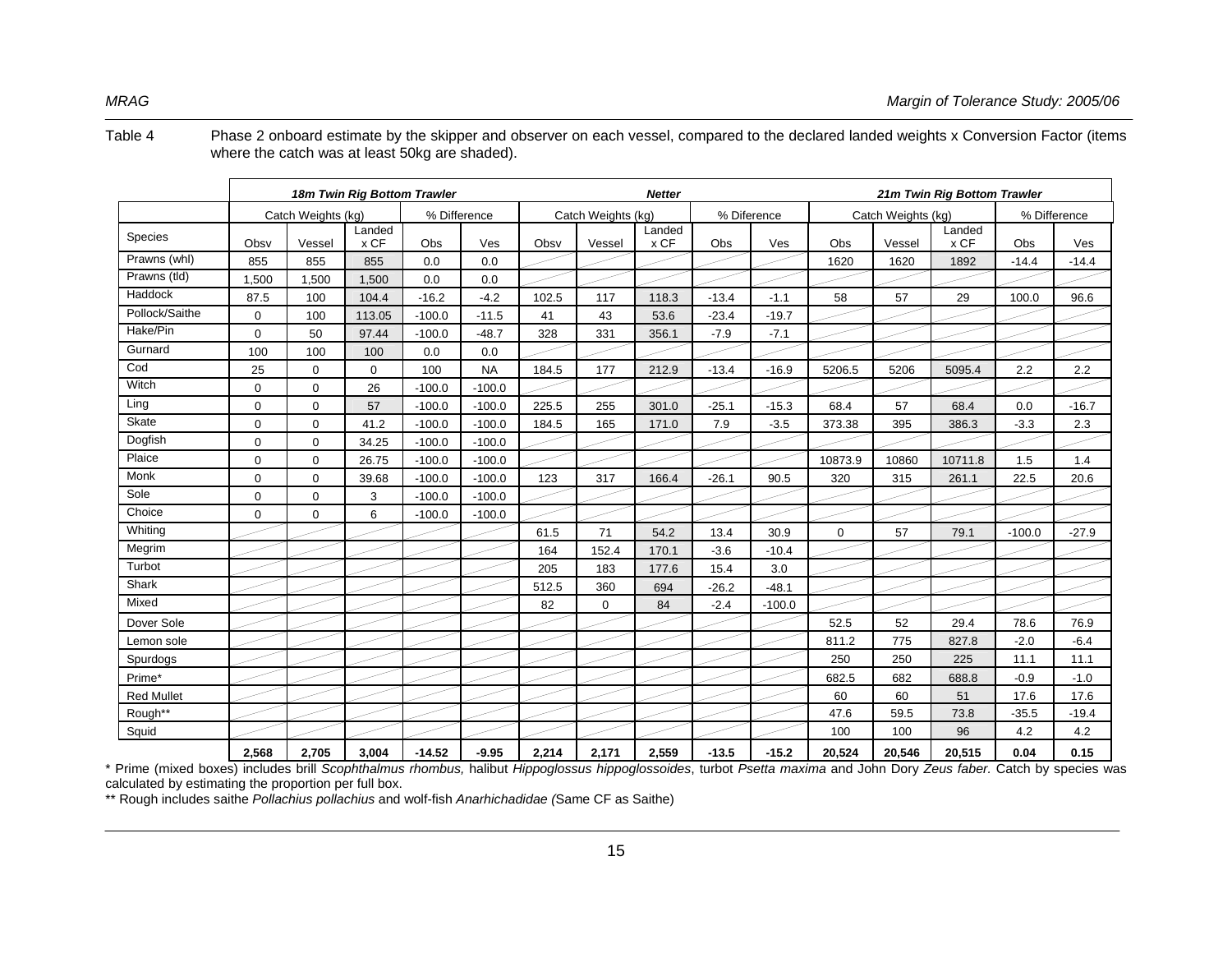# **5. Discussion**

### **5.1. Crate tally and standard crate weights**

Both the observer and vessel estimates were derived from the number of boxes recorded for a particular species. The standard crate weights are a representation of the "average" weight of a full crate of a particular species. The actual weights of each full crate are likely to be different (either more or less) from this standard amount (for example, because different crew will pack the boxes differently), but if there are enough crates making up the total, then these differences will tend to cancel out, such that the overall total will be reasonably close to the actual weight, providing the standard weight is well estimated in the first place.

If there are only a few crates making up the total, then the errors in estimation are likely to be greater. In addition, if the estimated weight includes partially full crates, then there is an additional element in the estimation process (estimating the fraction of the standard weight that should be applied to the partially filed crate) which may result in an increased error. One might therefore reasonably expect that overall the onboard estimates of larger catches containing fewer species to be more accurate than smaller catches with more species.

For total catch the technique of tallying crates and applying an average standard crate weight was effective for three out of the five trips. A fourth trip produced an overall estimate within the tolerance if catches less than 50kg are omitted from the total (this was the 18m twin rigged bottom trawler, which had an unusually high number of species that were not recorded at all on board, but were recorded on landing). For one trip (the otter trawler) the estimate was actually worse when catches less than 50kg were omitted, because while the target species tended to be underestimated, the lower volume bycatch species tended to be overestimated (thereby tending to balance out in the overall catch).

Two of the main problems in estimating catch weights on board would appear to be differentiating consistently between species and accounting for partially filled crates, especially if the species catch is relatively small. For recording individual species, the technique proved adequate for target species and if bycatch species are well represented.

The tendency for underestimation of the catch on board (Section 4.2.1) should be investigated in more detail. Two types of studies could be undertaken: (1) an analysis of historical data records of catch on board compared to landings declarations to investigate whether underestimation of catch is widespread, and (2) further observer studies, including the independent measurement of catch weights to investigate what the possible causes might be.

### **5.2. The influence of the crew**

Observers noted that the crew can influence catch estimation system operated onboard. This "crew factor" may be exerted in the following ways:

- 1. Experience i.e. level of experience is directly proportional to performance;
- 2. Consistent identification of species e.g. elasmobranch species; flatfish;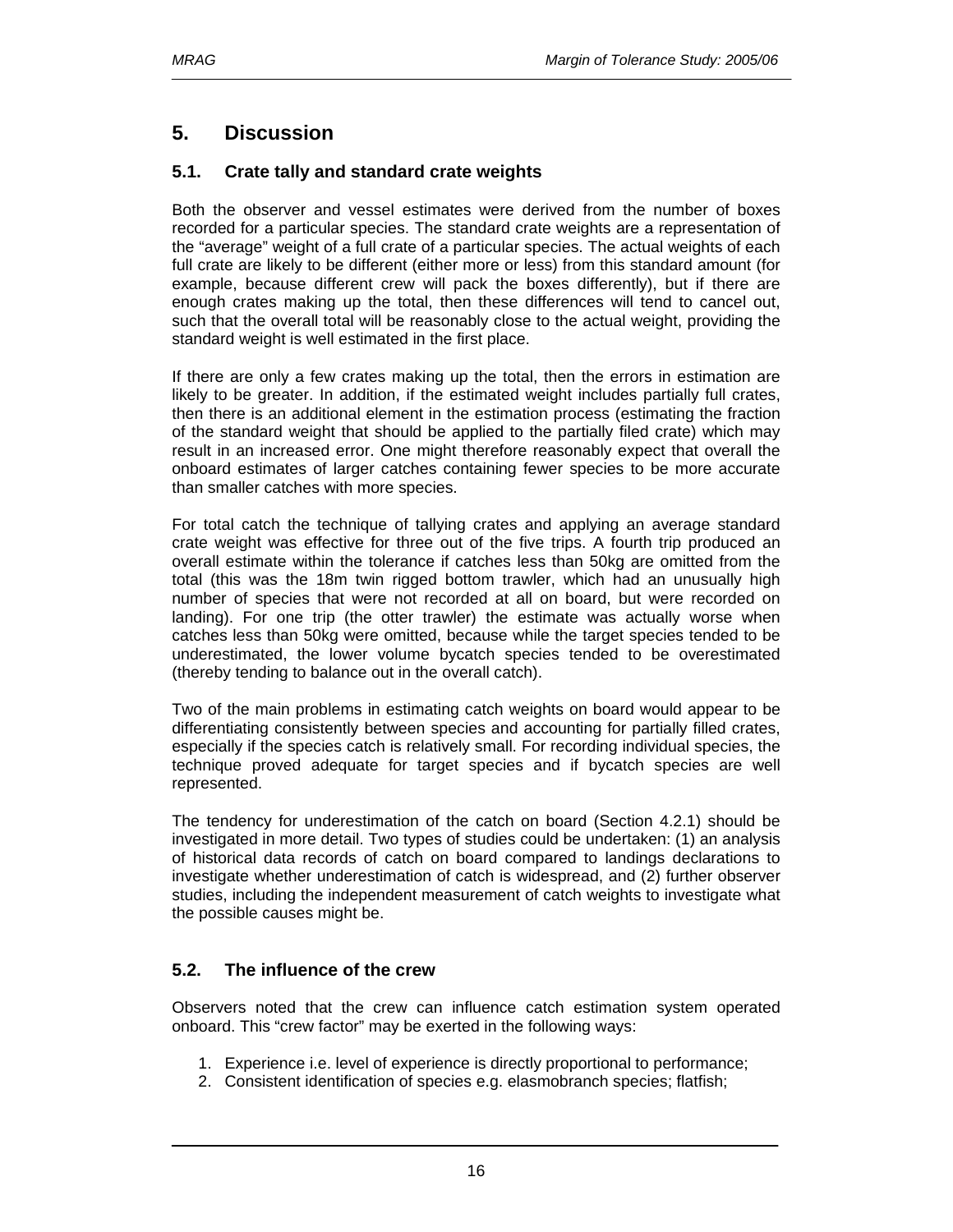- 3. Consistent technique during processing and storage e.g. using equal volumes of ice per crate; and
- 4. Grading fish.

### **5.3. Conversion factors**

Conversion factors are used to convert a processed weight back to the equivalent live weight of the fish prior to processing ("green" or "live" weight). They vary depending in the species, the processing method and the way the product is stored (Table 5). The conversion factors reported by vessels during this project ranged from 1.03 for a gutted ray to 3 for monkfish tails. Unprocessed fish have a conversion factor of 1.

Vessels are required to record live weights in their logbooks to facilitate tracking of quota uptake based on reported catches. They do this by applying conversion factors to the standard crate weights, which represent the weight of fish in the crate (i.e. minus the ice and water). Standard weights that already incorporate the conversion factor may also be used.

Landed quantities are recorded in terms of processed weight. To compare the landed figures with weights recorded at sea, the appropriate conversion factor must be used (see Section 3). During the data analysis for this project, all the landing declarations figures were raised by an appropriate conversion factor sourced from the EU (Table 6).

Table 5 shows the various different ways that the fish were processed on the vessels and the conversion factors that were applied for both the pilot and main part of the project. Use of conversion factors by the vessels in calculating the on-board catch figures was variable. The only vessel to record applying conversion factors consistently for all processed species was the 21m Twin Rig Trawler (Table 5, and see Appendices 1 to 5). Of the five trips observed, this vessel had the closest overall estimate compared to the landed live weight. It is difficult to draw form conclusions from only five observed trips, but it appears that the requirement for vessels to use conversion factors introduces an element of uncertainty in the process and the opportunity for confusion in the calculation of on-board catch figures. This may therefore be a contributory factor in vessels failing to achieve catch reports that are within the 8% margin of tolerance.

From the perspective of achieving more accurate on-board catch reporting, it would therefore be better to take the conversion factor out of the equation. Vessels would then report processed weights, in the same way as for landings declarations. Conversion factors could be applied with confidence by officials who require estimates of unprocessed catch weights for quota management purposes.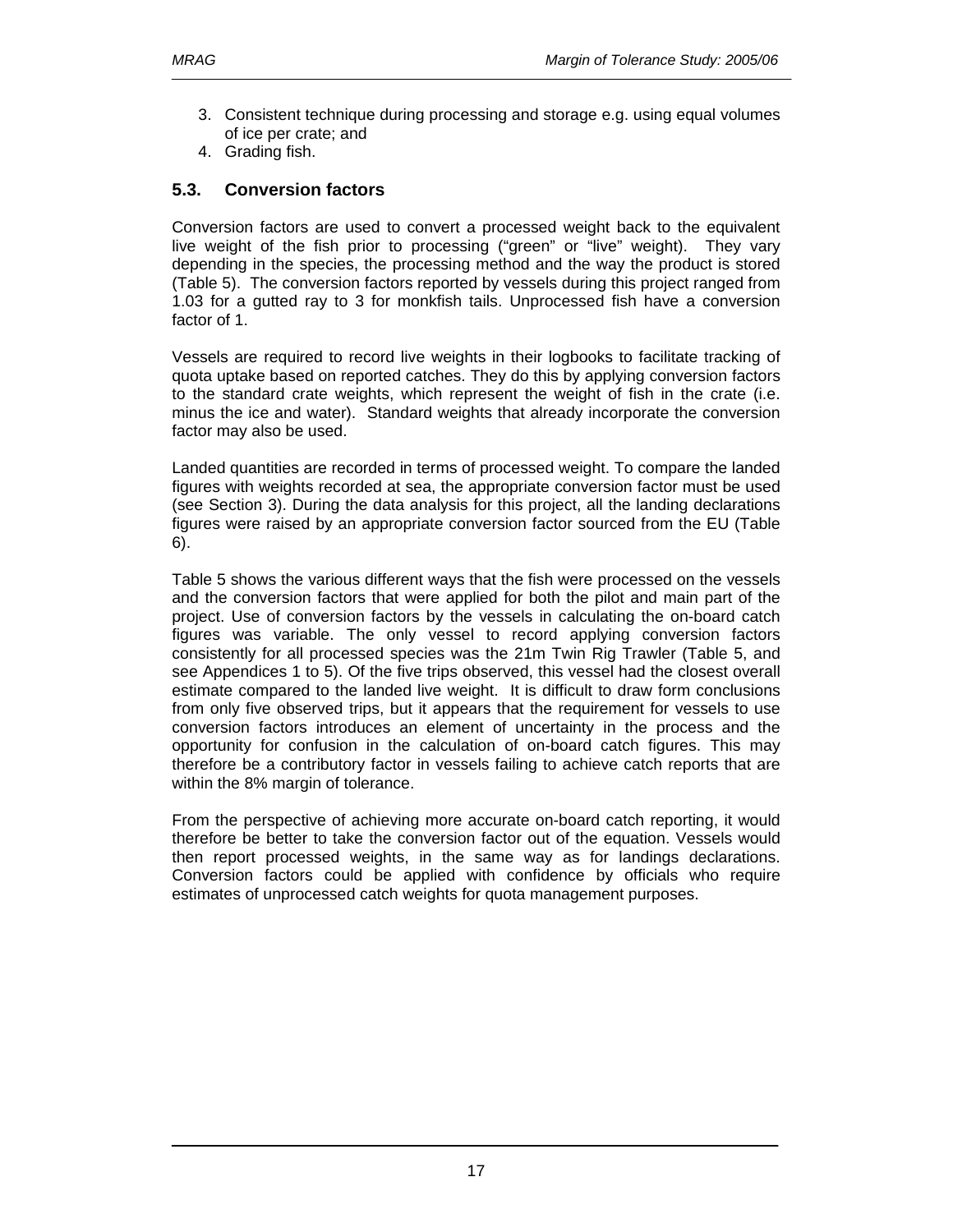|                   |                     | Processing Method (Conversion Factor where used) |                         |               |                         |  |  |  |  |  |  |  |
|-------------------|---------------------|--------------------------------------------------|-------------------------|---------------|-------------------------|--|--|--|--|--|--|--|
| Species           | <b>Beam Trawler</b> | <b>Otter Trawler</b>                             | 18m Twin Rig<br>Trawler | <b>Netter</b> | 21m Twin Rig<br>Trawler |  |  |  |  |  |  |  |
| Monkfish          | HEAD/GUT (3)        |                                                  |                         | <b>GUT</b>    | GUT (1.28)              |  |  |  |  |  |  |  |
| Sole              | <b>GUT</b>          |                                                  |                         | <b>GUT</b>    | GUT (1.05)              |  |  |  |  |  |  |  |
| Megrim            | <b>GUT</b>          |                                                  |                         | <b>GUT</b>    |                         |  |  |  |  |  |  |  |
| Lemon<br>Sole     | <b>GUT</b>          | <b>GUT</b>                                       |                         |               | GUT (1.05)              |  |  |  |  |  |  |  |
| Plaice            | <b>GUT</b>          | <b>GUT</b>                                       |                         |               | GUT (1.07)              |  |  |  |  |  |  |  |
| Cod               | GUT (1.17)          |                                                  |                         | <b>GUT</b>    | GUT (1.17)              |  |  |  |  |  |  |  |
| <b>Haddock</b>    | <b>GUT</b>          |                                                  | <b>GUT</b>              | <b>GUT</b>    | GUT (1.16)              |  |  |  |  |  |  |  |
| Ray               | <b>GUT</b>          |                                                  |                         | <b>WHOLE</b>  | GUT (1.03)              |  |  |  |  |  |  |  |
| Ling              | <b>GUT</b>          |                                                  |                         | <b>GUT</b>    | GUT (1.14)              |  |  |  |  |  |  |  |
| Turbot            | <b>GUT</b>          |                                                  |                         | <b>GUT</b>    | GUT (1.05)              |  |  |  |  |  |  |  |
| <b>Brill</b>      | <b>GUT</b>          | <b>GUT</b>                                       |                         | <b>GUT</b>    | GUT (1.05)              |  |  |  |  |  |  |  |
| John Dory         | <b>GUT</b>          | <b>GUT</b>                                       |                         | <b>GUT</b>    | GUT (1.05)              |  |  |  |  |  |  |  |
| Pollack           | <b>GUT</b>          |                                                  |                         | <b>GUT</b>    |                         |  |  |  |  |  |  |  |
| <b>Red Mullet</b> | <b>WHOLE</b>        | <b>GUT</b>                                       |                         | <b>GUT</b>    | <b>WHOLE</b>            |  |  |  |  |  |  |  |
| Gurnard           | <b>WHOLE</b>        |                                                  | <b>WHOLE</b>            | <b>GUT</b>    |                         |  |  |  |  |  |  |  |
| Witch             | <b>GUT</b>          |                                                  |                         |               |                         |  |  |  |  |  |  |  |
| Conger Eel        | <b>GUT</b>          |                                                  |                         |               |                         |  |  |  |  |  |  |  |
| Hake              | <b>GUT</b>          |                                                  | <b>GUT</b>              | <b>GUT</b>    |                         |  |  |  |  |  |  |  |
| Whiting           | <b>GUT</b>          | <b>WHOLE</b>                                     |                         | <b>GUT</b>    | GUT (1.13)              |  |  |  |  |  |  |  |
| Forked<br>Hake    | <b>GUT</b>          |                                                  |                         |               |                         |  |  |  |  |  |  |  |
| Squid             | <b>WHOLE</b>        | <b>WHOLE</b>                                     |                         |               | <b>WHOLE</b>            |  |  |  |  |  |  |  |
| Octopus           | <b>WHOLE</b>        |                                                  |                         |               |                         |  |  |  |  |  |  |  |
| Dogfish           |                     | <b>WHOLE</b>                                     |                         | <b>GUT</b>    | <b>WHOLE</b>            |  |  |  |  |  |  |  |
| <b>Bass</b>       |                     | <b>GUT</b>                                       |                         |               |                         |  |  |  |  |  |  |  |
| Prawns            |                     |                                                  | <b>WHOLE</b>            |               | <b>WHOLE</b>            |  |  |  |  |  |  |  |
| Prawns            |                     |                                                  | TAILED (3)              |               |                         |  |  |  |  |  |  |  |
| Saithe            |                     |                                                  | <b>GUT</b>              | <b>GUT</b>    | GUT (1.19)              |  |  |  |  |  |  |  |
| Halibut           |                     |                                                  |                         |               | GUT (1.05)              |  |  |  |  |  |  |  |
| Wolf-fish         |                     |                                                  |                         |               | GUT (1.19)              |  |  |  |  |  |  |  |

| Table 5 | Processing details and conversion factors (where available) from the vessels |
|---------|------------------------------------------------------------------------------|
|         | as used on the project                                                       |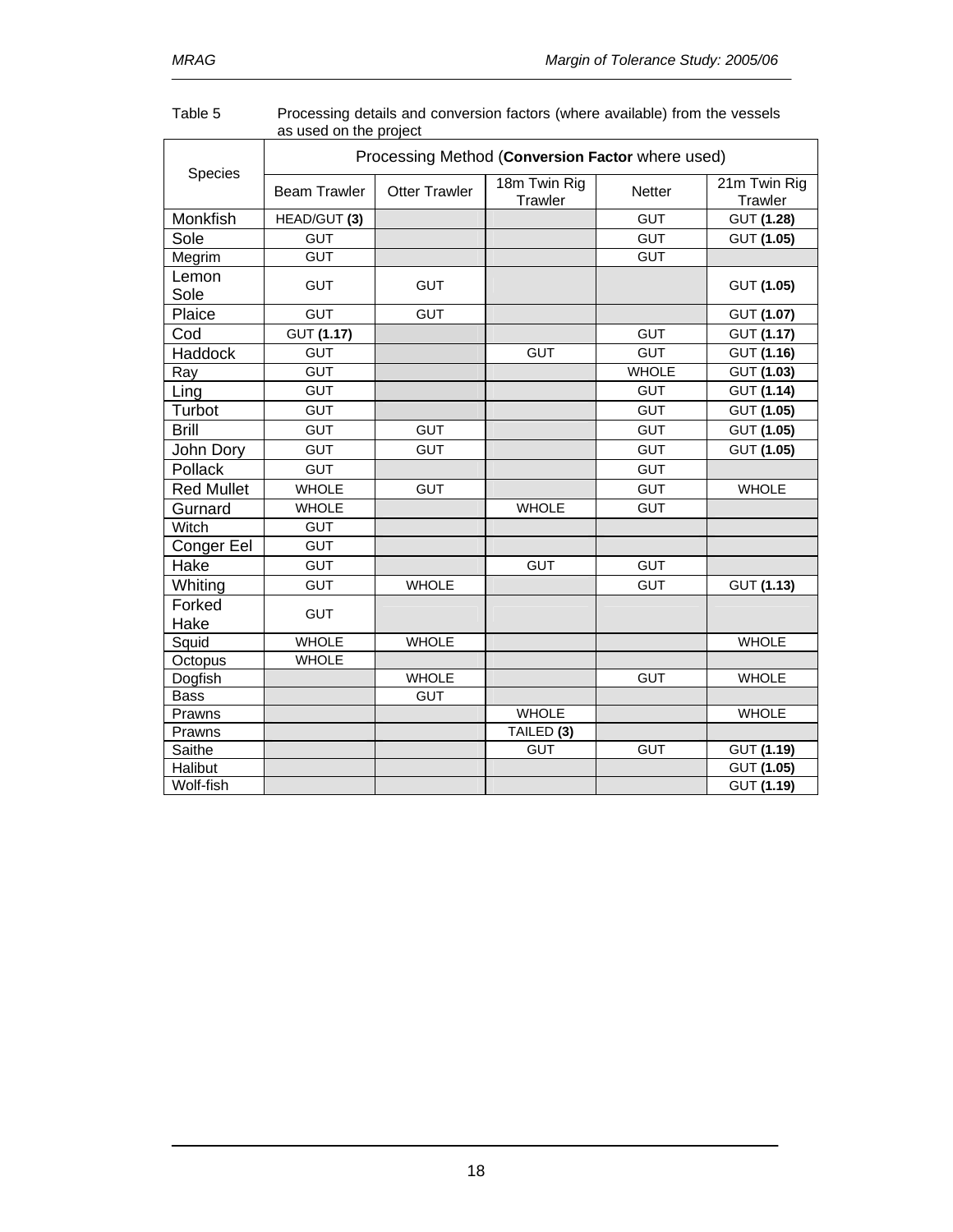$\overline{a}$ 

| able 6<br>CONVERSION RECIOIS USED TOR ANAlySIS. |                |                   |                |  |  |  |  |  |
|-------------------------------------------------|----------------|-------------------|----------------|--|--|--|--|--|
| <b>Species</b>                                  | <b>CF Used</b> | <b>Species</b>    | <b>CF Used</b> |  |  |  |  |  |
| Prawns (whole)                                  | 1.00           | Choice            | 1.00           |  |  |  |  |  |
| Prawns (tailed)                                 | 3.00           | Whiting           | 1.13           |  |  |  |  |  |
| Haddock                                         | 1.16           | Megrim            | 1.05           |  |  |  |  |  |
| Hake/Pin Hake                                   | 1.16           | <b>Shark</b>      | 1.00           |  |  |  |  |  |
| Gurnard                                         | 1.00           | Mixed             | 1.00           |  |  |  |  |  |
| Cod                                             | 1.17           | Dover Sole        | 1.05           |  |  |  |  |  |
| Witch                                           | 1.04           | Lemon sole        | 1.04           |  |  |  |  |  |
| Ling                                            | 1.14           | Spurdogs          | 1.00           |  |  |  |  |  |
| Skate                                           | 1.03           | Prime*            | 1.05           |  |  |  |  |  |
| Dogfish                                         | 1.37           | <b>Red Mullet</b> | 1.00           |  |  |  |  |  |
| Plaice                                          | 1.07           | Rough**           | 1.19           |  |  |  |  |  |
| Monk                                            | 1.28           | Squid             | 1.00           |  |  |  |  |  |
| Sole                                            | 1.04           |                   |                |  |  |  |  |  |

Table 6  $\sim$  Conversion factors used for analysis<sup>13</sup>

### **5.4. Catch storage on board**

Another possible source of uncertainty and inaccuracy in the recording of on-board catch estimates is the way in which the fish are stored. A number of different methods of storage and their weight fluctuation are shown in Figure 9.

Fish stored in boxes with ice tend to retain the same weight during storage periods few days. The length of each observed trip was about a week, hence it appears that weight change during cold storage had little impact during this study.

<sup>&</sup>lt;sup>13</sup> Taken from: http://ec.europa.eu/fisheries/cfp/control\_enforcement/conversionfactors\_by\_ms.pdf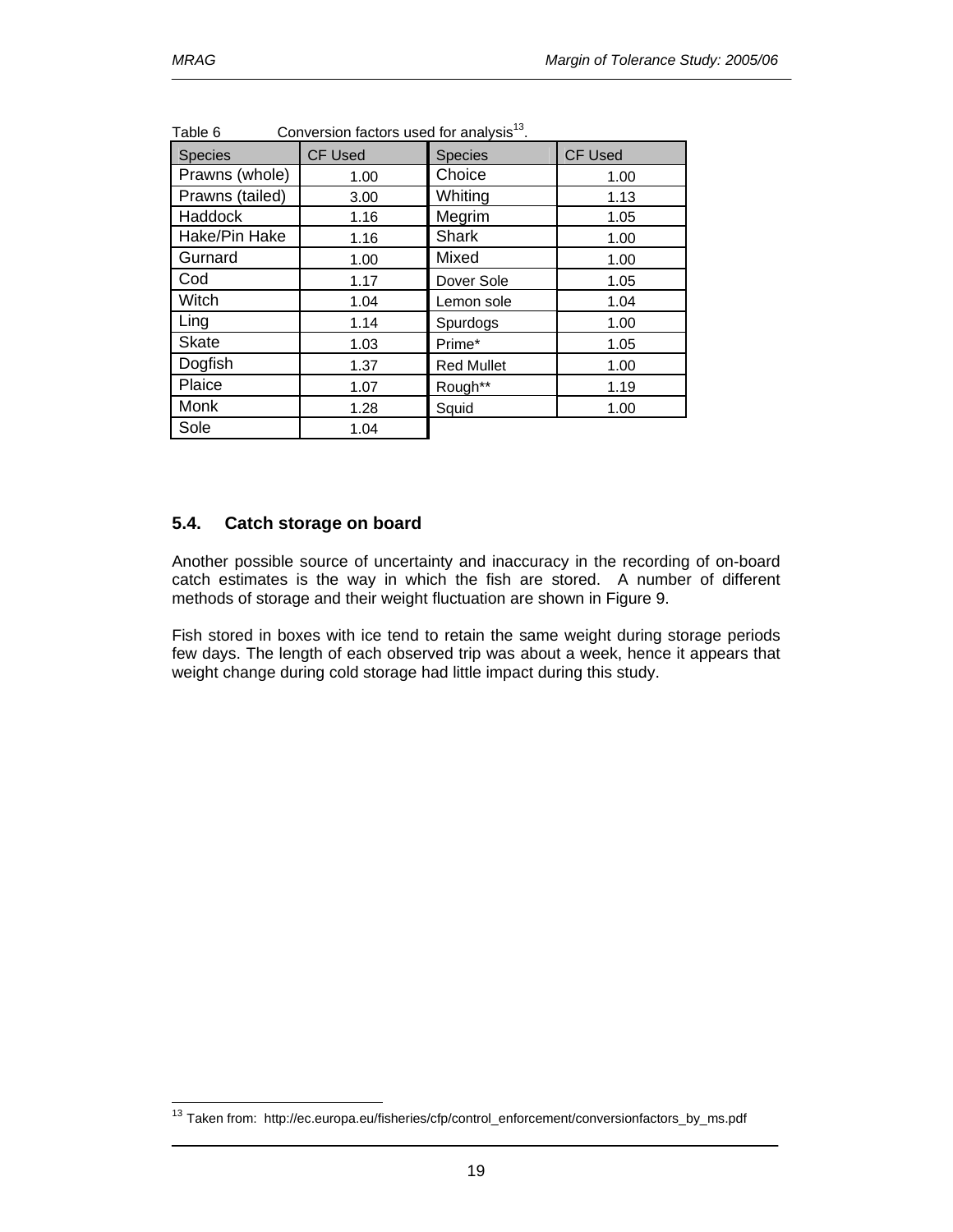

Figure 9 Weight change during cold storage (Fiskeriforskning, No.1, and February 2001)

### **5.5. Future work**

Anecdotal comments recorded during observer deployments suggest that the vessel crews were expecting some validation by the observer of the figures they were using to calculate catch weights. This was not part of the terms of reference for this study; it was agreed at the outset that the observer protocol for catch estimation should be the same as that of the vessel on which they were deployed, and no independent weighing would be undertaken on board.

Nevertheless, one vessel in the study was equipped with on-board weighing equipment: a set of Nesco drop scales. The observer attempted to use them to confirm the crate weights applied by the vessel. However they proved impossible to use by a single observer in the sea conditions experienced during the trip.

In all cases the weights estimated by the observers were based on figures provided by the vessels for each crate per species/product. Given the methods used, the only opportunity for any differences to arise would be if the crate tallies were different, or estimates of the weights of partially filled crates (particularly important for species with small amounts) were different.

For future, more detailed studies the observer protocol could be expanded to include independent weighing of catch on board. For example, a sampling strategy could be developed in which individual crates could be randomly sampled during each haul. Appropriate weighing equipment<sup>14</sup> could then be used to weigh these crates on board and verify *in situ* the accuracy of the assumed standard crate weights under differing conditions. The actual weights of partially filled boxes could also be taken to assess the contribution of this issue to reduced accuracy on board.

The anticipated outputs would have been the variability of crate weight per species and the amount of ice added during a trip.

 $\overline{a}$ Ideally a motion-compensated electronic scale, operable by a single observer would be used. Alternative, potentially less accurate methods, such as using a spring balance, could be used, but this would probably require additional manpower to handle the catches.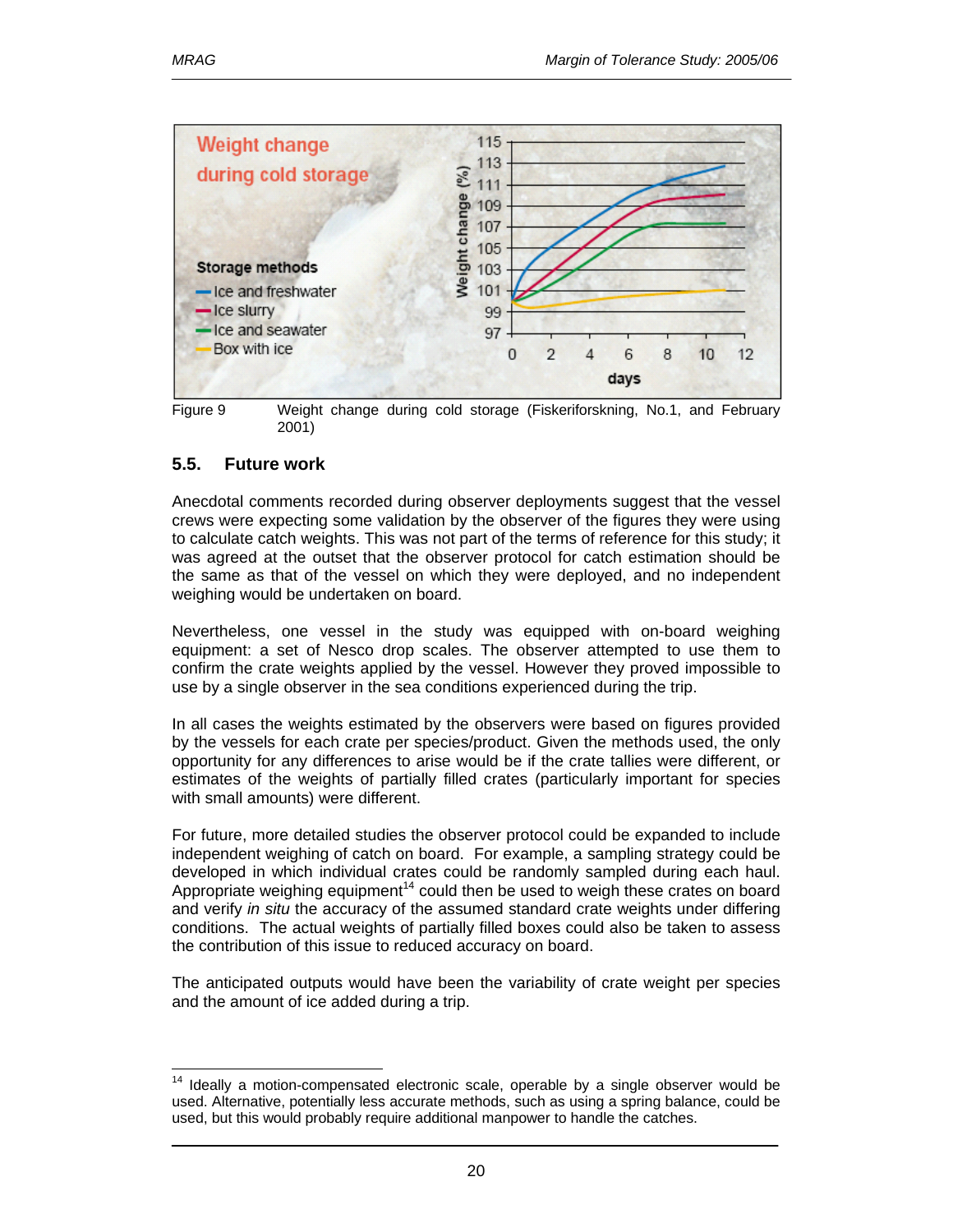To provide some perspective on the type of vessels that might participate in such a study, it would be advantageous to have an idea on the number and type of vessels that use weighing equipment onboard and the rationale behind their use, since it is currently not obligatory for vessels operating in the EU to use at-sea weighing equipment:

- Unilateral Member State condition;
- Ensure accurate economic return on catch:
- To satisfy specific regulatory measure for the fishery;
- As the result of a marketing tool e.g. the role of traceability in ecolabelling;

Motion compensated scales provide the most accurate means of weighing fish at sea. The main factors for considering their use are space and cost. These factors may be prohibitive for their universal use.

The EU's structural policy, through the Financial Instrument for Fisheries Guidance (FIFG) for the equipment or modernisation of fishing vessels may have provided funding for the introduction of weighing scales on suitable vessels i.e. "…the improvement of the handling/processing and quality of products onboard". Funding may become available dependent on the scope under the European Fisheries Fund criteria and priorities of the National Strategic Plan (NSP) and an Operational Programme (OP) under Axis 4<sup>15</sup>

In order to improve the representativeness of future studies, fishing trips should be classified according to their fleet and fishery, e.g.:

- The number of vessels in the same size class;
- Type of gear used; and
- The Fishery.

Access to historical data would be extremely valuable in designing a trip sampling protocol and provide an indication if how the outputs might be applied to other classes of vessels in other areas. One area that was not investigated in this study due to the low volume of data was the accuracy achievable by species – i.e. are atsea catch weight estimates harder to achieve for some species than others? There was insufficient overlap across the five observed trips in terms of species covered to make such an analysis viable during this study, but additional data, including from repeat observer trips on the same vessel(s) should make this possible.

# **6. Conclusion**

l

From this limited study it is not possible to conclude with confidence whether or not the 8% margin of tolerance limit is achievable reasonably and consistently across the fisheries observed based on current practice for estimating weights at sea. On a species by species basis, during the observed trips, the limit was exceeded more often than not. For recovery stocks it was achieved 66% of the time (4 out of 6 occurrences). However, the sample size is too small to be regarded as representative of the fisheries that have been observed.

<sup>&</sup>lt;sup>15</sup> Department for Environment, Food and Rural Affairs Marine Fisheries Stakeholder Forum 3rd April 2006: Paper for DEFRA items Paper for agenda item 4 European Fisheries Fund (EFF) Policy Priorities.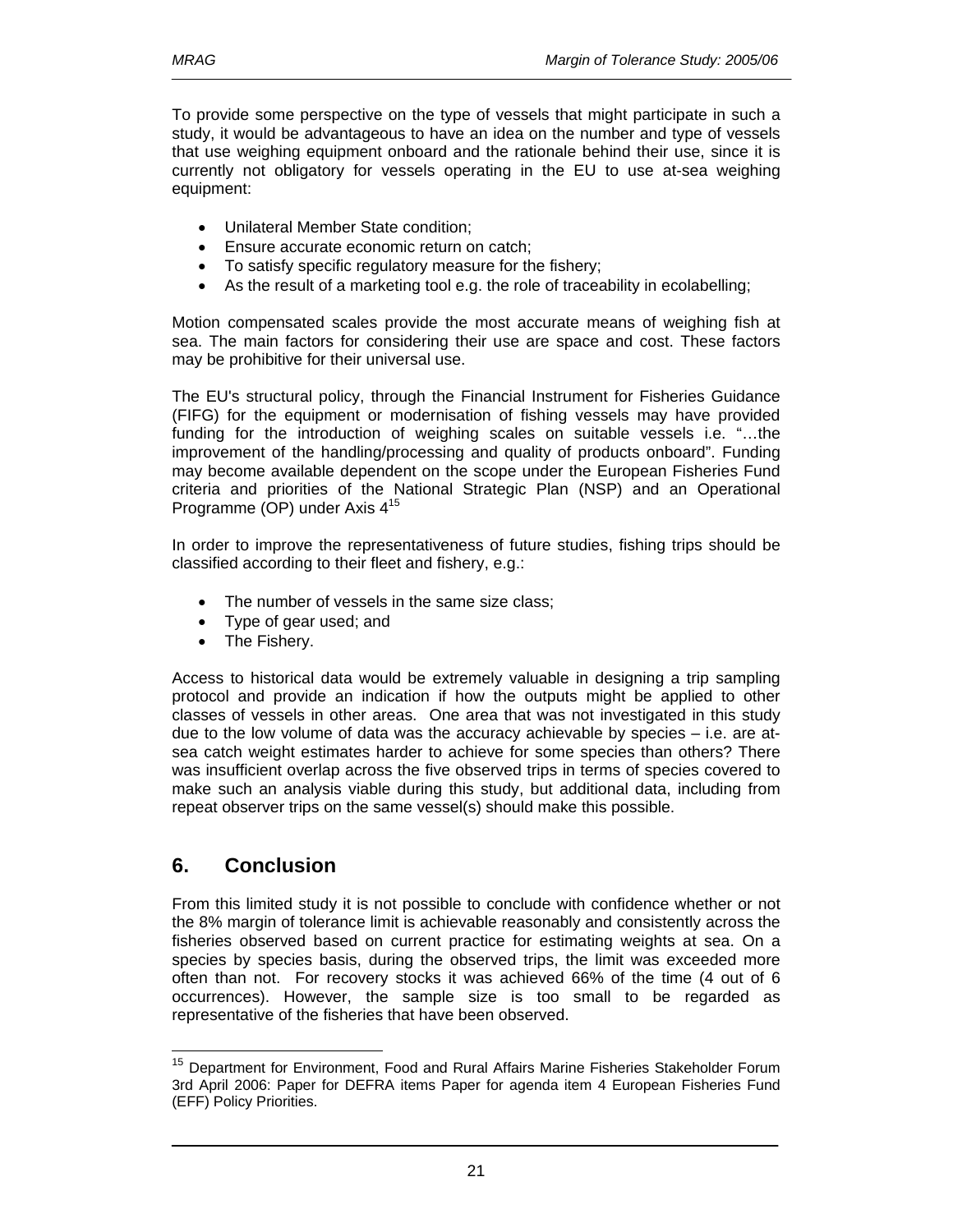Nevertheless, the information collected during the study points to some areas that might lead to more accurate estimation of catch weights at sea without changing significantly the basic way in which it is done (i.e. using crate tallies and standard crate weights). One of these is the consistent use of conversion factors. In Section 5.3, we suggest that the one solution might be to change the legislation such that onboard catches are reported in processed weight and the conversion factors are applied after the fact by the fishery management authority, since the factors are fixed by the European Commission and supplied to the vessel anyway. This might, however, cause some difficulties with monitoring of quota uptake, which would need to be considered.

There are also other sources of variability and inaccuracy that should be investigated (e.g. calculation and application of standard crate weights, and the influence of species) and potential mitigation strategies considered prior to requiring wholesale changes to the way in which catch is measured at sea, for example through the required use of motion-compensated electronic scales. Additional studies involving observer sampling and data analysis could be undertaken to investigate further the potential for achievement of the 8% limit.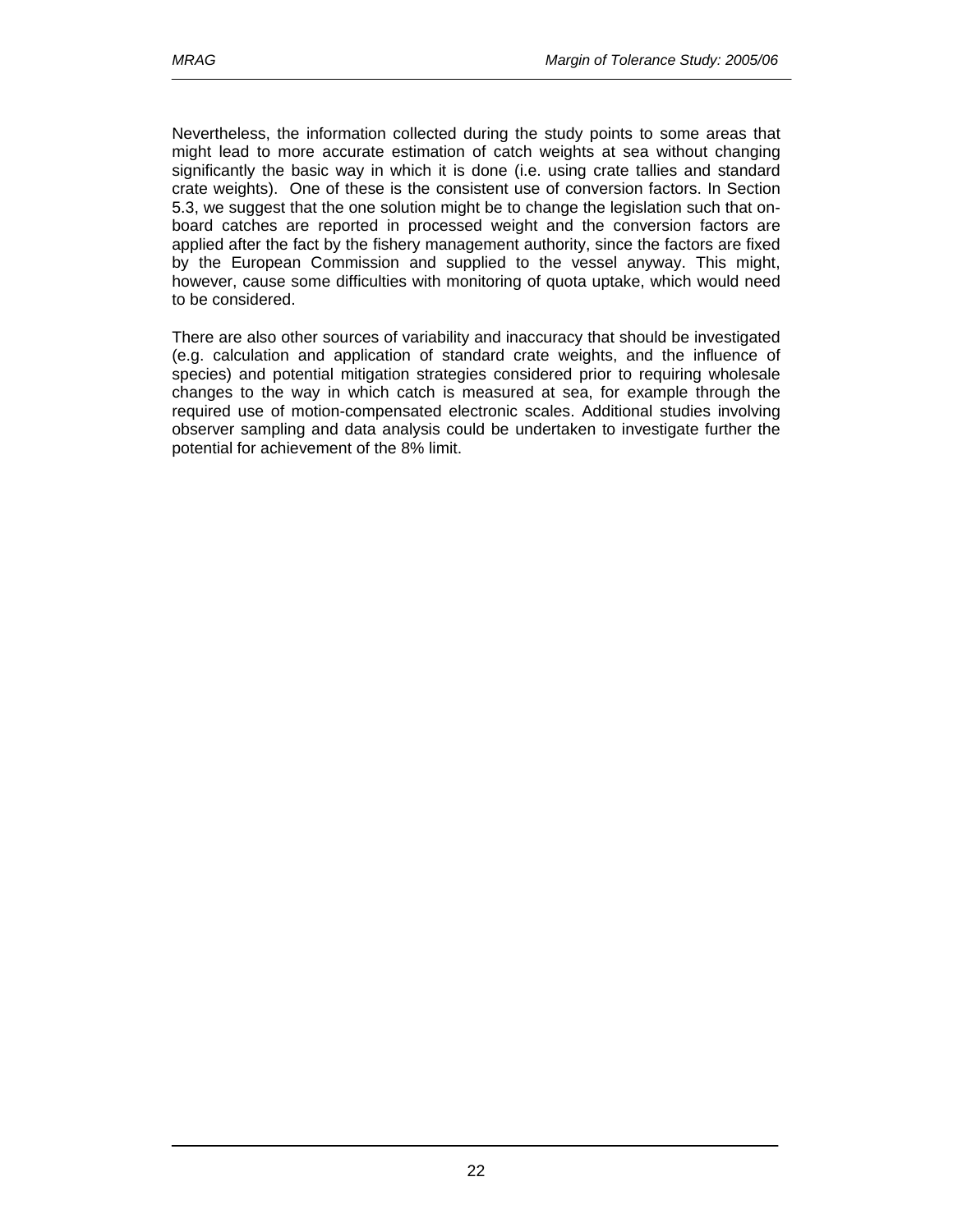# **Appendix 1: Report of Observer Trip 1**

# **Report of the Independent Observer Onboard the FV 'Billy Rowney'**

### **Vessel and Trip Details**

Vessel Type: Trawler (30.54m) Port: Penzanze, UK Target Species: Mixed Demersal Areas Fished: ICES Area VIIg Observer: P. McCarthy

Vessel Name: FV *Billy Rowney* Gear: Chain Mat Beam Trawl (TBB); Mesh 80 to 85mm Dates: 09/11/2005 – 15/11/2005

### **Introduction**

A fishing trip was observed on the demersal trawler '*Billy Rowney*'. The role of the observer was to monitor the methodology employed by the vessel to estimate catches; make independent estimates of the same catches; and note any factors that may influence the respective methodologies.

### **Trip Summary**

Fishing operations were conducted over 6 days within ICES Statistical Division VIIg in the area between 50º40" and 50º30" N and between 06º48" and 06º00"W. A total of 37 tows were conducted representing a total effort of 101 hours 45 minutes. Catches were mixed demersal species: monkfish, megrim and other flatfish, plus haddock and cod making up the majority of round fish. Every haul was observed from the point of landing to storage in the hold.

### **Landing and Processing the Catch**

Catches were emptied from the codends onto the deck and the composition of the catch sorted by hand (figure 1). Targeted species were separated from fish and invertebrate by-caught species, and debris. Juvenile fish and damaged catch were discarded and the remaining target species retained in baskets (figure 2). Turbot *Psetta maxima* and brill *Scophthalmus rhombus* were separated from the catch, bled and hung prior to processing to prevent bruising of the product.

During processing, the baskets of fish were emptied onto a sorting table and processed manually (figure 3). All roundfish and flatfish species were gutted, with the exception of gurnards *Triglidae sp*, red mullet *Mullus surmuletus*, and cephalopods; squid, octopus and cuttlefish, which were retained whole. Monkfish *Lophius piscatorius* were headed and gutted. The catch was washed immediately after processing, roughly sorted by species into baskets (figure 4), and then passed into the fish hold.

The catch was then transferred into separate boxes by species and stored on ice. They were not graded by size. Each box contained a bottom layer of ice on which the fish were placed on top of (figure 5). When full, the box of fish was left to settle, before a top layer of ice was added (figure 6) and each box stacked on top of one another.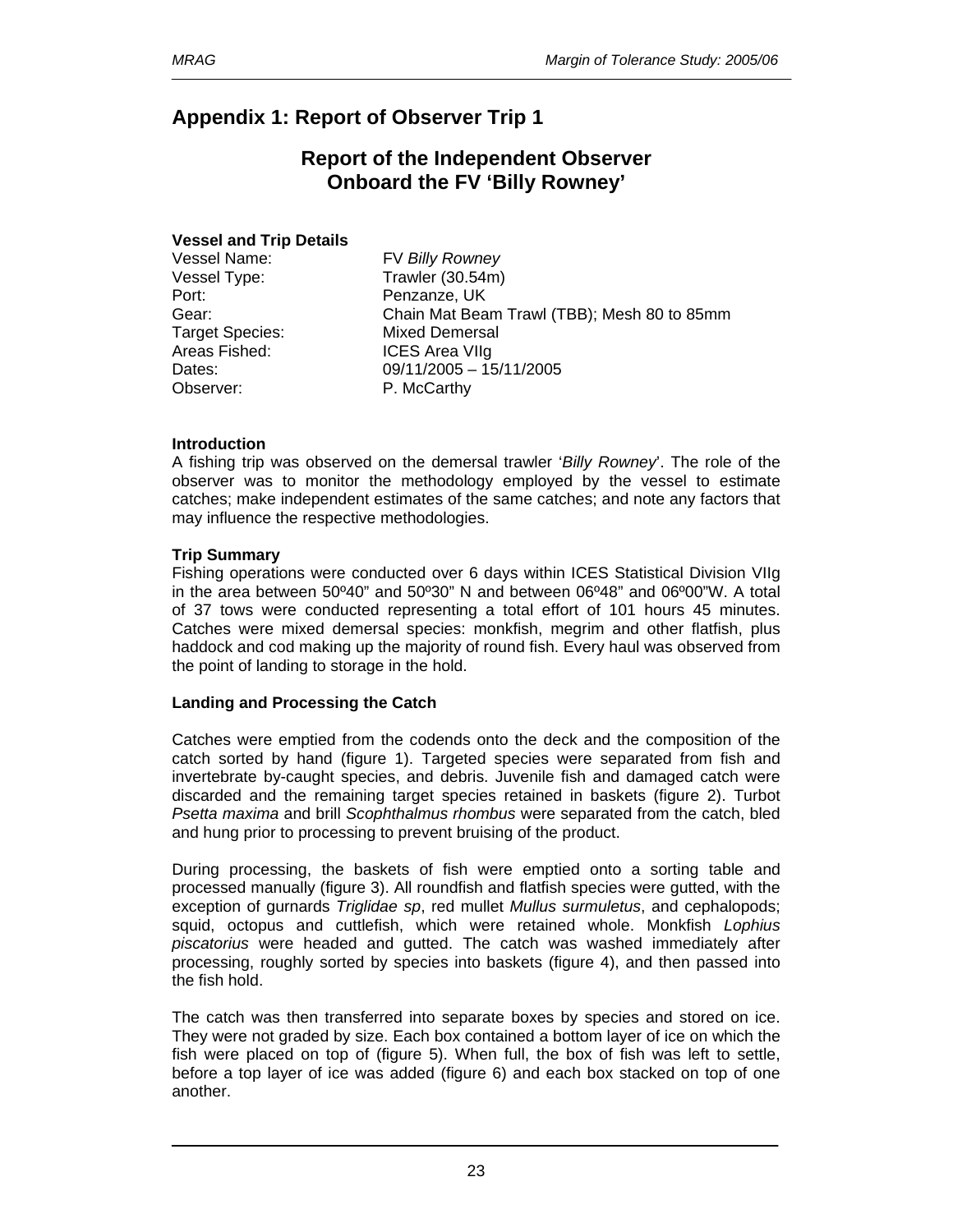









Fig. 4 Fig. 5 Fig. 6

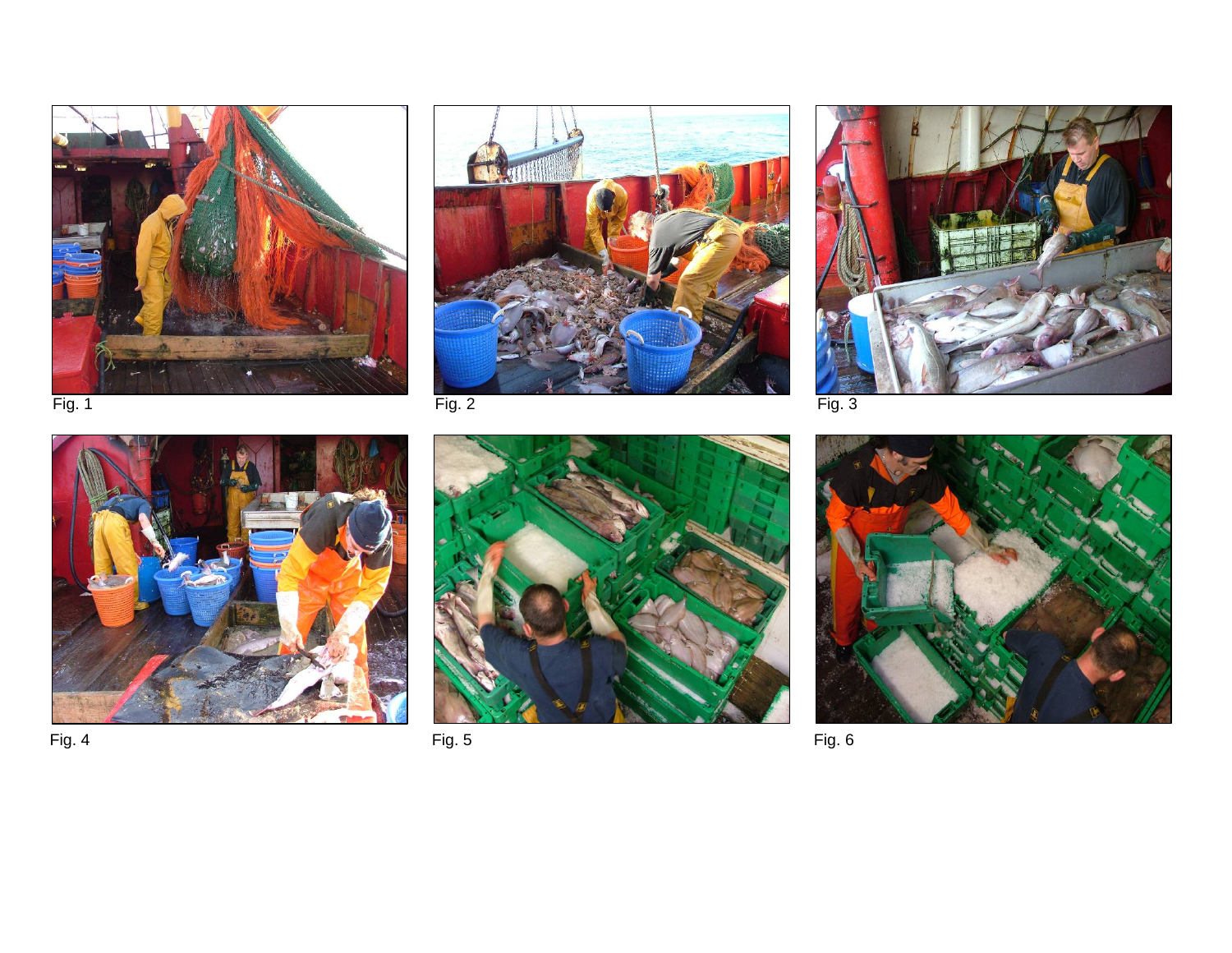Dimensions of the fish hold, the layout and storage capacity are presented in Annex I. The hold capacity was  $124.21m^3$ , which represents the gross internal volume with no deduction being made for pound boards, stanchions, hoppers, chutes, coolers or ice plants. The box capacity was 414 units, which was estimated using the box size dimensions (800mm x 460mm x 265mm). Temperatures of the fish hold were maintained between a minimum of 0-1º Celsius.

### **Vessel Catch Estimation**

The live catch for each species was calculated on a 24 hour period to satisfy EU logbook requirements and represented the catches from the trawls during this period. No scales were used during the process. Catch weights were calculated by counting the number of full boxes per species and multiplying by the weight of the box. The weight was provided by the master of the vessel. This figure was entered into the logbook. Boxes which were less than quarter full after an individual haul were topped-up from the following haul's catch. This system was adopted to avoid inaccurate estimates of partially filled boxes.

The observer assumed that the weight attributed to each box of a particular species was derived from vessels / crew experience. This was confirmed when the observer asked the crew. Conversion factors were only applied to monkfish *L. piscatorius* (c.f. 3.00) and to cod *Gadus morhua* (c.f. 1.17) to calculate the live weight. The conversion factor for other species was considered to be insignificantly small.

### **Observer Catch Estimation**

There were three opportunities to estimate the catch. These were:

- In the net as it was being landed;
- Following processing and initial sorting into baskets; and
- When the catch is sorted by species into boxes for storing.

The first two opportunities may provide an estimation of total weight but as the fishery was mixed the level of resolution would not be at species level. Also, by-catch, discards and debris would also present difficulties for providing accurate estimations.

The method adopted by the observer was the same as the vessel i.e. to count the number of full boxes per species every 24 hour reporting period; and then multiply by the weight allocated for that box/species.

The estimated weight of the box would vary depending on the species and ranged between 28kgs for the turbot and brill up to 38kgs for monkfish, this was to take into account the numbers of a particular fish that could be packed into one box.

### **Landing Catch Estimation**

On entering port after the voyage, the catch was landed in the iced boxes, separated, spray washed and graded automatically into boxes. The net weight was determined using electronic weighing systems; Hopper and Floor scales.

The declared set of weight estimates for the retained catch by species and the actual landed weight recorded in the logbook are summarised in below in Table 1. A copy of the EU logbook is appended in Annex 1 with the observers completed logbook in Annex 2 and the landed declaration in Annex 3.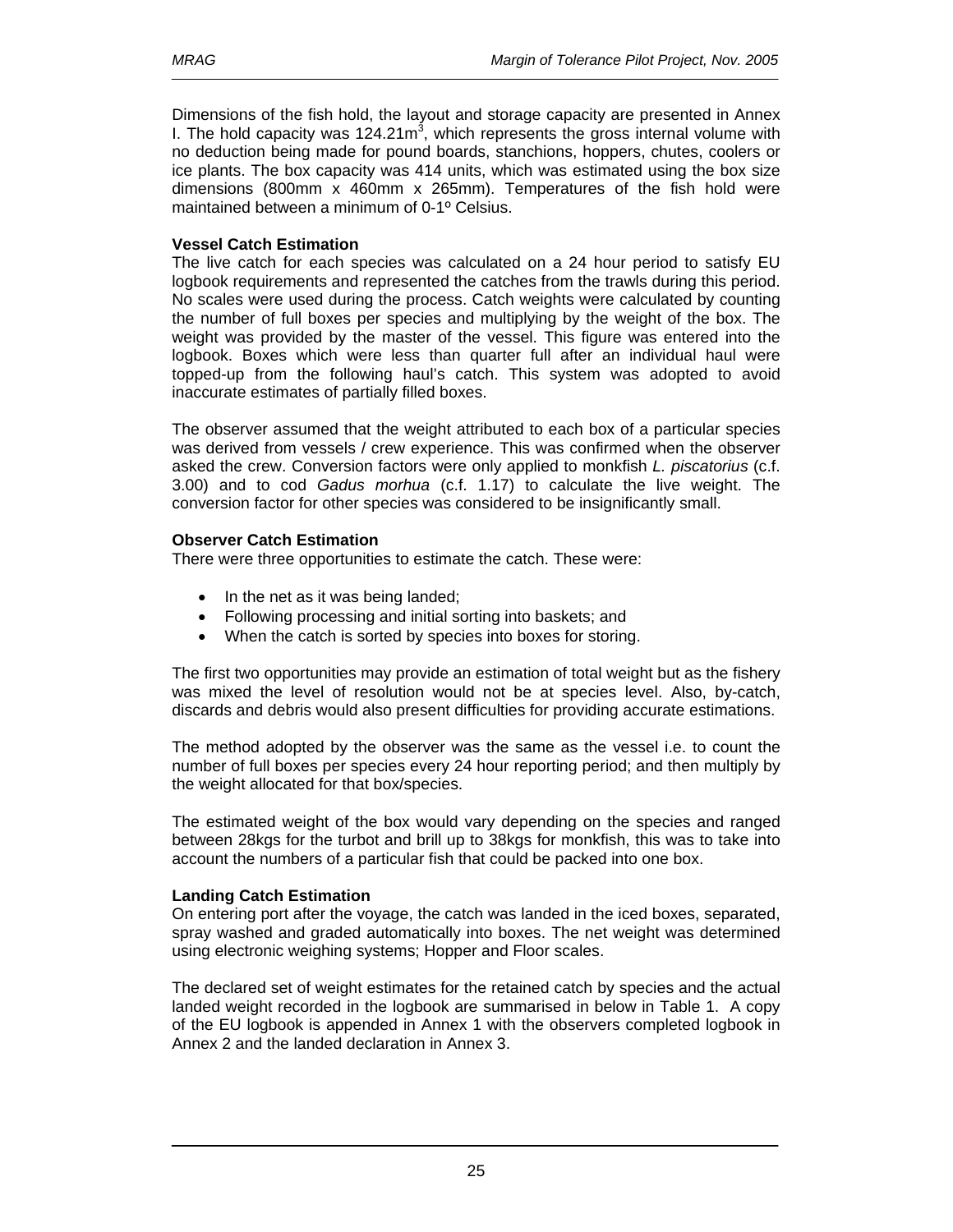| <b>Species</b>     | Presentat <sup>n</sup> | Vessel / | No. of         | Vessel / | Landed         | % Diff    |
|--------------------|------------------------|----------|----------------|----------|----------------|-----------|
|                    |                        | Obsv Box | <b>Boxes</b>   | Obsv     | Wt.            |           |
|                    |                        | Wt. (kg) | (n)            | Catch Wt | (kg)           |           |
|                    |                        |          |                | (kg)     |                |           |
| Monkfish           | <b>HEAD/GUT</b>        | 114      | 18             | 2052     | 1959           | 4.53      |
| Sole               | <b>GUT</b>             | 38       | 12.5           | 475      | 417            | 12.21     |
| Megrim             | <b>GUT</b>             | 36       | 51             | 1836     | 1768           | 5.10      |
| Lemon Sole         | <b>GUT</b>             | 36       | 9              | 324      | 328            | $-1.23$   |
| Plaice             | <b>GUT</b>             | 35       | 1              | 35       | 29             | 17.14     |
| Cod                | <b>GUT</b>             | 32       | 15.5           | 496      | 544            | $-9.68$   |
| Haddock            | <b>GUT</b>             | 32       | 29             | 928      | 1009           | $-8.73$   |
| Ray                | <b>GUT</b>             | 34       | 7.5            | 255      | 241            | 5.49      |
| Ling               | <b>GUT</b>             | 34       | 11             | 374      | 386            | $-3.21$   |
| Turbot             | <b>GUT</b>             | 28       | 1.75           | 49       | 51.5           | $-5.10$   |
| <b>Brill</b>       | <b>GUT</b>             | 28       | 0.5            | 14       | 20             | $-42.86$  |
| John Dory          | <b>GUT</b>             | 30       | 2.25           | 67.50    | 100            | $-48.15$  |
| Pollack            | <b>GUT</b>             | 30       | 2.25           | 67.50    | 70             | $-3.70$   |
| <b>Red Mullet</b>  | <b>WHOLE</b>           | 30       | N/A            | N/A      | 1              | <b>NA</b> |
| Gurnard            | <b>WHOLE</b>           | 30       | N/A            | N/A      | $\overline{7}$ | <b>NA</b> |
| Witch              | <b>GUT</b>             | 30       | 7.5            | 225      | 252            | $-12.00$  |
| Conger Eel         | <b>GUT</b>             | 30       | 8              | 240      | 269            | $-12.08$  |
| Hake               | <b>GUT</b>             | 30       | 1              | 30       | 37             | $-23.33$  |
| Whiting            | <b>GUT</b>             | 30       | 0.5            | 15       | 21             | $-40.00$  |
| <b>Forked Hake</b> | <b>GUT</b>             | 30       | 1.25           | 37.50    | 38             | $-1.33$   |
| Squid              | <b>WHOLE</b>           | 30       | N/A            | N/A      | 11             | N/A       |
| Octopus            | <b>WHOLE</b>           | 30       | $\overline{2}$ | 76       | 83             | $-9.21$   |

### Table 1 Catch Estimations

## **Influencing Factors**

The main factors that affected the accuracy of catch weight estimations were:

- Ice thawing: Ice contained in the boxes preserving the catch inevitably thaws. To compensate, a greater volume of ice was added to each box in the earlier stages of the trip than to those in the latter. This may introduce variability in actual fish weight contained in the box between those boxes filled at the beginning of a trip and those at the end. The standard box weight is set for the trip, hence if a trip is cut shorter than usual, there may be some overestimation of the catch, since the boxes will contain more ice and less fish than the average that might be expected for a normal length trip.
- Weight loss by dehydration: Between the time of storage onboard the vessel and the time of landing fish may lose weight by dehydration depending on prevailing conditions during the trip. Flatfish were considered to be the most susceptible. Any loss was compensated for by allowing the boxed fish to settle which permitted further amounts to be added prior to the final icing process.
- To attain greater precision of catch weights, the use of motion compensated scales could be employed after periods of processing during the transfer of catch by species from the basket to the hold.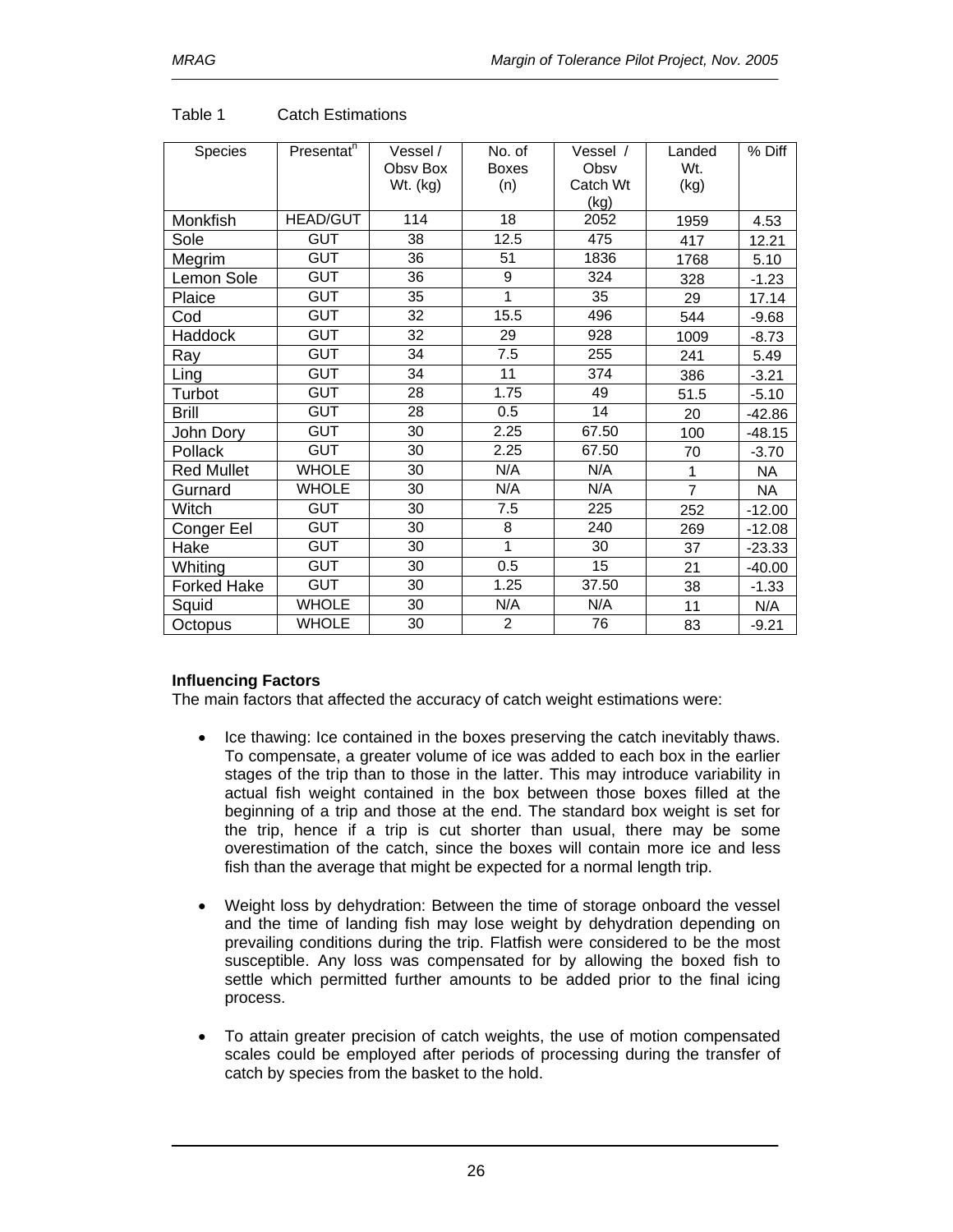# **Appendix 2: Report of Observer Trip 2**

# **Report of the Independent Observer Onboard the FV 'Artemis'**

### **Vessel and Trip Details**

| Vessel Name:           | Artemis                         |
|------------------------|---------------------------------|
| Vessel Type:           | Trawler (23.3m)                 |
| Port:                  | Fleetwood, UK                   |
| Gear:                  | Stern Trawl OTG; mesh 80mm      |
| <b>Target Species:</b> | Cod and Plaice                  |
| Areas Fished:          | ICES Area VIIa / Irish Sea      |
| Dates:                 | 13/11/05 09:00 - 17/11/05 22:30 |
| Independent Observer:  | R. Gater                        |

### **Introduction**

In November 2005 a five-day research trip was undertaken on the 23m trawler '*Artemis*' in order to independently investigate the methodology and equipment employed by the vessel in making at-sea estimations of the weight of fish caught as detailed in the landing declaration. In making an independent assessment of at-sea working practices and influencing factors, it is hoped to assist in clarifying whether the current 8% margin of tolerance is a realistic figure to expect between declared weights and those confirmed at the point of landing.

### **Trip Summary**

On Sunday 13<sup>th</sup> November Artemis departed Fleetwood to fish for cod and plaice using light ground trawls. The nature and quantity of trawls and warps aboard effectively restricted the vessel to operating within a small area in ICES VIIa enclosed to the north by the Solway Firth, to the west by the Isle of Man and to the south by Anglesey. Artemis returned to Fleetwood late on Thursday 17<sup>th</sup> November and landed her catch early the following day on  $18<sup>th</sup>$  November. The trip duration was approximately five days, which was unusually long for the time of year as poor weather often ends operations prematurely. A total of eighteen tows were conducted at depths between 40-50 m (20-25 fathoms), with an average duration of 273 minutes (4hr 33min). Total fishing effort was 81 hours 50 minutes from 18 trawls. Catches were characteristically mixed, with cod, whiting, squid and skate representing the majority of retained species. Catches were considered as poor by the skipper, a fact attributed to problems caused by the weather and limitations of gear aboard. The skipper is an experienced fisherman and mariner who had recently taken command of *Artemis* after a long spell working abroad. The remaining three crewmen were all familiar with the vessel. Weather conditions were generally good apart from a period on Monday  $14<sup>th</sup>$  November when Beaufort force 6 westerly winds halted fishing operations for 3 hours. Every haul was witnessed throughout all stages of capture, processing and weight estimation.

### **Landing and Processing the Catch**

At the end of hauling, the cod-end was brought round to the starboard side where it was lifted free of the sea and positioned above a holding pond. The catch was then transferred to the sorting area by conveyor, where fish are sorted into species. However, apart from plaice, individual species were not routinely sorted into size grades. Unmarketable species and undersize fish are discarded at this point. All fish were then washed, but each species was processed differently. For example the target species of cod and flatfish were gutted, whereas whiting, squid and dogfish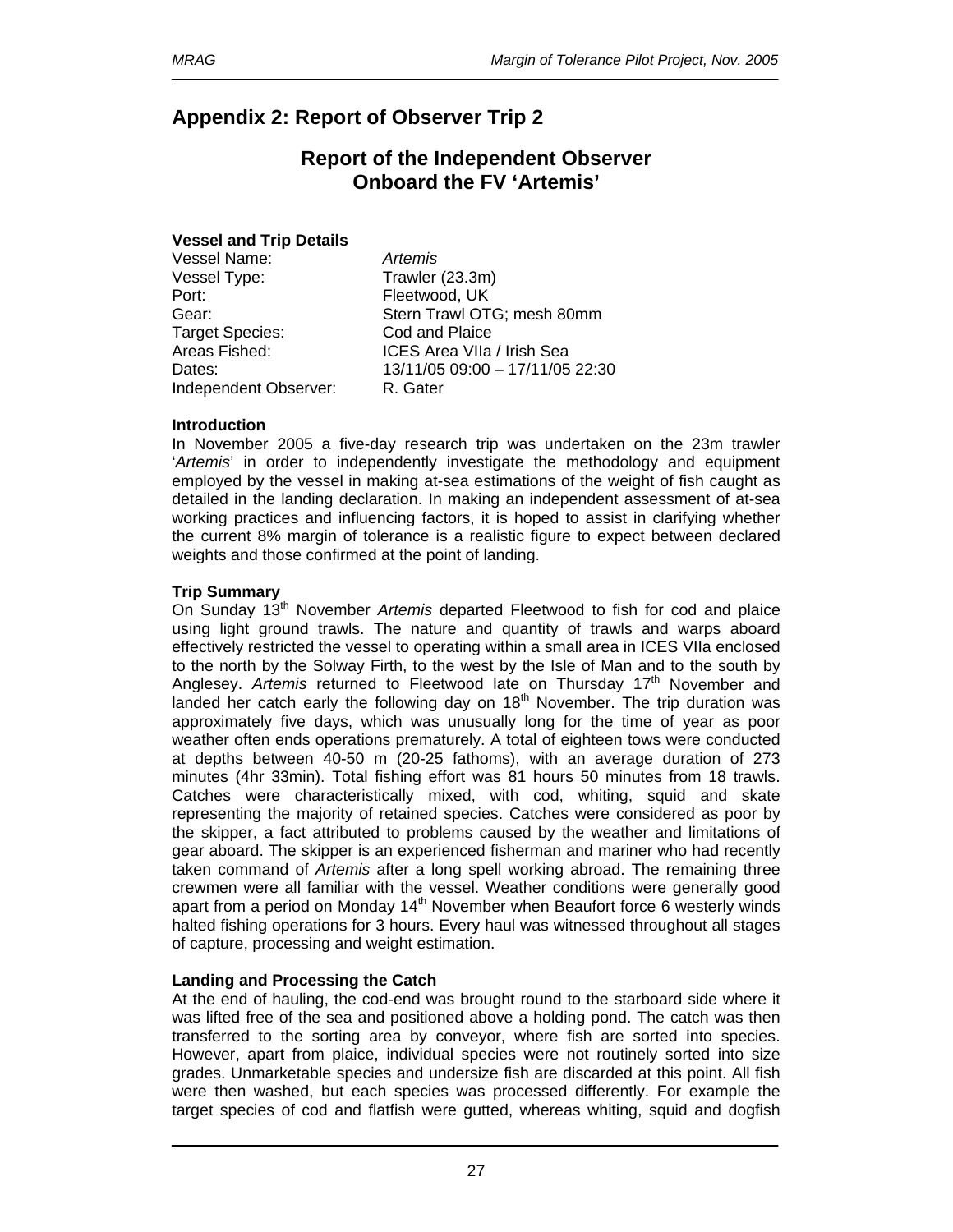were retained whole, reflecting the particular value and market for each species. The loose fish were then lowered into the fish room for packing into boxes by species. They were not graded.

### **Vessel Catch Estimation**

It was normal procedure for the skipper to record catches in the European Community (EC) logbook at midnight for the preceding 24 hr period noting the number of events and total catch of completely full boxes. Each full box of fish was given a weight of 40kg, irrespective of the weight and quantity of ice used and species of the fish. The practice implemented for the amount of ice used and the density with which fish are packed into boxes was dependent on the individual crewman tasked to this. Incomplete boxes were only recorded once filled to avoid mistakes. This was particularly important when catches were poor from individual trawls resulting in several partially filled boxes.

### **Observer Catch Estimation**

The vessel method was employed by the observer because it offered the most accurate means of estimating catches. In the absence of weighing equipment, the observer had no means of verifying the box weight (40kg) and was reliant upon the figure allocated by the vessel.

Other opportunities for estimating the catch weight to a species level were not possible. When the codend was hauled aboard, unknown quantity of by-catch, discards and undersize fish would make cod-end volumetric estimations unreliable. This was also the case when the catch was emptied into the holding pond; only an estimation based on a volumetric assessment for total catch once the boxes had been filled could be made.

### **Landing Catch Estimation**

On entering port after the voyage, the catch was landed in the iced boxes. The remainder of the process was not observed.

The declared set of weight estimates for the retained catch by species and the actual landed weight recorded in the logbook are summarised in Table 1.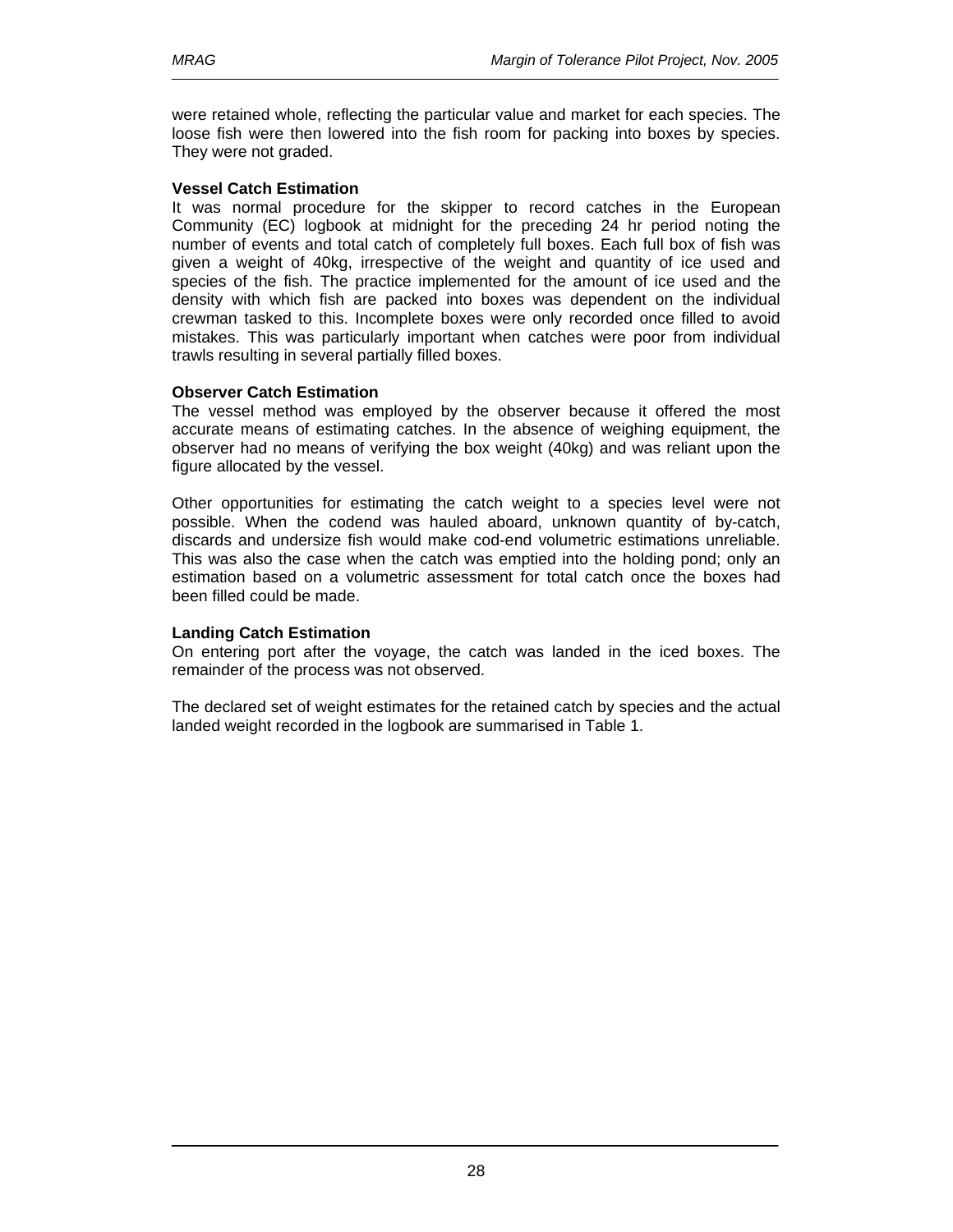| Species      | Present <sup>n</sup> | Vessel<br><b>Box</b><br>(n) | Obsv<br><b>Boxes</b><br>(n) | Vessel /<br>Obsy Catch<br>Wt<br>(kg) | Landed<br>Wt.<br>(kg) | % Diff  |
|--------------|----------------------|-----------------------------|-----------------------------|--------------------------------------|-----------------------|---------|
| Squid        | <b>WHOLE</b>         | 8                           | 8                           | 320                                  | 314                   | 1.9     |
| Cod          | <b>GUT</b>           | 13                          | 13                          | 520                                  | 537                   | $-3.2$  |
| <b>Skate</b> |                      |                             |                             | 180                                  | 164                   | 9.8     |
| Roker        | <b>NA</b>            | 4.5                         | 4.5                         |                                      |                       |         |
| Whiting      | <b>WHOLE</b>         | 8                           | 8                           | 320                                  | 352.5                 | $-9.2$  |
| Prime*       | <b>GUT</b>           |                             |                             | 40                                   | 39                    | 2.6     |
| Plaice       | <b>GUT</b>           | 2.5                         | 2.5                         | 100                                  | 145.5                 | $-31.3$ |
| Monkfish     | <b>NA</b>            | 1                           |                             | 40                                   | 48                    | $-16.7$ |
| Dogfish      | <b>WHOLE</b>         | 3                           | 3                           | 120                                  | 108                   | 11.1    |
| Shells**     | <b>NA</b>            | 4                           | 4                           | 160                                  | 2.75                  | n/a     |
| Gurnard      | <b>NA</b>            | 3                           | 3                           | 120                                  | 89                    | 34.8    |
| Lemon Sole   | GUT                  | 0.25                        | 0.25                        | 10                                   | 13.5                  | $-25.9$ |

### Table 1 Catch Estimations

\*Prime = rare high value fish e.g. Bass, brill, John Dory, red mullet

\*\* Shells = primarily queen scallops - the landed weight was not recorded. However 1 lobster was recorded (the weight of which is given above).

### **Influencing Factors**

The main factors that affected the accuracy of catch weight estimations were:

- The crew member responsible for storing the catch in the fish room is of vital importance to the accuracy and consistency of estimated weights declared by the vessel. More experienced individuals and those with a longer working relationship with the skipper and the vessel would be more likely to produce more accurate estimates.
- Non-deliberate errors in catch declarations were most likely to result from mis-counts of boxes in the fish hold when levels of catches and crew fatigue are high.
- The weight of fish in a crate will depend on how densely the fish are packed, which in turn is affected by species type and size grade. The level to which this task is completed consistently by the crew throughout a trip will influence catch estimations. The fish were not graded on this vessel because of limited working space and because of the implications for workload for the crew.
- The *Artemis* did not carry any weighing equipment. Weighing fish was considered impractical in poor sea conditions. In introducing weighing technology there would be issues of space on a small vessel, the slowing down of operations on board and the associated cost implications involved in purchase, installation, training, maintenance and operation.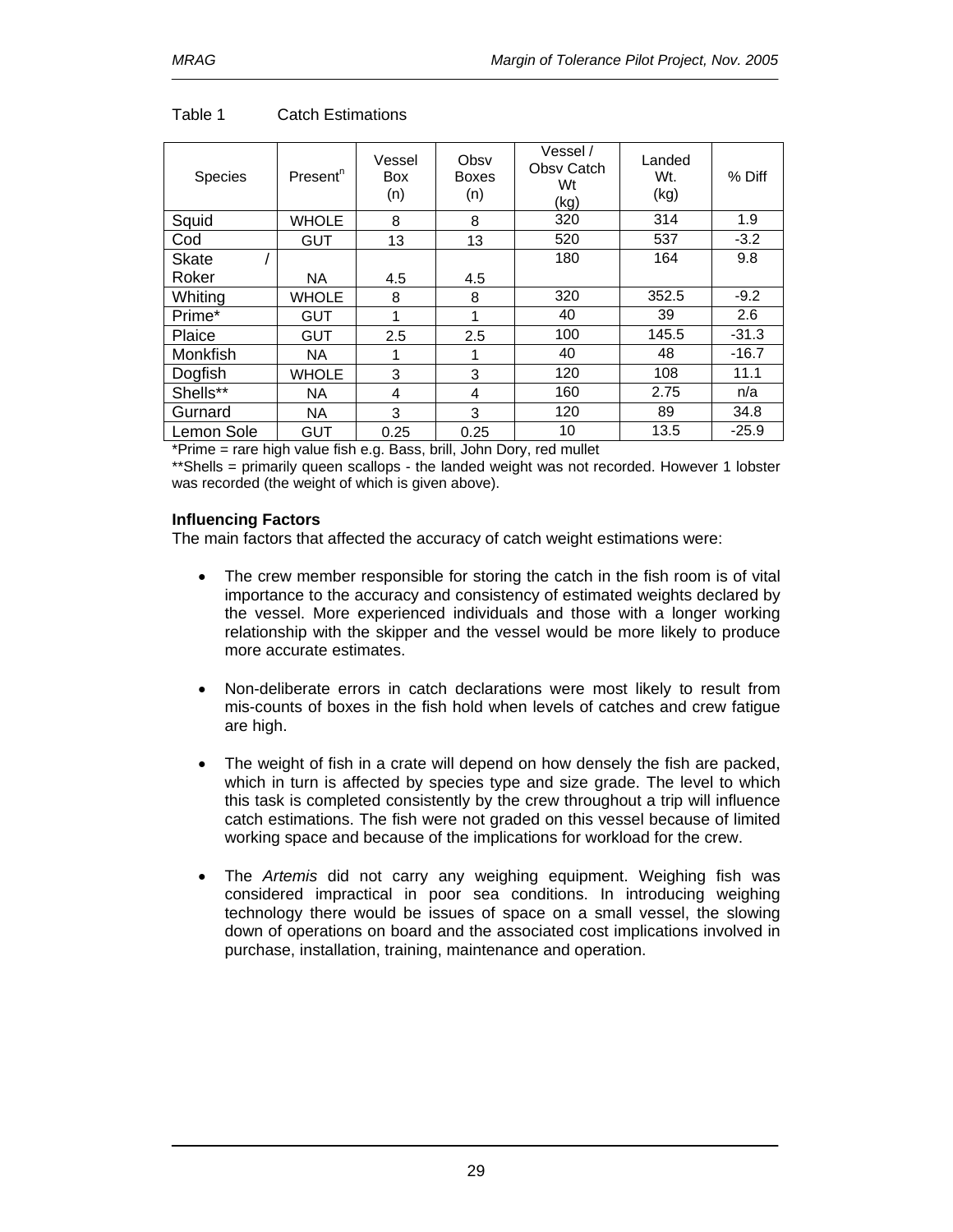# **Appendix 3: Report of Observer Trip 3**

# **Report of the Independent Observer Onboard the FV 'Oceanus'**

### **Vessel and Trip Details**

Vessel Name: FV *Oceanus* Vessel Type: Trawler (18m) Port: Kilkeel, UK Observer: A. Williams

Gear: **Twin rig bottom trawl** Target Species: Prawn (*Nephrops norvegicus*) Areas Fished: ICES Area VIa/VIIa Dates: 02/04/2006 to 08/04/2006

### **Introduction**

A fishing trip was observed on the demersal trawler *FV Oceanus*. The role of the observer was to monitor the methodology and equipment utilised by the vessel to estimate catch live weight, make independent estimates of the same catches; and note any factors that may influence the respective methodologies.

### **Trip Summary**

Fishing operations were conducted over 6 days within ICES Statistical Divisions VIa and VIIa. Fishing commenced within several hours steaming time of the harbour but catches were poor and the vessel moved further to the northeast, to the west of the Isle of Man and then to the north on Ailsa Craig fishing grounds. Initially catches were again poor which was attributed to the spring tide of the previous week. However catches improved during the trip and as the vessel fished further north and the *FV Oceanus* returned to Kilkeel early on 8<sup>th</sup> April.

A total of fourteen tows were undertaken, with the average tow time being in the region of 6 hours. Total fishing effort was approximately 84 hours. All hauls were dominated by the target species (*Nephrops*), with an observed estimate between 5% and 10% of incidental bycatch. Bycatch consisted primarily of Spurdog (*Squalus acanthius*), and a variety of marine invertebrates such as crabs and jellyfish. Occasionally, Haddock (*Melanogrammus aeglefinus*), Gurnard (*Triglidae*) or Cod (*Gadus morhua*) were caught. Every haul was observed from the point of landing to storage in the hold.

Generally poor sea conditions, Beaufort Force 6 winds and associated sea-states, were experienced throughout the trip.

The skipper was a very experienced fisherman and mariner. The three senior crewmen were also very experienced and capable fishermen. The fourth member of the crew was from Lithuania, was less experienced and had minimal English language abilities.

#### **Landing and Processing the Catch**

At the end of each haul both cod-ends were emptied into a holding pond on the starboard side of the vessel. The catch was then transferred to the sorting table by a conveyor where the catch was sorted manually.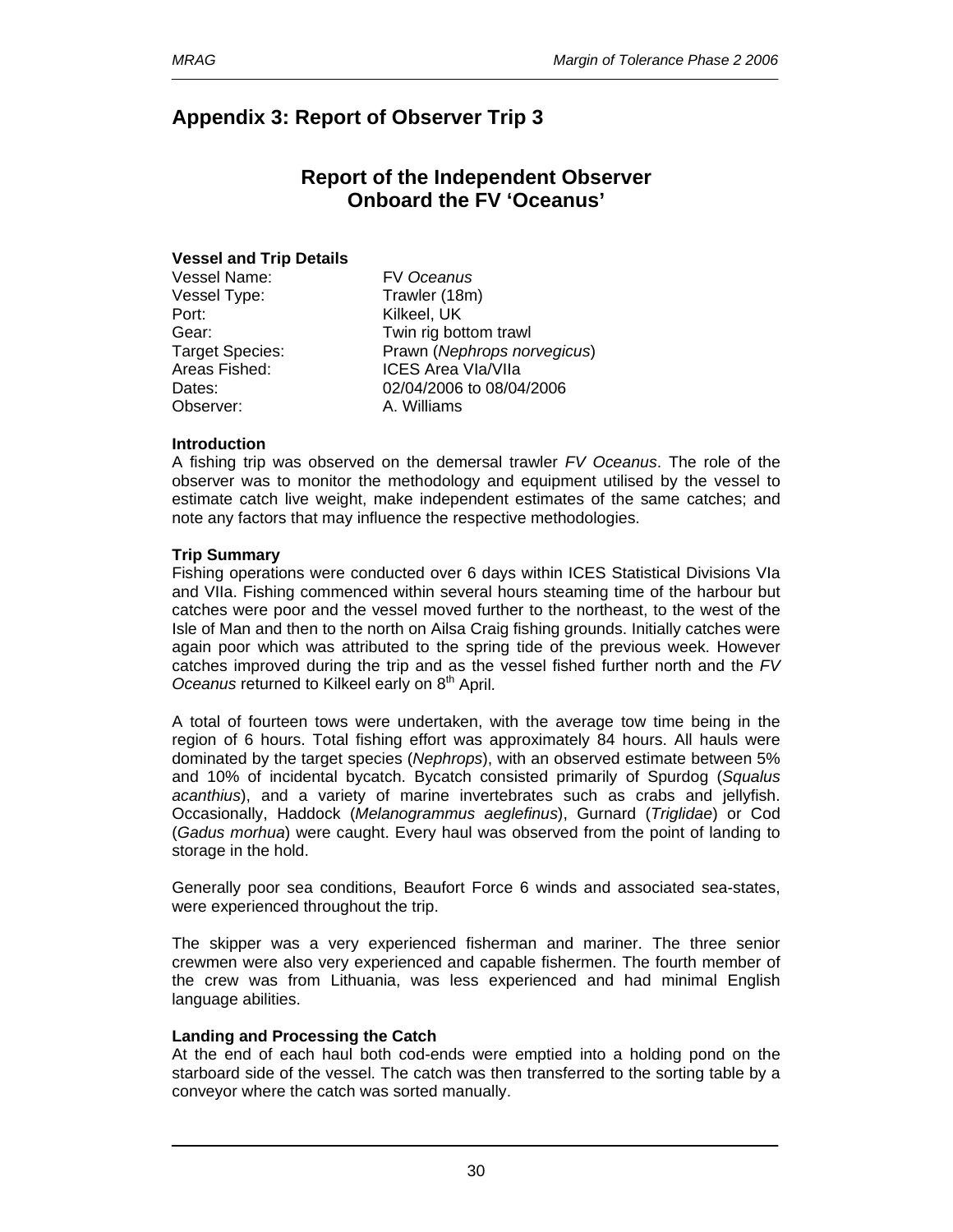Large whole prawns were picked and placed in baskets. Medium sized prawns were either tailed or retained whole in separate baskets. Sorting was dependent upon market requirements and the skipper received updates by telephone. Fish bycatch were also retained in separate baskets. Undersized fish and other incidental bycatch were discarded.

Once the catch had been sorted it was washed thoroughly in a drum washer, one basket at a time. Once washing was completed, the catch was lowered into the hold in baskets, transferred to an individual boxes and iced.

### **Vessel Catch Estimation**

The live catch for each species was calculated on a 24 hour period to satisfy EU logbook requirements and represented the catches from the trawls during this period. It was normal practice for the skipper to receive a tally of weights and presentation (whole or tails), from a member of crew after each haul. This was based on the number of boxes of each product and applying the respective raising factor.

Members of the crew estimated one full box (plus ice) of whole prawns to be approximately 19kg. A box of prawn tails (plus ice) was estimated at 25kg. A conversion factor of 3.00 was applied to obtain a live weight figure. Box weight of fish products were 25kg.

Attempts were made to confirm these weights using a set of Nesco drop scales. However, vessel motion in heavy seas made accurate readings unattainable. Generally the practicalities of processing, sorting and storing the catch were exacerbated by poor sea conditions.

### **Observer Catch Estimation**

There were three opportunities to estimate the catch. These were:

- In the net as it was being landed;
- Following processing and initial sorting into baskets; and
- When the catch is sorted by species into boxes for storing.

The first provided an opportunity to roughly estimate the total catch; the latter for retained catch. Therefore, the observer worked alongside the crew in order to assess working practices and the catch weight estimation technique.

The method adopted by the observer was the same as the vessel i.e. to count the number of full boxes per species every 24 hour reporting period; and then multiply by the weight allocated for that box/species. A weight was not allocated to baskets because they were not uniformly filled by the crew during the sorting and washing process.

Several attempts were made to pack and weigh the boxes of prawns and ice. However, sea conditions resulted in imprecise readings.

### **Landing Catch Estimation**

On entering port after the voyage, the market was not open for business and it was therefore not possible to assess the process by which the various buyers confirm landed weights.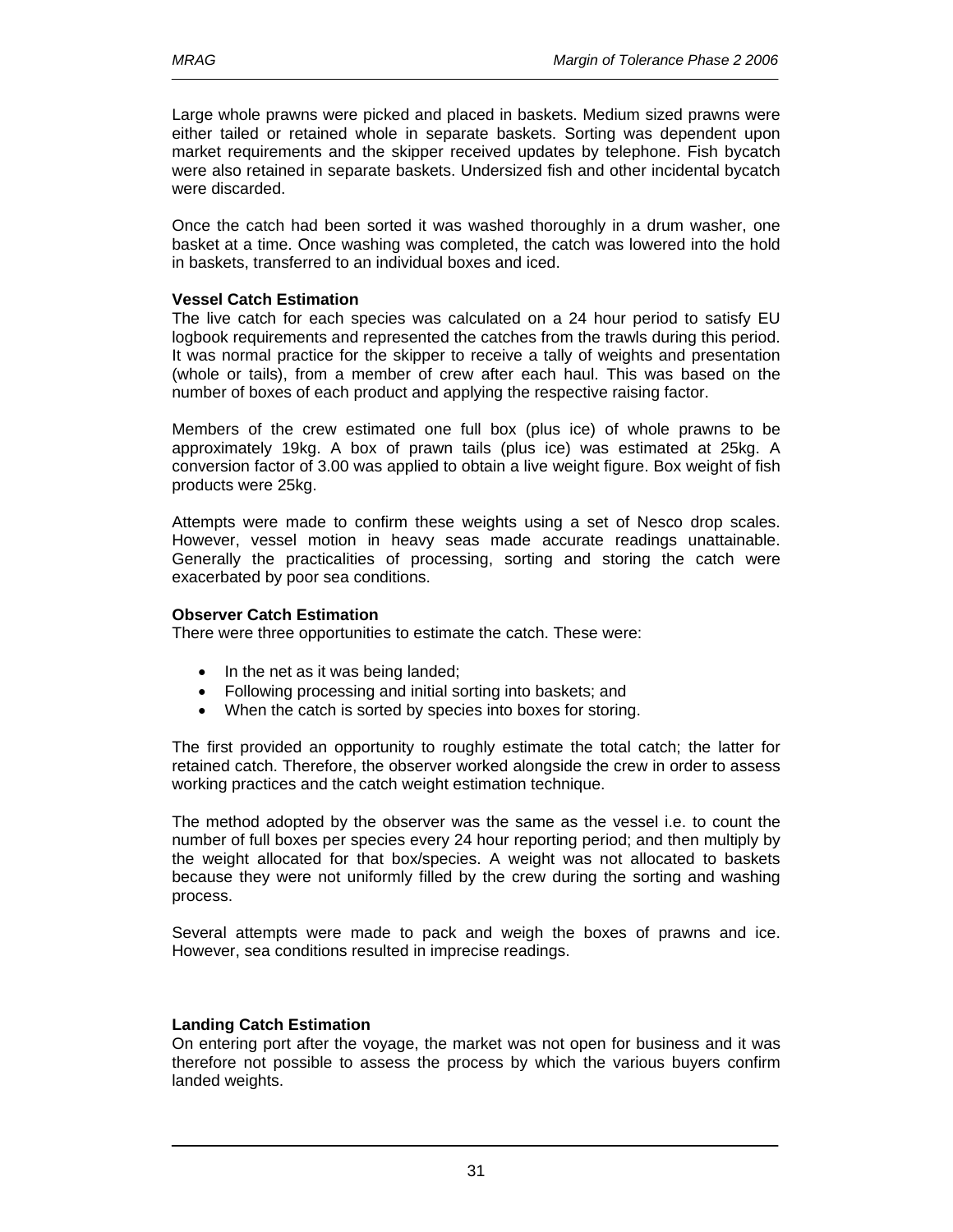### **Summary of Catches**

Table 1 provides a summary of the catch reported by the vessel (EC logbook) and the observer. The last column presents the percentage difference between the figures recorded in the vessel's EC logbook and those by the observer. Negative values indicate the observer estimation was below that of the vessels.

Table 1 Catch Estimations

| Presentat <sup>n</sup><br><b>Species</b> |        |                |                     | Observer           | Vessel           | Diff      |
|------------------------------------------|--------|----------------|---------------------|--------------------|------------------|-----------|
|                                          |        | Box Wt<br>(kg) | <b>Boxes</b><br>(n) | Catch Wt<br>(kg)   | Catch Wt<br>(kg) | ( %)      |
| Prawns                                   | whole  | 19             | 45                  | 855                | 855              | 0.00      |
| Prawns                                   | tailed | 75             | 20                  | 1500 <sup>16</sup> | 1500             | 0.00      |
| Haddock                                  | gutted | 50             | 3                   | 75                 | 100              | $-25.00$  |
| Saithe                                   | qutted | 50             | 2                   | 50                 | 100              | $-50.00$  |
| Hake                                     | gutted | 50             | 0                   | $\Omega$           | 50               | $-100.00$ |
| Gurnard                                  | whole  | 50             | 4                   | 100                | 100              | 0.00      |
| Cod                                      | gutted | 50             |                     | 25                 | $\Omega$         | 100.00    |
|                                          |        |                | 73                  | 1,555              | 1,705.00         | $-8.80$   |

 $\overline{a}$ 

 $16$  A conversion factor of 3 was applied to give the live weight.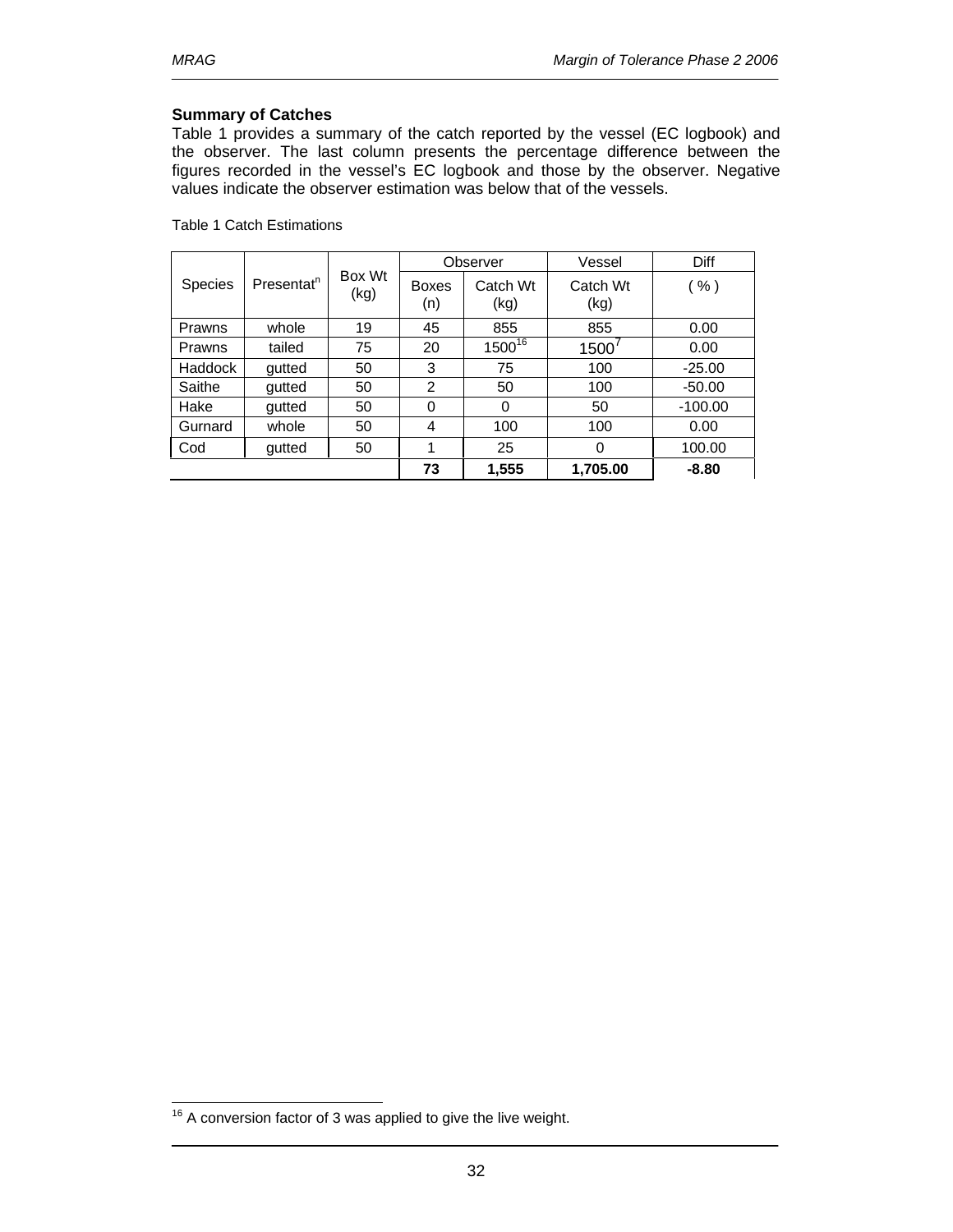Table 2 shows a comparison between catches recorded by the observer and by the vessel with the landing declaration provided by DARDNI.

#### Table 2 Catch Estimations

|                  |          | Catch Weights (kg) | Diff $(%)$ |                             |                               |
|------------------|----------|--------------------|------------|-----------------------------|-------------------------------|
| <b>Species</b>   | Obsv     | Vessel             | Landed     | Obsv<br><b>VS</b><br>Landed | Vessel<br><b>VS</b><br>Landed |
| Prawns (whole)   | 855      | 855                | 855        | 0.00                        | 0.00                          |
| Prawns (tailed)  | 1500     | 1500               | 1500       | 0                           | 0                             |
| Haddock          | 75       | 100                | 90         | $-16.67$                    | 11.11                         |
| Pollock / Saithe | 0        | 100                | 95         | $-100.00$                   | 5.26                          |
| Hake / Pin Hake  | $\Omega$ | 50                 | 84         | $-100.00$                   | $-40.48$                      |
| Gurnard          | 100      | 100                | 100        | 0.00                        | 0.00                          |
| Cod              | 25       | 0                  | 0          | 100.00                      |                               |
| Witch            | 0        | 0                  | 25         | $-100.00$                   | $-100.00$                     |
| Ling             | 0        | 0                  | 40         | $-100.00$                   | $-100.00$                     |
| Skate            | $\Omega$ | 0                  | 40         | $-100.00$                   | $-100.00$                     |
| Dogfish          | 0        | 0                  | 25         | $-100.00$                   | $-100.00$                     |
| Plaice           | 0        | 0                  | 25         | $-100.00$                   | $-100.00$                     |
| Monk             | $\Omega$ | 0                  | 31         | $-100.00$                   | $-100.00$                     |
| Sole             | $\Omega$ | 0                  | 3          | $-100.00$                   | $-100.00$                     |
| Choice           | 0        | 0                  | 6          | $-100.00$                   | $-100.00$                     |
|                  | 1,555    | 1,705              | 1,919      | $-18.97$                    | $-11.15$                      |

### **Influencing Factors**

The actual box-weight of prawns was observed to be dependent on:

- Prawn size and density within the basket;
- Experience of the individual crew men working in the fish hold;
- Amount of ice added; and

The use of scales to weigh prawns at sea was impractical due to the aforementioned heavy pitching and rolling often experienced in vessels of this size class. At times it was often difficult to stand or work in the fish hold during heavy seas.

During the course of observations the skipper and crew attempted to record live weights per box as accurately as possible to ensure the best market price on landing.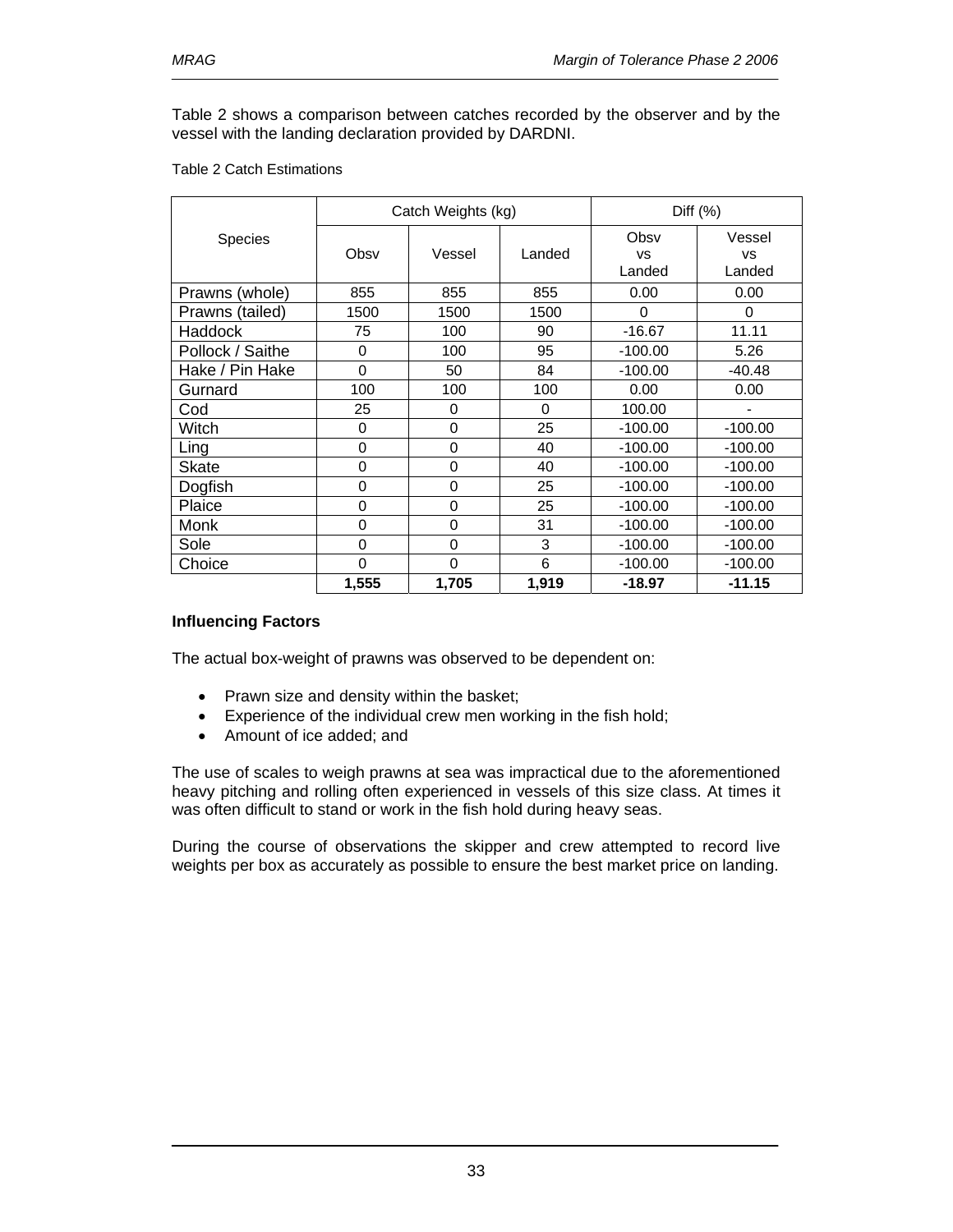# **Appendix 4: Report of Observer Trip 4**

# **Report of the Independent Observer Onboard the FV 'CKS'**

### **Vessel and Trip Details**

| Vessel Name:           | <b>FV CKS</b>                                               |
|------------------------|-------------------------------------------------------------|
| Vessel Type:           | Netter (18m)                                                |
| Port:                  | Newlyn, UK                                                  |
| Gear used:             | Gill nets (128 mm mesh), Trammel nets (10.5 inch            |
| inner                  | screen/38 inch outer walls)                                 |
| <b>Target Species:</b> | Hake (Merluccius merluccius) & Turbot<br>(Psetta<br>maxima) |
| Areas Fished:          | Southwest approaches (ICES area VIIe)                       |
| Dates:                 | 18/04/2006 to 24/04/2006                                    |
| Independent Observer:  | A. Williams                                                 |

### **Introduction**

In April 2006 a five and a half day research voyage was undertaken on the 18m netter *FV CKS* in order to assess and independently investigate the methodology and equipment utilised by the vessel in making 'at sea' estimations of the live weight of catches.

### **Trip Summary**

On Tuesday 18<sup>th</sup> April, *FV CKS* departed Newlyn harbour and steamed overnight to fishing grounds, approximately thirty nautical miles southwest of the Isles of Scilly.

Two gear types were deployed: gill and trammel nets, which were used to target Hake and Turbot respectively. A total of twelve gill net tiers were set, with a soak time between 17 and 20 hours. Three Trammel nets were set with a soak time of approximately three and a half days. Fishing depth was approximately 120m, with gill nets set over 'hard ground' and the trammel nets set in a parallel pattern over known Turbot (*P. maxima*) grounds.

One target species, Hake, was largely absent and catches were dominated by a variety of whitefish: Ling (*Molva molva*), Pollock (*Pollachius pollachius*), Haddock (*Melanogrammus aeglefinus*), Whiting (*Merlangius merlangus*), Cod (*Gadus morhua*), Saithe/Coley (*Pollachius virens*), and other species including Megrim (*Lepidorhombus whiffiagonis*), Sole species (*Soleidae*), Gurnard species (*Triglidae*), Plaice (*Pleuronectes platessa*), Anglerfish/Monk (*Lophius piscatorius*), Skate (*Raja batis*), Thornback ray (*Raja clavata*), Spotted ray (*Raja montagui*), smoothhounds (*Mustelus mustelus*), Tope (*Galeorhinus galeus*), Spurdog (*Squalus acanthius*) and John Dory (*Zeus faber*).

The trammel nets yielded a good proportion of the target species, Turbot (*P. maxima*), coupled with Anglerfish/Monk (*L. piscatorius*), although some whitefish, primarily Cod (*G. morhua*) and Haddock (*M. aeglefinus*) were also caught.

Fishing was initially poor and was attributed to difficult tidal and sea (Beaufort force 6 winds), which affected the deployment of the nets and, according to crew, the behaviour of the target species. Fishing improved slightly as tides slackened off and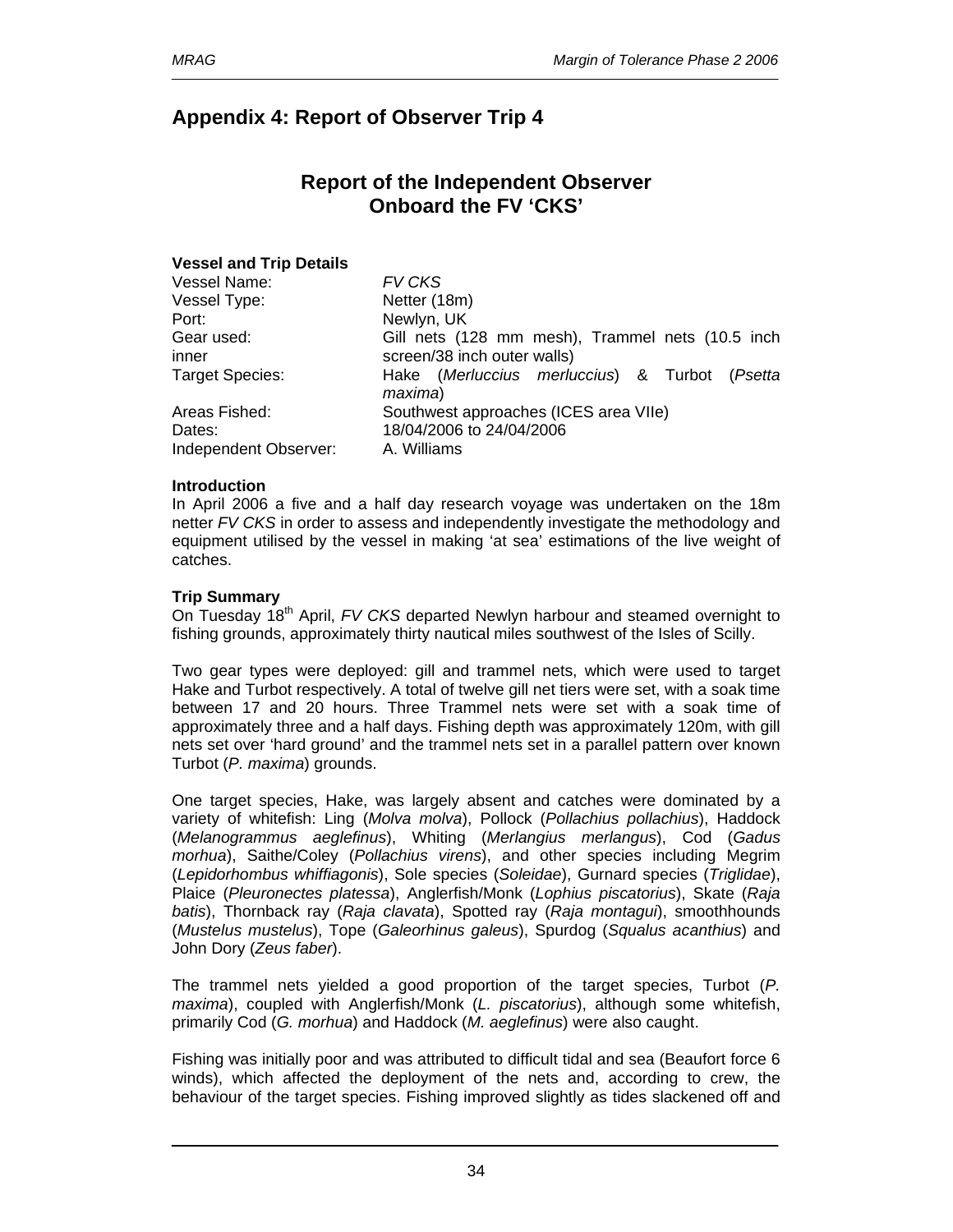the vessel covered different locations. *FV CKS* returned to Newlyn early on Monday 24<sup>th</sup> April.

The skipper and two senior crewmen were experienced and capable fishermen. The third member of the crew was a relative newcomer to the fishing industry and although a very capable, was less experienced with regard to onboard practices.

### **Landing and Processing the Catch**

All tiers of gill and trammel nets were hauled onto the deck by an automated net hauler located on the starboard side of the vessel. Two members of crew were responsible for removing any catch from the net(s), whilst the third crewman flaked out the net in a holding pen in readiness for the next shoot.

All retained catch were gutted and thoroughly washed, before being stored in boxes. Target and high value species such as Hake and Turbot were boxed separately. Whitefish were generally boxed together on deck and other species were placed in 'mixed' boxes prior to further sorting in the fish hold by species.

### **Vessel Catch Estimation**

It was normal practice for the skipper to receive a tally of estimated box weights by species, from a crew member after each haul. Figures were recorded at midnight in the European Community (EC) logbook for the preceding 24 hour period. A conversion factor was not applied in recording live weights apart from Monk fish.

Crew estimated one box of fish to weigh six and a half stone (41kg), prior to the addition of ice.

### **Observer Catch Estimation**

The observer worked alongside the crew to estimate catches and to assess apparent difficulties encountered. Each haul and all stages of processing and weight estimation were monitored by the observer.

Catches in general were sorted to a species level into boxes either on deck or when they reached the fish hold. Without the means to accurately weigh each box prior to storage, the observer counted the number of boxes per species and multiplied by the allocated box weight of 41kg. The vessel method was employed by the observer because it offered the most accurate means of estimating catches.

These were mixed fisheries with significant amounts of bycatch species. A snapshot estimation of total catch, similar to that possible with trawl gear, was not possible because the gear was hauled aboard and the fish removed gradually. This would not provide an accurate means of estimating composition by species or address amounts of discards.

### **Landing Catch Estimation**

The market was not open and therefore it was not possible to observe the process.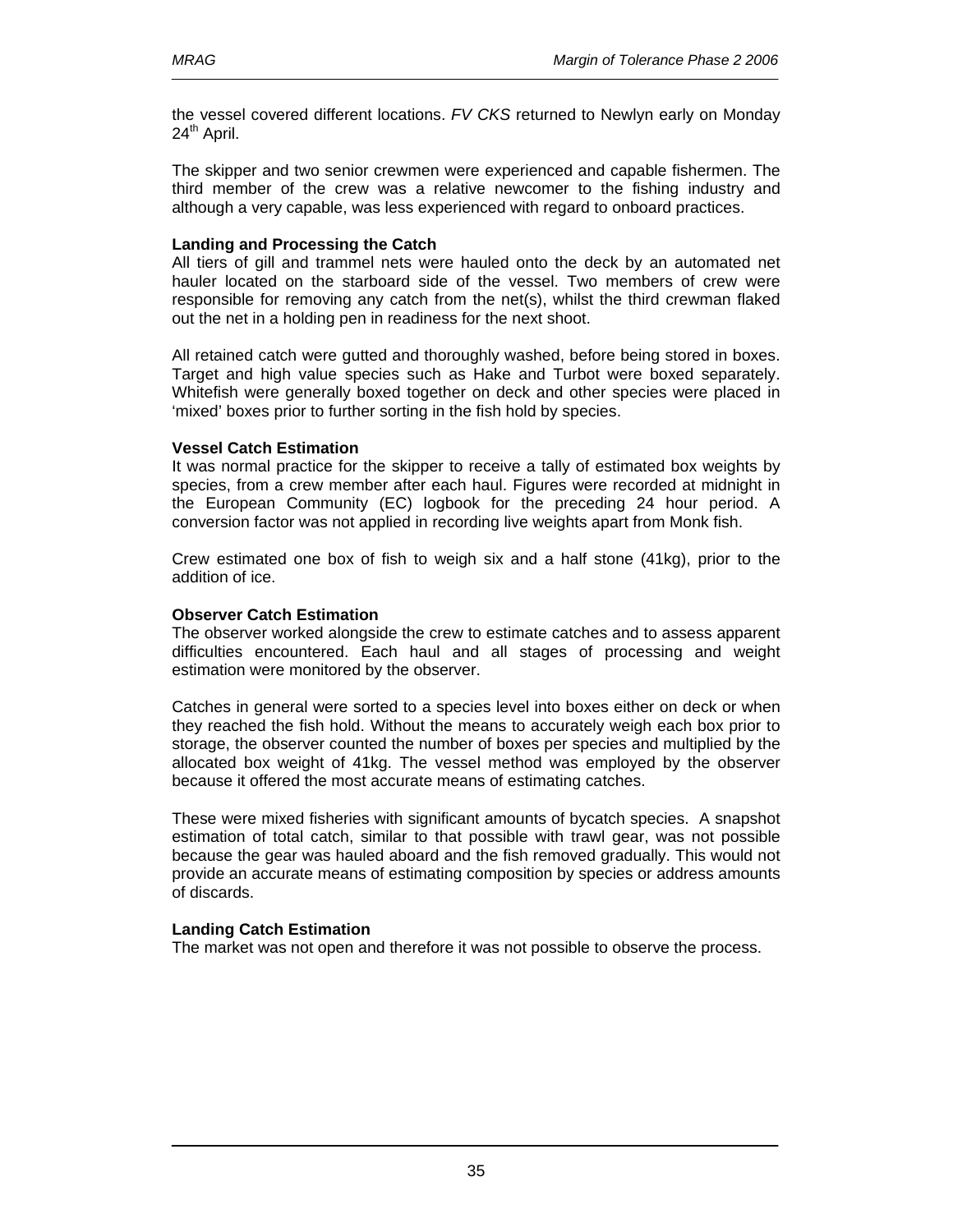### **Summary of Catches**

Table 1 provides a summary of the catch reported by the vessel (EC logbook) and the observer. The last column presents the percentage difference between the figures recorded in the vessel's EC logbook and those by the observer. Negative values indicate the observer estimation was below that of the vessels.

|                   |                        |                              |                | Observer    | Vessel   | Diff      |
|-------------------|------------------------|------------------------------|----------------|-------------|----------|-----------|
| Species           | Presentat <sup>n</sup> | Box Wt<br>(kg)               | <b>Boxes</b>   | Catch<br>Wt | Catch Wt | ( %)      |
|                   |                        |                              | (n)            | (kg)        | (kg)     |           |
| Hake              | gutted                 | 41                           | 8              | 328         | 331      | $-0.91$   |
| Ling              | gutted                 | 41                           | 5.5            | 225.5       | 253      | $-10.87$  |
| Pollock           | gutted                 | 41                           | 1              | 41          | 43       | $-4.65$   |
| Haddock           | gutted                 | 41                           | 2.5            | 102.5       | 117      | $-12.39$  |
| Whiting           | gutted                 | 41                           | 1.5            | 61.5        | 71       | $-13.38$  |
| Cod               | gutted                 | 41                           | 4.5            | 184.5       | 177      | 4.24      |
| Megrim            | gutted                 | 41                           | $\overline{4}$ | 164         | 152.4    | 7.61      |
| Turbot            | gutted                 | 41                           | 5              | 205         | 183      | 12.02     |
| Monk*             | qutted                 | 41                           | 3              | 123         | 317      | $-61.20$  |
| Rays              | whole                  | 41                           | 4.5            | 184.5       | 165      | 11.82     |
| Mixed             | gutted                 | 41                           | $\mathfrak{p}$ | 82          | $\Omega$ | 100       |
| Tope<br>Dogfish** | gutted                 | 41                           | 6.5            | 266.5       | 273      | $-2.38$   |
| Shark*            | na                     | $\qquad \qquad \blacksquare$ | $\mathbf 0$    | 0           | 87       | $-100.00$ |
| Spurdogs*         |                        | 41                           | 6              | 246         | 0        | 100       |
|                   |                        |                              | 54             | 2,214       | 2,171.40 | 2.07      |

Table 1 Catch Estimations

\*The figure recorded for Monk fish by the observer is conspicuous as a result of not applying the conversion factor.

\*\*Tope / Dogfish / Shark and Spurdog Figures for these species were grouped and recorded differently by the vessel and the observer

Observer figures:

- Recorded Smoothhound and Tope together; and Spurdogs separately
- No Sharks were recorded

Vessel figures:

• Recorded Dogfish and Tope together; and Sharks separately.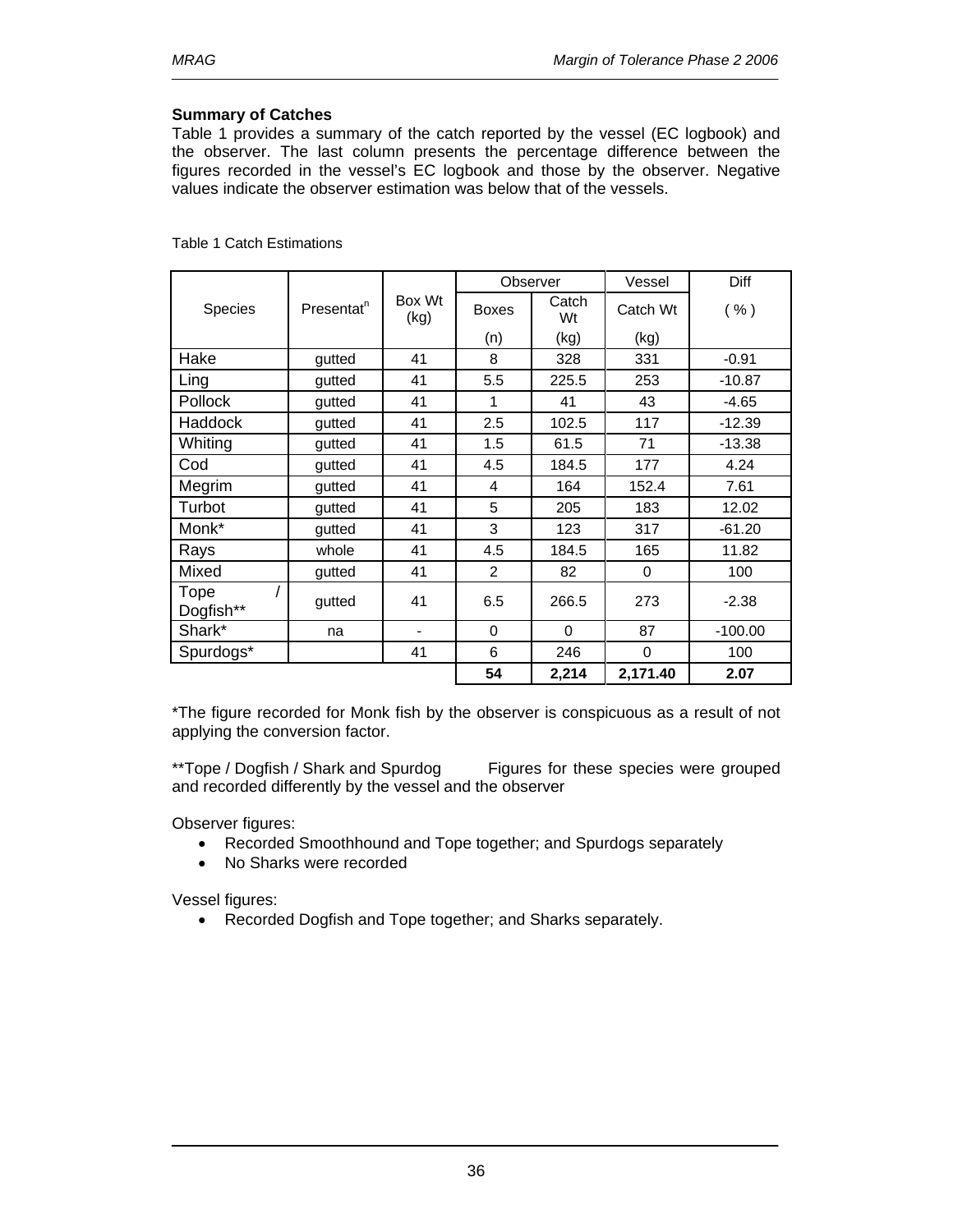Table 2 shows a comparison between catches recorded by the observer and by the vessel with the landing declaration provided by DEFRA.

| Species        | Obsv<br>Catch Wt<br>(kg) | Vessel<br>Catch Wt<br>(kg) | Landed<br>Catch Wt<br>(kg) | Diff $(\%)$<br>Obsv vs<br>Landed<br>(kg) | Diff $(\%)$<br>Vessel vs<br>Landed<br>(kg) |
|----------------|--------------------------|----------------------------|----------------------------|------------------------------------------|--------------------------------------------|
| Hake           | 328                      | 331                        | 307                        | 6.84                                     | 7.82                                       |
| Ling           | 225.5                    | 255                        | 264                        | $-14.58$                                 | $-3.41$                                    |
| <b>Pollock</b> | 41                       | 43                         | 45                         | $-8.89$                                  | $-4.44$                                    |
| <b>Haddock</b> | 102.5                    | 117                        | 102                        | 0.49                                     | 14.71                                      |
| Whiting        | 61.5                     | 71                         | 48                         | 28.13                                    | 47.92                                      |
| Cod            | 184.5                    | 177                        | 182                        | 1.37                                     | $-2.75$                                    |
| Megrim         | 164                      | 152.4                      | 162                        | 1.23                                     | $-5.93$                                    |
| Turbot         | 205                      | 183                        | 166                        | 23.49                                    | 10.24                                      |
| Monk           | 123                      | 317                        | 130                        | $-5.38$                                  | 143.84                                     |
| Rays           | 184.5                    | 165                        | 166                        | 11.14                                    | $-0.60$                                    |
| Shark          | 512.5                    | 360                        | 694.00                     | $-26.15$                                 | $-48.13$                                   |
| Mixed          | 82                       | 0                          | 84.00                      | $-2.38$                                  | $-100.00$                                  |
|                | 2,091                    | 2,169.40                   | 2220.00                    | $-5.81$                                  | $-16.47$                                   |

### Table 2 Catch Estimations

Mixed\* Landing declaration recorded figures for the following catches in this category

| <b>Species</b> | kg   |
|----------------|------|
| Mixed          | 8    |
| Brill          | 1    |
| Red Mullet     | 0.5  |
| Sole           | 5    |
| Gurnard        | 26   |
| Dory           | 14.5 |
| Saithe         | 15   |
| Claws (crab)   | 6    |
| Roe            | 8    |
| <b>Total</b>   |      |

Shark\*\* The figure for shark represent the respective values of different species. These species were recorded differently by the vessel, observer and upon landing. They are treated separately here and a subtotal for the group is given:

| <b>Species</b> | Obsv  | Vessel | Landed | Obsv<br>٧S<br>Landed | <b>Vessel</b><br>vs<br>Landed |
|----------------|-------|--------|--------|----------------------|-------------------------------|
| Tope           | 266.5 | 273    | 135.00 |                      |                               |
| <b>Shark</b>   | 0     | 87     | 87.00  |                      |                               |
| Spurdogs       | 246   | 0      | 472.00 |                      |                               |
| <b>Total</b>   | 512.5 | 360    | 694.00 | $-26.15$             | $-48.13$                      |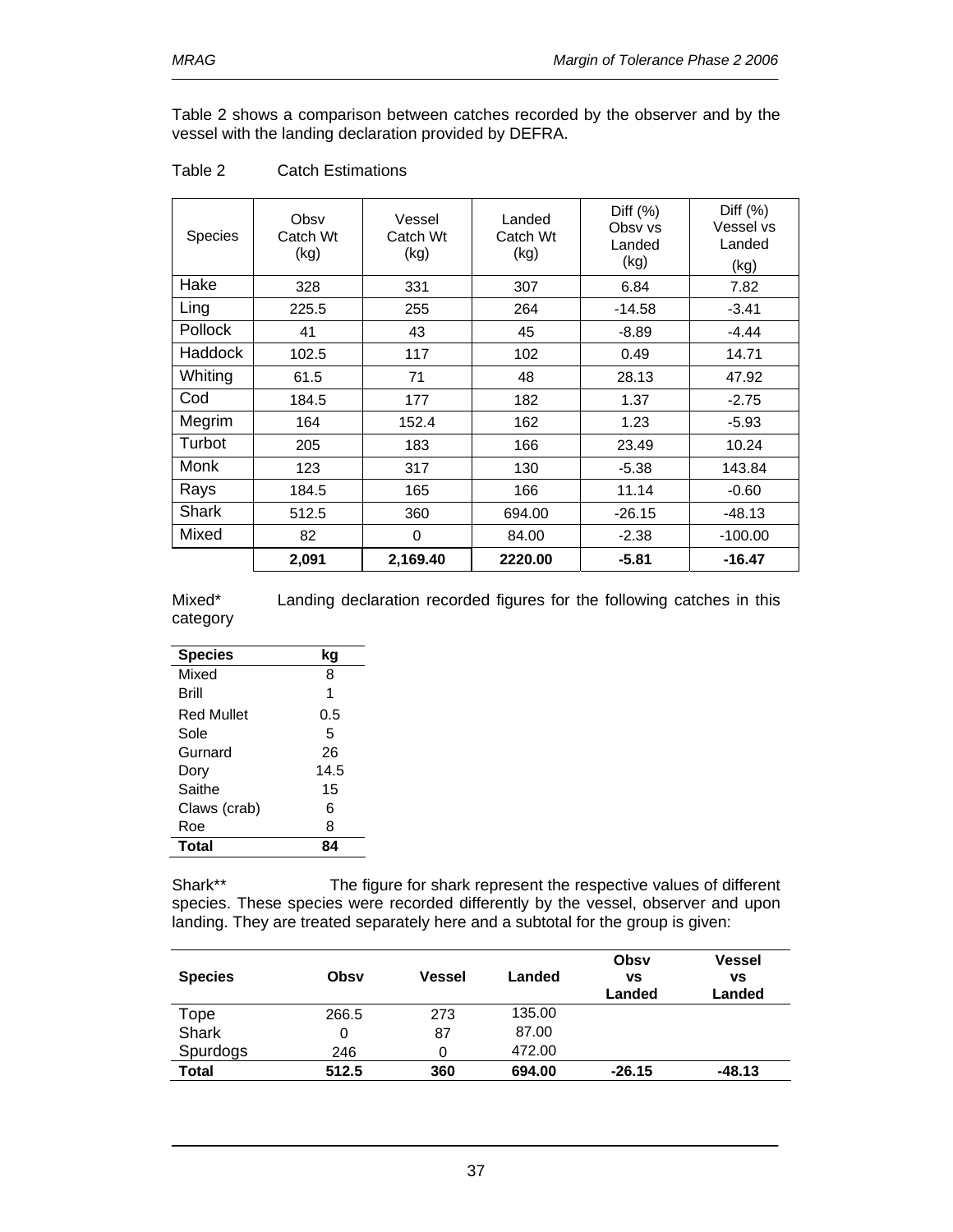### **Influencing Factors**

The main factors that affected the accuracy of catch weight estimations were:

- Non-deliberate errors in catch declarations were most likely to result from mis-counts of boxes in the fish hold when levels of catches and crew fatigue are high.
- The weight of fish in a box will depend on how densely the fish are packed, which in turn is affected by species type and size grade. The level to which this task is completed consistently by the crew throughout a trip will influence catch estimations. It is also influenced by the amount level of ice added to each box i.e. is it consistent?
- Some nominal amounts of bycatch were boxed together. The ratio of different species in each box, particularly if they have different anatomy such as flat fish e.g. sole, or fusiform e.g. gurnard will also influence packing density and hence weight per box.
- The *FV CKS* did not carry any weighing equipment. Weighing fish was considered impractical in poor sea conditions. By introducing weighing technology there would be issues of space on a small vessel, the potential of slowing down of operations on board and the associated cost implications involved in purchase, installation, training, maintenance and operation.

Overall, it appears that product weights per box are allocated before fishing operations commence. However, the variability of the technique for processing and storing is dependent on the experience of the crew, the duration of the trip, prevailing conditions and the composition of catches. These three factors will affect the actual weights.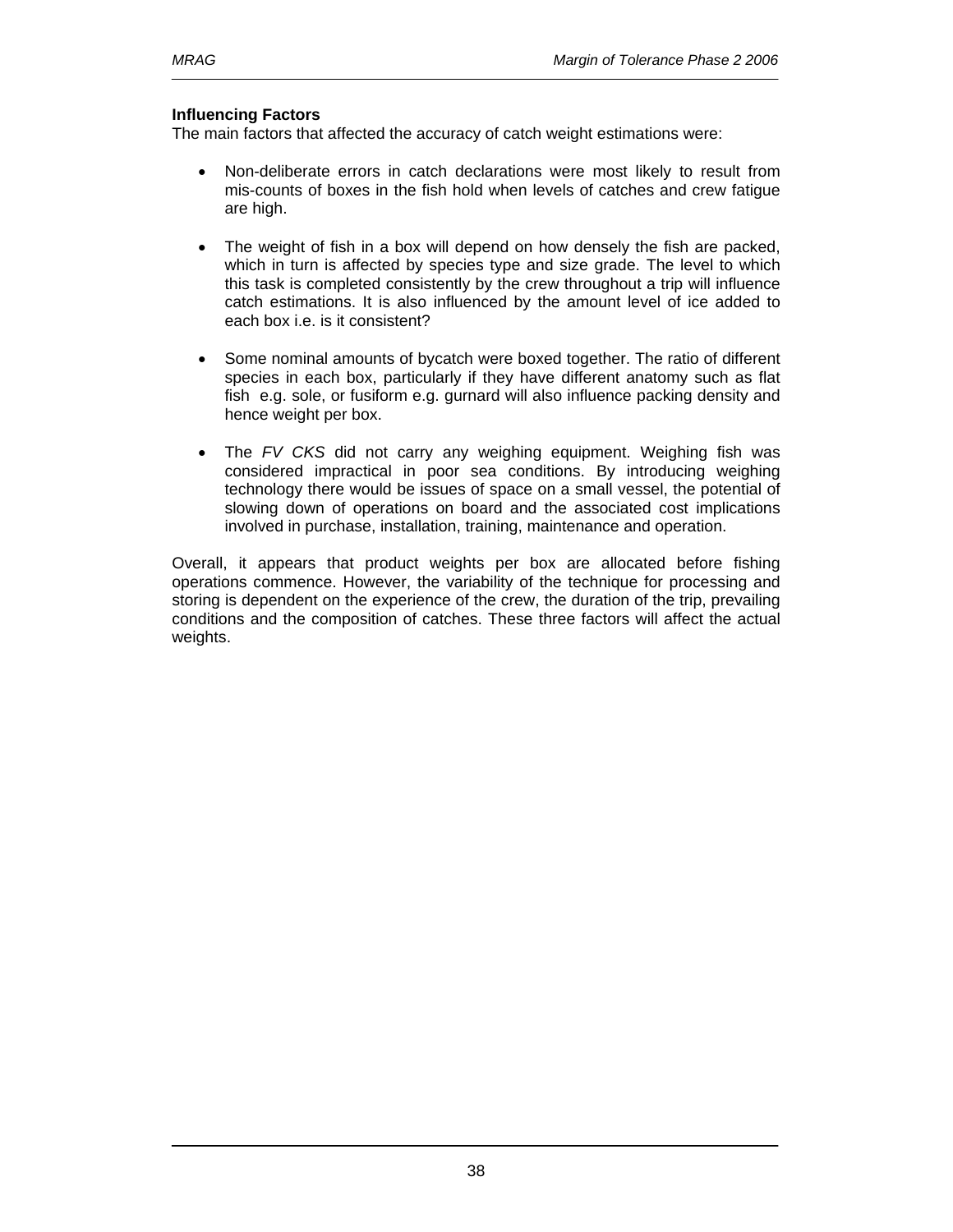# **Appendix 5: Report of Observer Trip 5**

# **Report of the Independent Observer Onboard the FV 'Jubilee Quest'**

### **Vessel and Trip Details**

Call Sign: GY 900 Vessel Type: Trawler (21.2m) Port: Grimsby, UK Areas Fished: ICES Area lVb Observer: L. Dalton

Vessel Name: FV *Jubilee Quest*  Gear: Twin Rig Bottom Trawl Target Species: Mixed Demersal Dates: 15/08/2006 to 23/08/2006

### **Introduction**

A fishing trip was observed on the trawler *FV Jubilee Quest.* The role of the observer was to monitor the methodology utilised by the vessel to estimate catch live weight, make independent estimates of the same catches; and note any factors that may influence the respective methodologies.

### **Trip Summary**

Fishing operations were conducted over nine days within ICES Statistical Division IVb. Fishing commenced immediately upon arrival at the fishing grounds after a  $7^{1/2}$ hour steam from port. A total of 24 tows were conducted at an average depth of 90m and with an average tow time of six hours and ten minutes. Total fishing effort was 147 hours and 47 minutes. Calm conditions resulted in no interruptions to fishing operations. The trawl was immediately shot after the catch was emptied into the holding pond. The only delay was caused by net damage, resulting in a one hour interruption during which repairs were made.

Catches consisted mainly of the target demersal species plaice *Pleuronectes platessa,* cod *Gadus morhua* and prawns, *Nephrops norvegicus.*

The skipper and four crew members (one more than usual) were all experienced fishermen.

### **Landing and Processing the Catch**

The catch was emptied into a holding pond on the starboard side of the vessel. The hatch to the pond was manually operated and resulted in the catch spilling onto a large conveyor for sorting into baskets.

Unwanted bycatch and undersized target species were allowed to continue along the conveyor and exit via the discard chute on port side. The bulk of discarded fish was made up of dab *Limanda limanda,* grey gurnard *Eutrigla gurnardus,* crab and undersized plaice.

Then followed another sorting stage, during which the catch, with the exception of prawns, spurdogs *Squalus acanthis,* and red mullet *Mullidae*, were gutted and washed in a drum washer. This was performed one species at a time. Baskets of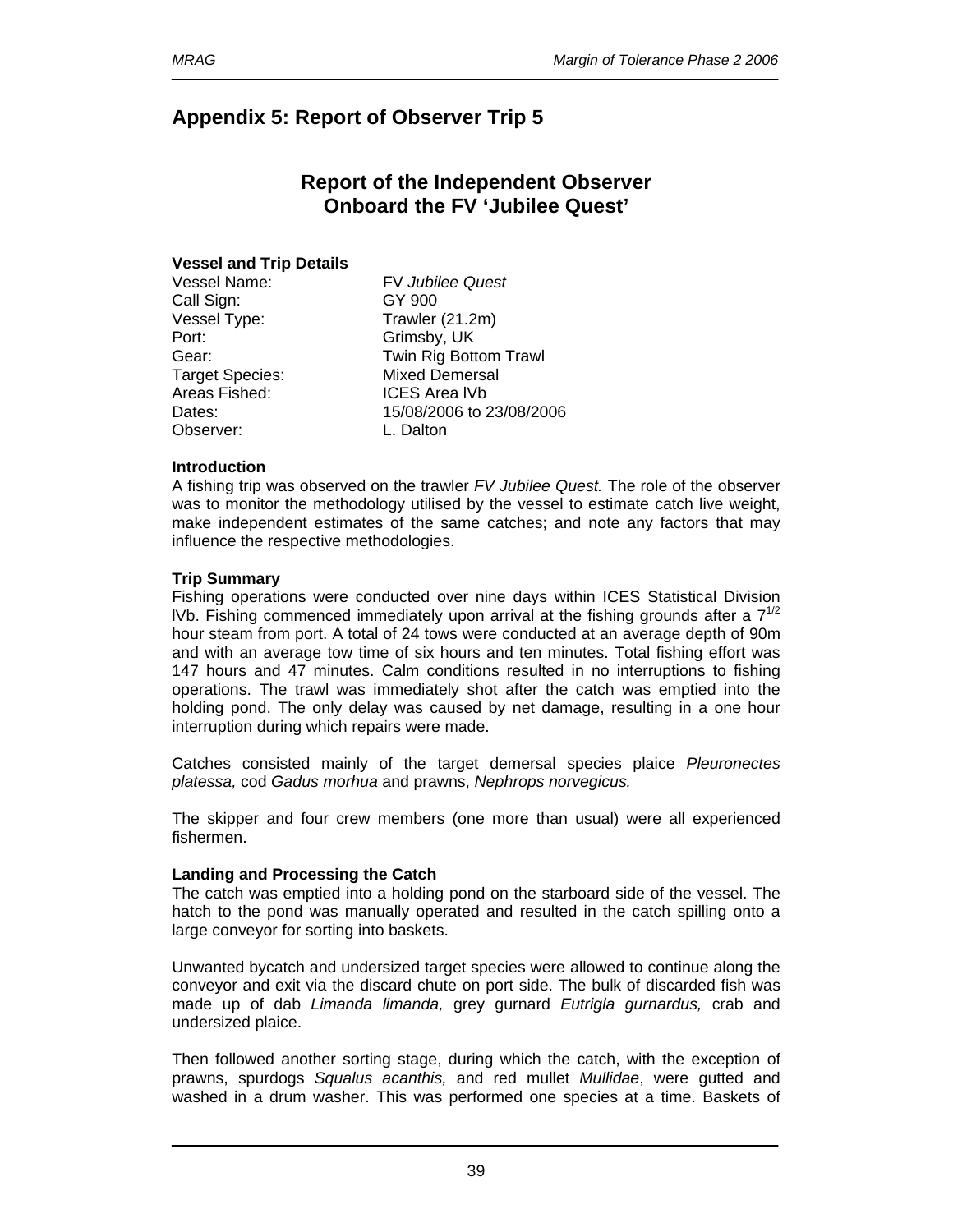processed fish were then lowered into the hold where the ungraded fish were transferred into separate boxes by species.

Each box contained a bottom layer of ice on which the fish were placed. When full, the box of fish was left to settle before another layer of ice was added and another box stacked on top. The temperature of the fish hold was maintained at -1°C.

### **Vessel Catch Estimation**

The live catch for each species was calculated on a 24 hour period to satisfy EC logbook requirements. Declared unit weights of 20kg/box for prawns and 50kg/box for all other species were used. These were derived from vessel/crew experience. Scales were not present onboard.

One crew member was responsible for stacking and recording the number of boxes per species in the hold. A daily tally of full boxes was given to the skipper, and entered into the EU logbook. Partially filled boxes were only recorded once full.

Lemon sole were stored loosely for the first three days of fishing so estimates were made from the basket before pouring them onto ice.

At the end of the trip, the skipper calculated the live weight of each species by multiplying the declared box weight by the number of boxes and then applying the appropriate conversion factor to convert the process weight to live weight. The total figure per species was entered at the bottom of the EC logbook.

### **Observer Catch Estimation**

There were four opportunities to estimate the catch. These were:

- In the net as it was being landed;
- In the holding pond prior to sorting;
- Following processing and initial sorting into baskets; and
- When the catch was sorted by species into boxes.

The first and second opportunities may provide an estimation of total catch but was not suitable for estimating catch composition. Significant amounts of discards would also add to the inaccuracy of these methods.

The third opportunity is better but inaccuracies would persist because of the variability that baskets were filled.

The method adopted by the observer was the same as the vessel i.e. to count the number of full boxes per species every 24 hour reporting period; and then multiply by the weight allocated for that box/species.

In the absence of scales with which to weigh a sample of boxes, the only method available to the observer for providing an independent estimate of the box weights was to make an eyeball estimate. This is very difficult to do without a benchmark or prior experience of working with boxes of that specific size, so any estimate made is likely to be fairly inaccurate. For this reason, the observer used the vessels declared unit weights and conversion factors also obtained from the vessel.

### **Landing Catch Estimation**

On entering port after the voyage, the catch was landed in the iced boxes and separated and graded into boxes of the same size. The net weight was determined using electronic weighing systems; hopper and floor scales. The boxes were then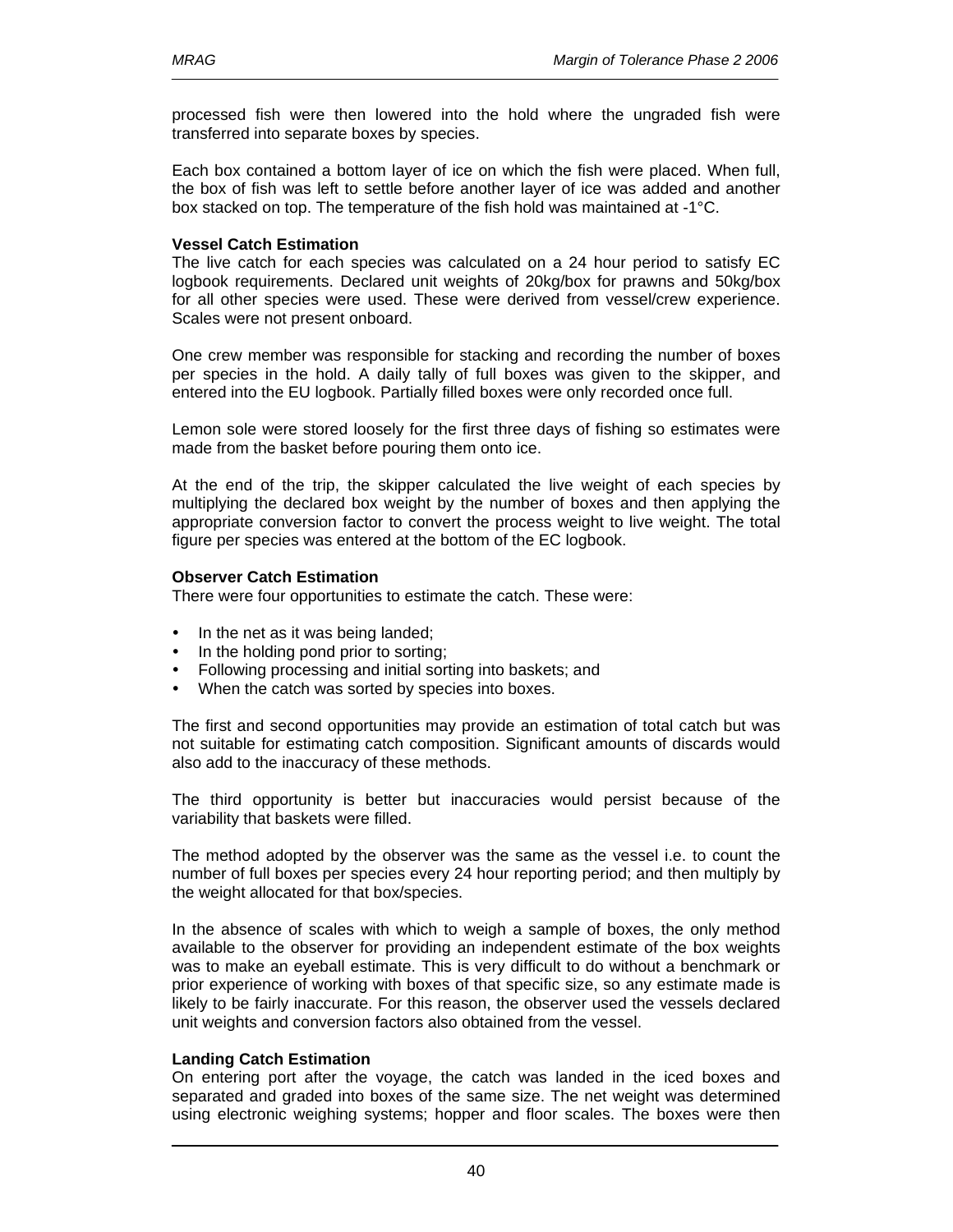labelled with the net weight, displayed and sold at market the following morning. The observer attended the market.

### **Summary of Catches**

Table 1 provides a summary of the catch reported in the vessel (EC logbook) and by the observer. The last column presents the percentage difference between the figures recorded in the vessel's EC logbook and those by the observer. Negative values indicate the observer estimation was below that of the vessels.

|                   |              |                  |            |                | Observer  |                | Vessel    |                   |
|-------------------|--------------|------------------|------------|----------------|-----------|----------------|-----------|-------------------|
| <b>Species</b>    | State        | <b>Box</b><br>Wt | Conversion | <b>Boxes</b>   | Catch Wt  | <b>Boxes</b>   | Catch Wt  | <b>Difference</b> |
|                   |              | (kg)             | Factor     | (n)            | (kg)      | (n)            | (kg)      | $(\% )$           |
| Plaice            | <b>GUT</b>   | 50               | 1.07       | 203.25         | 10,873.88 | 203            | 10,860.50 | 0.12              |
| Cod               | <b>GUT</b>   | 50               | 1.17       | 89             | 5,206.50  | 89             | 5,206.50  | 0.00              |
| <b>Haddock</b>    | <b>GUT</b>   | 50               | 1.16       | 1              | 58.00     | 1              | 58.00     | 0.00              |
| Dover Sole        | <b>GUT</b>   | 50               | 1.05       | 1              | 52.50     | 1              | 52.50     | 0.00              |
| Lemon sole        | <b>GUT</b>   | 50               | 1.04       | 15.6           | 811.20    | 15             | 780.00    | 4.00              |
| Prawns            | <b>WHOLE</b> | 20               | 1.00       | 81             | 1,620.00  | 81             | 1,620.00  | 0.00              |
| Spurdogs          | <b>WHOLE</b> | 50               | 1.00       | 5              | 250.00    | 5              | 250.00    | 0.00              |
| Prime*            | <b>GUT</b>   | 50               | 1.05       | 13             | 682.50    | 13             | 682.50    | 0.00              |
| Skate/Roker       | <b>GUT</b>   | 50               | 1.03       | 7.25           | 373.38    | $\overline{7}$ | 360.50    | 3.57              |
| Monkfish          | <b>GUT</b>   | 50               | 1.28       | 5              | 320.00    | 5              | 320.00    | 0.00              |
| <b>Red Mullet</b> | <b>WHOLE</b> | 50               | 1.00       | 1.2            | 60.00     | 0.5            | 25.00     | 140.00            |
| Ling              | <b>GUT</b>   | 50               | 1.14       | 1.2            | 68.40     |                | 57.00     | 20.00             |
| Whiting           | <b>GUT</b>   | 50               | 1.13       | $\Omega$       | 0.00      | 1              | 56.50     | $-100.00$         |
| Rough**           | <b>GUT</b>   | 50               | 1.19       | 0.8            | 47.60     | 1              | 59.50     | $-20.00$          |
| Squid             | <b>WHOLE</b> | 50               | 1.00       | $\overline{2}$ | 100.00    | $\mathcal{P}$  | 100.00    | 0.00              |
|                   |              |                  |            | 426.3          | 20,534.35 | 425.50         | 20.488.50 | 0.22              |

#### Table 1 Catch Estimations

\* Prime (mixed boxes) includes brill *Scophthalmus rhombus,* halibut *Hippoglossus hippoglossoides*, turbot *Psetta maxima* and John Dory *Zeus faber.* Catch by species was calculated by estimating the proportion per full box.

\*\* Rough includes saithe *Pollachius pollachius* and wolf-fish *Anarhichadidae (*Same CF as Saithe)

There was only one anomaly:

The observer had no record of the vessel reporting Rough.